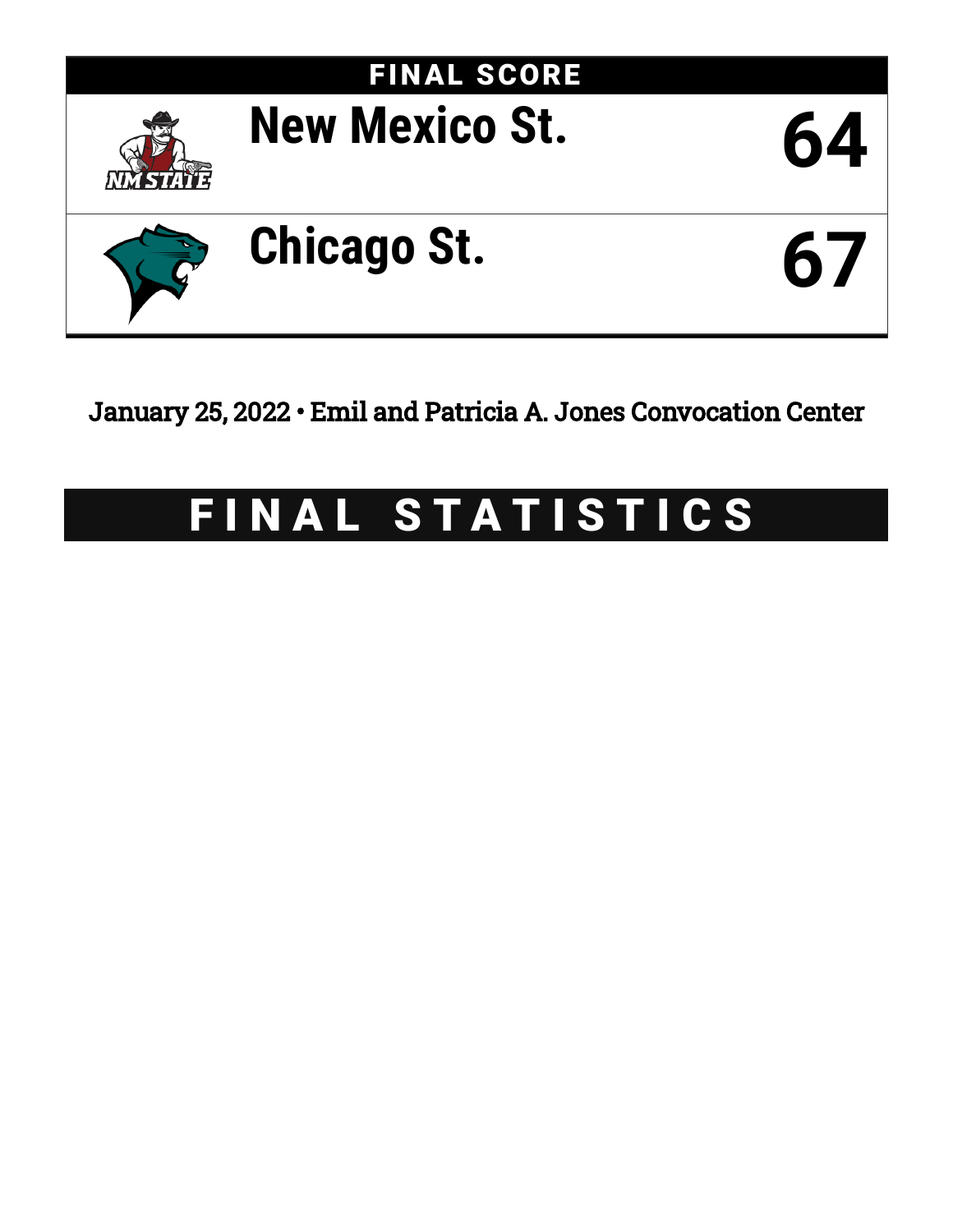# **Official Box Score New Mexico St. vs Chicago St. Game Totals -- Final Statistics January 25, 2022 at Emil and Patricia A. Jones Convocation Center**



# **New Mexico St. 64**

| No. | Player                 | S  | Pts            | FG        | 3FG     | FT.       | 0R             | DR.      | TR             | PF             | A            | TO            | Blk          | Stl          | Min | $+/-$ |
|-----|------------------------|----|----------------|-----------|---------|-----------|----------------|----------|----------------|----------------|--------------|---------------|--------------|--------------|-----|-------|
| 03  | <b>ISBELL, MELANIE</b> | G  | 8              | $2 - 5$   | 2-3     | $2 - 2$   |                | 2        | 3              | 3              | 3            | 6             | 0            | 0            | 24  | 9     |
| 04  | <b>BRADLEY, JADE</b>   | G  | $\Omega$       | $0 - 4$   | $0 - 0$ | $0 - 0$   | 1.             | 3        | 4              | 0              | 0            |               | $\Omega$     |              | 9   | $-11$ |
| 11  | <b>INOUSSA, SOUFIA</b> | G  | 10             | $1 - 5$   | $0 - 0$ | $8-9$     | $\overline{2}$ | 2        | 4              | 3              | 0            | 2             | 0            | 0            | 29  | -9    |
| 24  | <b>SARR, BIGUE</b>     | F  | 20             | $8 - 13$  | $0 - 0$ | $4-6$     | 3              | 11       | 14             | 3              | $\mathbf{0}$ | 3             | $\mathbf{0}$ | 0            | 36  | $-1$  |
| 34  | <b>GRAYS, TAYELIN</b>  | G  | 9              | $4 - 8$   | $1 - 2$ | $0 - 1$   |                | 5        | 6              | 5.             | 3            | 3             | $\Omega$     |              | 32  | 0     |
| 00  | KAISER, MOLLY          | G  | 6              | $2 - 7$   | $0 - 0$ | $2 - 4$   |                | 1        | $\overline{2}$ | $\overline{2}$ | 3            | 2             | $\mathbf{0}$ | $\mathbf{0}$ | 23  | 12    |
| 05  | SHIDA, MOE             | G  | $\overline{2}$ | $1 - 2$   | $0 - 0$ | $0 - 0$   | 0              | 0        | 0              | 0              |              | 0             | 0            | 0            | 17  | $-3$  |
| 20  | DONALDSON, TAYLOR      | G  | $\mathcal{P}$  | $0 - 2$   | $0 - 1$ | $2 - 2$   | 0              | $\Omega$ | $\Omega$       | $\mathcal{P}$  |              | $\mathcal{P}$ | $\Omega$     | 1            | 10  | 1     |
| 21  | TERRELL, DEJA          | F. | 2              | $0 - 0$   | $0 - 0$ | $2 - 2$   | 0              | 0        | 0              | 1              | 0            | 2             | $\Omega$     |              | 5   | 0     |
| 23  | PETERSON, SYLENA       | G  | $\Omega$       | $0 - 0$   | $0 - 0$ | $0 - 0$   | 0              | $\Omega$ | $\Omega$       | 1              | 0            | $\Omega$      | $\Omega$     | $\mathbf{0}$ | 3   | 0     |
| 30  | THIAM, FAMA            | G  | 5              | $2 - 3$   | $1 - 2$ | $0 - 0$   |                | 0        | 1              | 0              | $\Omega$     |               | 0            | 2            | 12  | 0     |
|     | <b>TEAM</b>            |    |                |           |         |           | 0              | 5        | 5              | 0              |              | 0             |              |              |     |       |
|     | <b>TOTALS</b>          |    | 64             | $20 - 49$ | $4 - 8$ | $20 - 26$ | 10             | 29       | 39             | 20             | 11           | $22 \,$       | $\bf{0}$     | 6            | 200 |       |

| Game                                | 20-49 | 40.8% | $4 - 8$ | 50.0% | $20 - 26$ | 76.9% |                                              |
|-------------------------------------|-------|-------|---------|-------|-----------|-------|----------------------------------------------|
| 2nd Half                            | 7-19  | 37%   | $2-2$   | 100%  | $13-18$   | 72%   |                                              |
| 1st Half                            | 13-30 | 43%   | -2-6    | 33%   | 7-8       | 88%   | Technical Fouls: None.                       |
| <b>Shooting By Period</b><br>Period | FG    | FG%   | 3FG     | 3FG%  | FТ        | FT%   | Last FG: 4th-09:18<br>Largest lead: By 16 at |

# **Chicago St. 67**

| No. | Player                    | S  | Pts           | FG       | 3FG      | FT.       | ΟR             | DR | TR | PF             | A            | TO | <b>B</b> lk  | Stl      | Min        | $+/-$ |
|-----|---------------------------|----|---------------|----------|----------|-----------|----------------|----|----|----------------|--------------|----|--------------|----------|------------|-------|
| 05  | MILES, KYJAI              | F  | 4             | $2 - 8$  | $0 - 1$  | $0 - 0$   | 2              | 4  | 6  | $\overline{2}$ | 0            | 3  | 2            |          | 34         | 6     |
| 21  | NEWELL, JANIAH            | G  | 13            | $5 - 12$ | $0 - 3$  | $3 - 5$   | $\overline{2}$ | 2  | 4  | 3              | 3            | 1  | $\Omega$     |          | 33         | 5     |
| 23  | <b>BOOTHE, ALLYSAH</b>    | G  | 9             | $3 - 5$  | $2 - 4$  | $1 - 2$   | $\mathbf{0}$   | 0  | 0  | 4              | 0            | 0  | 0            |          | 17         | 14    |
| 25  | MITCHELL, QUENTARRA       | F. | 5             | $2 - 3$  | $0 - 0$  | $1 - 2$   | $\Omega$       | 4  | 4  | 5              | 0            |    | 0            | 0        | 28         | 10    |
| 31  | <b>BRITTER, CHRISTINA</b> | F  | 4             | $1 - 4$  | $0 - 0$  | $2 - 2$   | $\Omega$       |    |    | 3              | $\Omega$     | 2  | 0            |          | 11         | -3    |
| 01  | HAKLICKA, ANA             | G  | $\Omega$      | $0 - 1$  | $0 - 1$  | $0 - 0$   | 0              |    | 1  | 2              | 0            | 1  | $\mathbf{0}$ | $\Omega$ | 8          | $-4$  |
| 10  | <b>SEGUES, LAURA</b>      | F  | 0             | $0 - 0$  | $0 - 0$  | $0-0$     | $\mathbf{0}$   | 0  | 0  | 0              | 0            |    | 0            | 0        | 7          | -6    |
| 14  | HAIDARA, NAFATOUMATA      | F. | $\mathcal{P}$ | $1 - 2$  | $0 - 0$  | $0 - 0$   | 0              | 0  | 0  |                | $\mathbf{0}$ | 0  | $\mathbf{0}$ | $\Omega$ | 5          | $-1$  |
| 20  | COVINGTON, JAZMINE        | G  | 13            | $5-6$    | $3 - 4$  | $0 - 0$   | 1              | 2  | 3  |                | 0            |    |              | 0        | 22         | -6    |
| 22  | COLLINS, AALIYAH          | G  | 17            | $6 - 15$ | $0 - 0$  | $5-8$     | 0              | 5  | 5  | 3              | 6            | 2  |              | 4        | 35         | $-15$ |
|     | <b>TEAM</b>               |    |               |          |          |           | $\Omega$       | 4  | 4  | $\Omega$       |              | 1  |              |          |            |       |
|     | <b>TOTALS</b>             |    | 67            | 25-56    | $5 - 13$ | $12 - 19$ | 5              | 23 | 28 | 24             | 9            | 13 | 4            | 8        | <b>200</b> |       |
|     |                           |    |               |          |          |           |                |    |    |                |              |    |              |          |            |       |

| Game                                | 25-56     | 44.6% | $5 - 13$ | 38.5% | $12 - 19$ | 63.2% |              |
|-------------------------------------|-----------|-------|----------|-------|-----------|-------|--------------|
| 2nd Half                            | 14-27     | 52%   | $3 - 7$  | 43%   | $10 - 15$ | 67%   |              |
| 1st Half                            | $11 - 29$ | 38%   | $2-6$    | 33%   | $2 - 4$   | 50%   | Tecl         |
| <b>Shooting By Period</b><br>Period | FG        | FG%   | 3FG      | 3FG%  | FT        | FT%   | Last<br>Larg |

*Last FG:* 4th-02:23 *Largest lead:* By 4 at *Technical Fouls:* None.

| Game Notes:                                          | <b>Score</b>                                   | 1st | 2nd             | 3rd | 4th | <b>TOT</b> | <b>Points</b>     | <b>NMS</b>     | <b>CSU</b>     |
|------------------------------------------------------|------------------------------------------------|-----|-----------------|-----|-----|------------|-------------------|----------------|----------------|
| Officials: Clarke Stevens, Dave Rafalski, Lee Mullen | <b>NMS</b>                                     | 13  | 22              | 20  |     | 64         | In the Paint      | 30             | 26             |
| Attendance: 75                                       | CSU                                            | 10  | 16              |     | 24  | 67         | Off Turns         | 10             | 20             |
| Start Time: 05:00 PM                                 |                                                |     |                 |     |     |            | 2nd Chance        |                |                |
| Conference Game:                                     | NMS led for 31:51. CSU led for 4:23.           |     |                 |     |     |            | <b>Fast Break</b> |                | 16             |
|                                                      | Game was tied for 0:0.<br>Times tied: <b>4</b> |     | Lead Changes: 8 |     |     |            | Bench             |                | 32             |
|                                                      |                                                |     |                 |     |     |            | Per Poss          | 0.901<br>30/71 | 0.931<br>31/72 |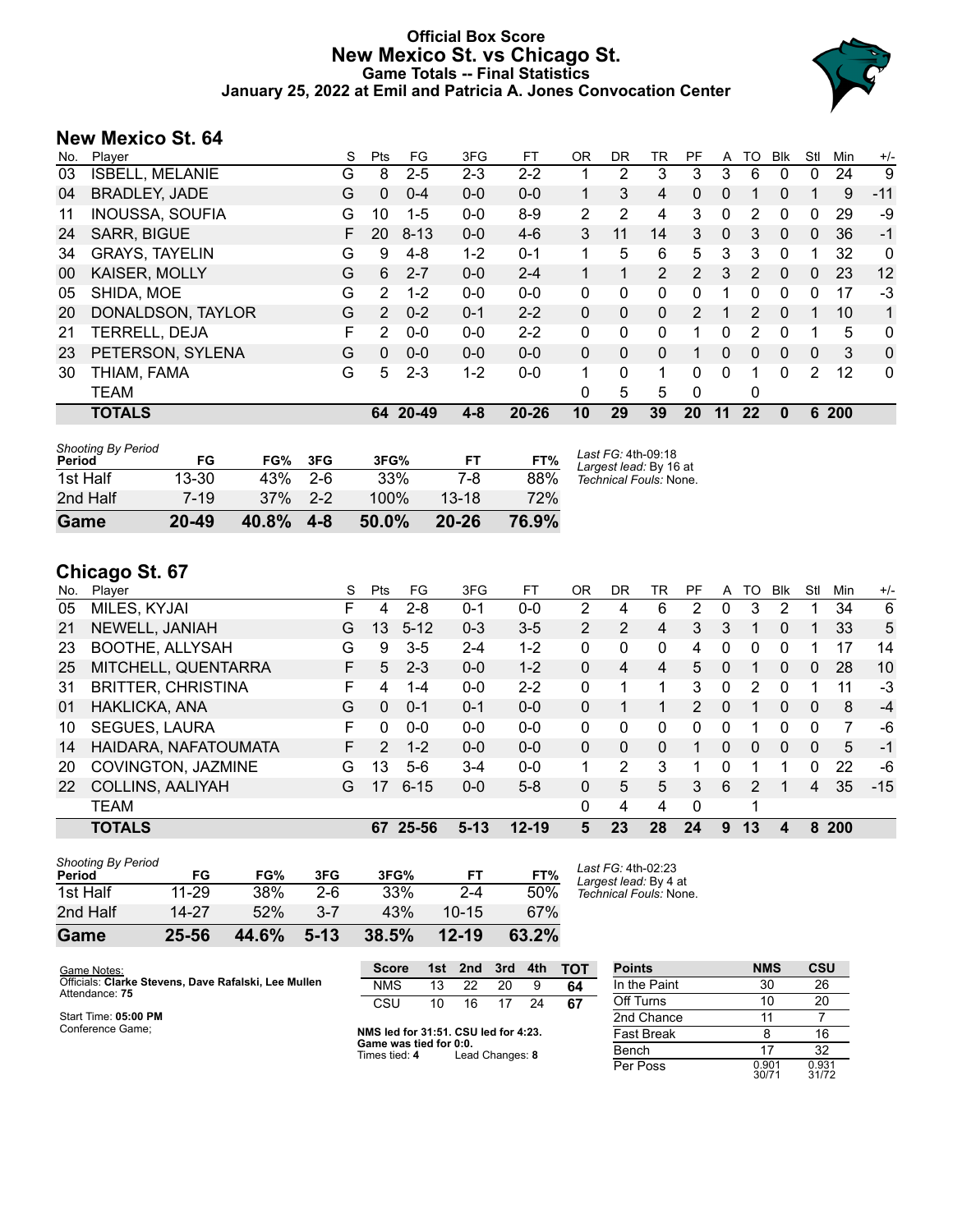### **Official Box Score New Mexico St. vs Chicago St. First Half Statistics Only January 25, 2022 at Emil and Patricia A. Jones Convocation Center**



# **New Mexico St. 35**

| No. | Player                 | S  | <b>Pts</b> | FG       | 3FG     | <b>FT</b> | 0R           | <b>DR</b> | <b>TR</b>   | PF       | A | TO       | <b>Blk</b> | Stl      | <b>Min</b> | $+/-$    |
|-----|------------------------|----|------------|----------|---------|-----------|--------------|-----------|-------------|----------|---|----------|------------|----------|------------|----------|
| 00  | KAISER, MOLLY          | G  | 2          | $1 - 3$  | $0 - 0$ | $0-0$     | 0            | 0         | 0           | 0        | 0 | 0        | 0          | 0        | 9          | 8        |
| 03  | <b>ISBELL, MELANIE</b> | G  | 5          | $1 - 3$  | $1 - 2$ | $2 - 2$   |              | 2         | 3           | 2        | 3 | 5        | $\Omega$   | 0        | 18         | 11       |
| 04  | <b>BRADLEY, JADE</b>   | G  | $\Omega$   | $0 - 1$  | $0 - 0$ | $0 - 0$   | 0            | 1         | 1           | 0        | 0 |          | 0          | 1        | 3          | 5        |
| 05  | SHIDA, MOE             | G  | $\Omega$   | $0 - 0$  | $0 - 0$ | $0 - 0$   | $\mathbf{0}$ | $\Omega$  | $\mathbf 0$ | $\Omega$ | 0 | $\Omega$ | 0          | 0        | 1          | 0        |
| 11  | <b>INOUSSA, SOUFIA</b> | G  | 3          | $1 - 4$  | $0 - 0$ | $1 - 1$   | 1            | 0         | 1           | 1        | 0 | 0        | 0          | 0        | 11         | 7        |
| 20  | DONALDSON, TAYLOR      | G  | $\Omega$   | $0 - 2$  | $0 - 1$ | $0 - 0$   | 0            | 0         | 0           |          |   | 0        | 0          |          | 6          | 4        |
| 21  | <b>TERRELL, DEJA</b>   | F. | 2          | $0 - 0$  | $0 - 0$ | $2 - 2$   | 0            | 0         | 0           | 1        | 0 | 2        | 0          | 1        | 5          | 0        |
| 23  | PETERSON, SYLENA       | G  | $\Omega$   | $0 - 0$  | $0 - 0$ | $0 - 0$   | 0            | $\Omega$  | $\Omega$    | 1        | 0 | $\Omega$ | $\Omega$   | $\Omega$ | 3          | 0        |
| 24  | SARR, BIGUE            | F  | 16         | $7 - 11$ | $0 - 0$ | $2 - 2$   | 2            | 6         | 8           | 0        | 0 | 0        | $\Omega$   | 0        | 16         | 11       |
| 30  | THIAM, FAMA            | G  | 5          | $2 - 3$  | $1 - 2$ | $0 - 0$   | $\mathbf{1}$ | 0         | 1           | 0        | 0 |          | $\Omega$   | 2        | 12         | 0        |
| 34  | <b>GRAYS, TAYELIN</b>  | G  | 2          | $1 - 3$  | $0 - 1$ | $0 - 1$   | 1.           | 4         | 5           | $\Omega$ | 2 | 1        | $\Omega$   | 0        | 15         | 7        |
|     | <b>TEAM</b>            |    | 0          | $0 - 0$  | $0 - 0$ | $0 - 0$   | 0            | 2         | 2           | 0        | 0 | 0        | 0          | 0        | 0          | 0        |
|     | <b>TOTALS</b>          |    |            | 35 13-30 | $2 - 6$ | $7 - 8$   | 6            | 15        | 21          | 6        | 6 | 10       | 0          | 5        | 100        | $\bf{0}$ |

| <b>Shooting By Period</b><br>Period | FG        | FG%   | 3FG     | 3FG%  | ET        | FT%   | Last FG Half: NMS 2nd-02:17 |
|-------------------------------------|-----------|-------|---------|-------|-----------|-------|-----------------------------|
| 1st Half                            | $13 - 30$ | 43%   | -2-6    | 33%   | 7-8       | 88%   |                             |
| Game                                | $20 - 49$ | 40.8% | $4 - 8$ | 50.0% | $20 - 26$ | 76.9% |                             |

# **Chicago St. 26**

| No. | <b>Plaver</b>             | S  | <b>Pts</b>    | FG        | 3FG     | <b>FT</b> | <b>OR</b>      | DR       | TR       | <b>PF</b>      | A        | TO             | <b>B</b> lk | Stl | Min      | $+/-$        |
|-----|---------------------------|----|---------------|-----------|---------|-----------|----------------|----------|----------|----------------|----------|----------------|-------------|-----|----------|--------------|
| 01  | HAKLICKA, ANA             | G  | 0             | $0 - 0$   | $0 - 0$ | $0 - 0$   | 0              |          |          | 2              | 0        |                | 0           | 0   | 2        | $-2$         |
| 05  | MILES, KYJAI              | F  | $\mathcal{P}$ | $1 - 6$   | $0 - 0$ | $0 - 0$   | $\overline{2}$ | 3        | 5        |                | 0        | $\overline{2}$ | $\Omega$    |     | 17       | $-10$        |
| 10  | SEGUES, LAURA             | F  | 0             | $0 - 0$   | $0 - 0$ | $0 - 0$   | 0              | 0        | 0        | 0              | 0        |                | 0           | 0   |          | -6           |
| 14  | HAIDARA, NAFATOUMATA      | F. | $\mathcal{P}$ | $1 - 1$   | $0 - 0$ | $0 - 0$   | 0              | 0        | 0        | 0              | 0        | 0              | 0           | 0   | 2        | 3            |
| 20  | COVINGTON, JAZMINE        | G  | 8             | $3 - 4$   | $2 - 3$ | $0 - 0$   | 1              | 0        | 1        | 0              | 0        |                | 0           | 0   | 8        | -8           |
| 21  | NEWELL, JANIAH            | G  | 4             | $1 - 6$   | $0 - 2$ | $2 - 2$   | 1              | 2        | 3        | $\overline{2}$ | 3        | 0              | $\Omega$    | 0   | 18       | $-7$         |
| 22  | COLLINS, AALIYAH          | G  | 4             | $2 - 7$   | $0 - 0$ | $0 - 2$   | 0              | 2        | 2        | 2              | 4        | 1              | $\Omega$    |     | 17       | $-10$        |
| 23  | <b>BOOTHE, ALLYSAH</b>    | G  | 0             | $0 - 1$   | $0 - 1$ | $0 - 0$   | $\Omega$       | $\Omega$ | $\Omega$ | 2              | $\Omega$ | 0              | $\Omega$    | 0   |          | $\mathbf{1}$ |
| 25  | MITCHELL, QUENTARRA       | F  | 4             | $2 - 2$   | $0 - 0$ | $0 - 0$   | 0              |          |          | 2              | 0        |                | 0           | 0   | 14       | -5           |
| 31  | <b>BRITTER, CHRISTINA</b> | F. | $\mathcal{P}$ | $1 - 2$   | $0 - 0$ | $0 - 0$   | 0              | 0        | $\Omega$ | 2              | $\Omega$ | 2              | $\Omega$    |     | 8        | $-1$         |
|     | <b>TEAM</b>               |    | 0             | $0 - 0$   | $0 - 0$ | $0 - 0$   | 0              | 2        | 2        | $\Omega$       | 0        |                | 0           | 0   | $\Omega$ | 0            |
|     | <b>TOTALS</b>             |    | 26            | $11 - 29$ | $2 - 6$ | $2 - 4$   | 4              | 11       | 15       | 13             |          | 10             | 0           | 3   | 100      | $\mathbf{0}$ |
|     |                           |    |               |           |         |           |                |          |          |                |          |                |             |     |          |              |

| <b>Shooting By Period</b><br>Period | FG        | FG%   | 3FG      | 3FG%  | FТ        | FT%   |  |
|-------------------------------------|-----------|-------|----------|-------|-----------|-------|--|
| 1st Half                            | 11-29     | 38%   | $2-6$    | 33%   | 2-4       | 50%   |  |
| Game                                | $25 - 56$ | 44.6% | $5 - 13$ | 38.5% | $12 - 19$ | 63.2% |  |

*Last FG Half:* CSU 2nd-00:11

| Game Notes:                                                            | Score      | 1st | 2nd | 3rd | 4th | <b>TOT</b> | <b>Points from (This Period)</b> | <b>NMS CSU</b> |
|------------------------------------------------------------------------|------------|-----|-----|-----|-----|------------|----------------------------------|----------------|
| Officials: Clarke Stevens, Dave Rafalski, Lee Mullen<br>Attendance: 75 | <b>NMS</b> |     | つつ  | 20  |     | 64         | In the Paint                     |                |
|                                                                        | CSU        | 10  |     |     | 24  | - 67       | Off Turns                        |                |
| Start Time: 05:00 PM                                                   |            |     |     |     |     |            | 2nd Chance                       |                |
| Conference Game:                                                       |            |     |     |     |     |            | <b>Fast Break</b>                |                |
|                                                                        |            |     |     |     |     |            | Bench                            | 14             |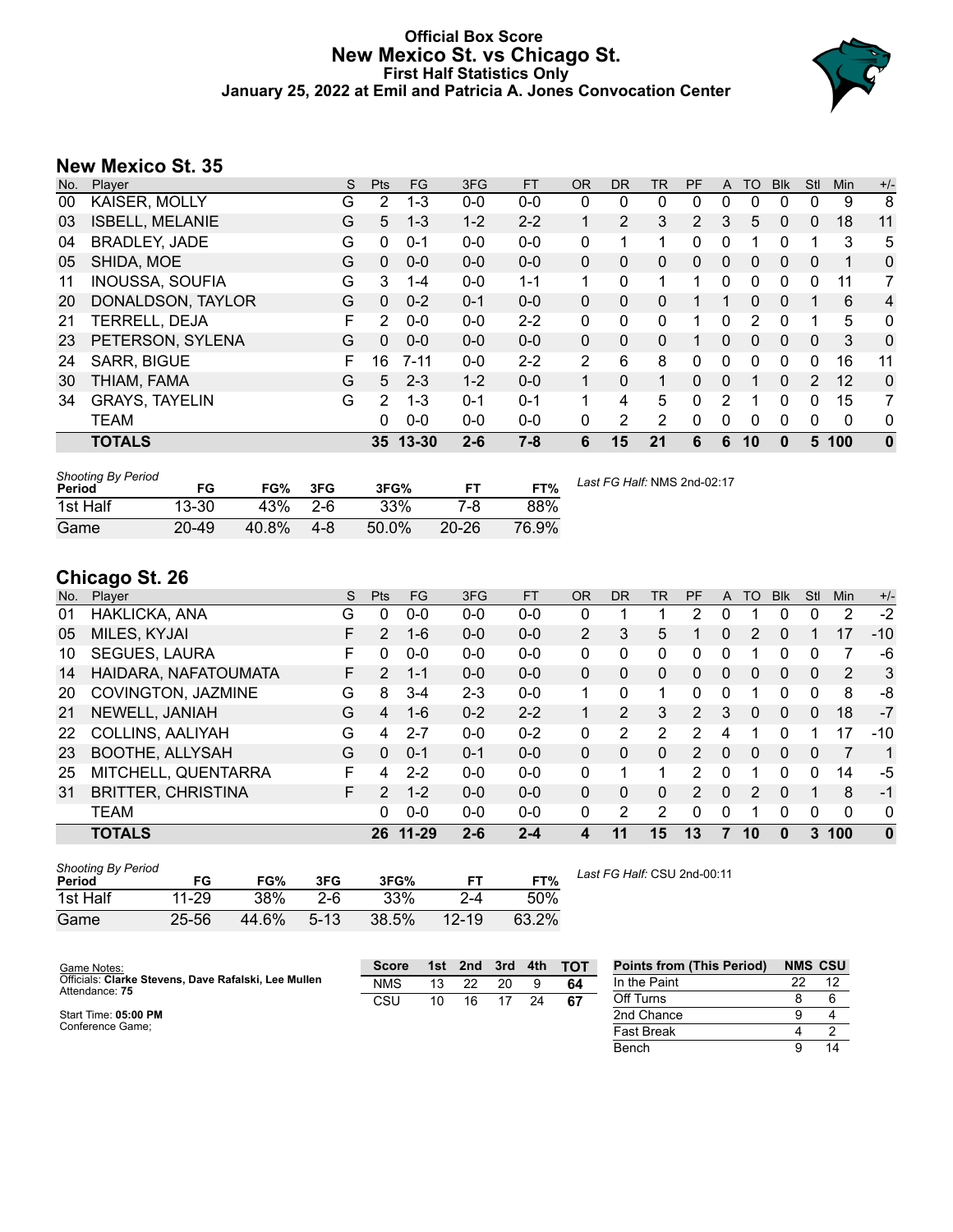# **Official Box Score New Mexico St. vs Chicago St. First Quarter Statistics Only January 25, 2022 at Emil and Patricia A. Jones Convocation Center**



# **New Mexico St. 13**

| No. | Player                 | S | <b>Pts</b>     | <b>FG</b> | 3FG     | <b>FT</b> | <b>OR</b> | <b>DR</b>    | TR             | PF       | $\mathsf{A}$ | TO       | <b>Blk</b> | <b>Stl</b>   | Min | $+/-$          |
|-----|------------------------|---|----------------|-----------|---------|-----------|-----------|--------------|----------------|----------|--------------|----------|------------|--------------|-----|----------------|
| 03  | <b>ISBELL, MELANIE</b> | G | 5              | $1 - 2$   | 1-2     | $2 - 2$   |           | 0            |                | 0        | 0            | 3        | 0          | 0            | 10  | 3              |
| 04  | <b>BRADLEY, JADE</b>   | G | $\mathbf{0}$   | $0 - 1$   | $0 - 0$ | $0 - 0$   | 0         |              | 1              | 0        | $\mathbf{0}$ |          | 0          |              | 3   | $-1$           |
| 11  | <b>INOUSSA, SOUFIA</b> | G | 0              | $0 - 1$   | $0 - 0$ | $0 - 0$   | 0         | $\Omega$     | 0              |          | $\Omega$     | 0        | 0          | 0            | 3   | -1             |
| 24  | <b>SARR, BIGUE</b>     | F | 4              | $2 - 4$   | $0 - 0$ | $0 - 0$   | 0         | 2            | $\overline{2}$ | 0        | $\Omega$     | 0        | 0          | $\mathbf{0}$ | 8   | 3              |
| 34  | <b>GRAYS, TAYELIN</b>  | G | $\overline{2}$ | $1 - 1$   | $0 - 0$ | $0 - 1$   | 1         | 4            | 5              | 0        | 2            |          | 0          | $\Omega$     | 7   | 3              |
| 00  | KAISER, MOLLY          | G | $\Omega$       | $0 - 1$   | $0 - 0$ | $0 - 0$   | $\Omega$  | $\Omega$     | 0              | $\Omega$ | $\Omega$     | 0        | 0          | $\Omega$     | 7   | $\overline{4}$ |
| 05  | SHIDA, MOE             | G | 0              | $0 - 0$   | $0 - 0$ | $0 - 0$   | 0         | 0            | 0              | 0        | $\Omega$     | 0        | 0          | $\Omega$     | 0   | 0              |
| 20  | DONALDSON, TAYLOR      | G | $\Omega$       | $0 - 2$   | $0 - 1$ | $0 - 0$   | $\Omega$  | $\mathbf{0}$ | 0              |          |              | $\Omega$ | 0          |              | 6   | $\overline{4}$ |
| 21  | TERRELL, DEJA          | F | 2              | $0 - 0$   | $0 - 0$ | $2 - 2$   | $\Omega$  | $\Omega$     | 0              |          | 0            | 2        | 0          |              | 3   | 0              |
| 23  | PETERSON, SYLENA       | G | 0              | $0 - 0$   | $0 - 0$ | $0 - 0$   | $\Omega$  | $\Omega$     | 0              |          | 0            | 0        | 0          | $\Omega$     | 1   | 0              |
| 30  | THIAM, FAMA            | G | 0              | $0 - 0$   | $0 - 0$ | $0 - 0$   | $\Omega$  | $\Omega$     | 0              | 0        | $\Omega$     | 0        | 0          | $\Omega$     | 2   | 0              |
|     | <b>TEAM</b>            |   |                | $0 - 0$   |         |           | $\Omega$  | 1            | 1              | 0        |              | 0        |            |              |     |                |
|     | <b>TOTALS</b>          |   | 13             | $4 - 12$  | $1 - 3$ | $4 - 5$   | 2         | 8            | 10             | 4        | 3            |          | 0          | 3            | 50  |                |

| <b>Shooting By Period</b><br>Period | FG        | FG%   | 3FG     | 3FG%  | FТ        | FT%   |
|-------------------------------------|-----------|-------|---------|-------|-----------|-------|
| 1st Half                            | 4-12      | 33%   | $1 - 3$ | 33%   | 4-5       | 80%   |
| 1st Half                            | $13 - 30$ | 43%   | $2 - 6$ | 33%   | 7-8       | 88%   |
| Game                                | 20-49     | 40.8% | 4-8     | 50.0% | $20 - 26$ | 76.9% |

# **Chicago St. 10**

| No. | Player                    | S  | <b>Pts</b> | <b>FG</b> | 3FG     | <b>FT</b> | 0R       | <b>DR</b> | <b>TR</b>    | <b>PF</b> | A            | TO       | <b>Blk</b>   | <b>Stl</b> | Min      | $+/-$        |
|-----|---------------------------|----|------------|-----------|---------|-----------|----------|-----------|--------------|-----------|--------------|----------|--------------|------------|----------|--------------|
| 05  | MILES, KYJAI              | F. | 2          | $1 - 3$   | $0 - 0$ | $0 - 0$   |          | 3         | 4            |           | 0            | 2        | 0            |            | 9        | $-1$         |
| 21  | NEWELL, JANIAH            | G  | 4          | $1 - 4$   | $0 - 0$ | $2 - 2$   |          | 0         |              |           | 0            | 0        | 0            | 0          | 8        | $-1$         |
| 23  | <b>BOOTHE, ALLYSAH</b>    | G  | $\Omega$   | $0 - 1$   | $0 - 1$ | $0 - 0$   | 0        | 0         | 0            | 2         | 0            | 0        | 0            | 0          | 5        | -1           |
| 25  | MITCHELL, QUENTARRA       | F. | 2          | $1 - 1$   | $0 - 0$ | $0 - 0$   | $\Omega$ |           | $\mathbf{1}$ |           | 0            |          | 0            | 0          | 6        | $-3$         |
| 31  | <b>BRITTER, CHRISTINA</b> | F. | 2          | $1 - 2$   | $0 - 0$ | $0 - 0$   | 0        | 0         | 0            | 2         | 0            | 2        | 0            |            | 8        | $-1$         |
| 01  | HAKLICKA, ANA             | G  | $\Omega$   | $0 - 0$   | $0 - 0$ | $0 - 0$   | 0        |           | 1            | 2         | 0            |          | 0            | $\Omega$   | 2        | $-2$         |
| 10  | <b>SEGUES, LAURA</b>      | F  | $\Omega$   | $0 - 0$   | $0 - 0$ | $0-0$     | 0        | 0         | $\Omega$     | 0         | 0            |          | 0            | 0          | 5        | $-2$         |
| 14  | HAIDARA, NAFATOUMATA      | F. | $\Omega$   | $0 - 0$   | $0 - 0$ | $0 - 0$   | $\Omega$ | 0         | 0            | 0         | $\Omega$     | $\Omega$ | 0            | $\Omega$   | $\Omega$ | $\mathbf{0}$ |
| 20  | COVINGTON, JAZMINE        | G  | $\Omega$   | $0 - 1$   | $0 - 1$ | $0-0$     | 0        | 0         | $\mathbf{0}$ | 0         | 0            | 0        | 0            | 0          | $\Omega$ | $\mathbf{0}$ |
| 22  | COLLINS, AALIYAH          | G  | $\Omega$   | $0 - 2$   | $0 - 0$ | $0 - 0$   | $\Omega$ |           | 1            | 0         | 2            | $\Omega$ | 0            |            |          | $-4$         |
|     | <b>TEAM</b>               |    |            | $0 - 0$   |         |           | 0        |           | 1            | 0         |              | 0        |              |            |          |              |
|     | <b>TOTALS</b>             |    | 10         | 4-14      | $0 - 2$ | $2 - 2$   | 2        |           | 9            | 9         | $\mathbf{2}$ |          | $\mathbf{0}$ | 3          | 50       |              |

| <b>Shooting By Period</b><br>Period | FG    | FG%        | 3FG    | 3FG%   | FТ        | FT%     |
|-------------------------------------|-------|------------|--------|--------|-----------|---------|
| 1st Half                            | 4-14  | <b>29%</b> | በ-2    | $00\%$ | $2-2$     | $100\%$ |
| 1st Half                            | 11-29 | 38%        | 2-6    | 33%    | $2 - 4$   | 50%     |
| Game                                | 25-56 | 44.6%      | $5-13$ | 38.5%  | $12 - 19$ | 63.2%   |

| Game Notes:                                                            | <b>Score</b> | 1st l | 2nd | 3rd | 4th | <b>TOT</b> | <b>Points (This Period)</b> | <b>NMS</b>    | <b>CSU</b>    |
|------------------------------------------------------------------------|--------------|-------|-----|-----|-----|------------|-----------------------------|---------------|---------------|
| Officials: Clarke Stevens, Dave Rafalski, Lee Mullen<br>Attendance: 75 | <b>NMS</b>   | 13    | 22  | 20  |     | 64         | In the Paint                |               |               |
|                                                                        | CSU          | 10    | 16  |     | 24  | 67         | Off Turns                   |               |               |
| Start Time: 05:00 PM                                                   |              |       |     |     |     |            | 2nd Chance                  |               |               |
| Conference Game:                                                       |              |       |     |     |     |            | <b>Fast Break</b>           |               |               |
|                                                                        |              |       |     |     |     |            | Bench                       |               |               |
|                                                                        |              |       |     |     |     |            | Per Poss                    | 0.684<br>6/19 | 0.500<br>5/20 |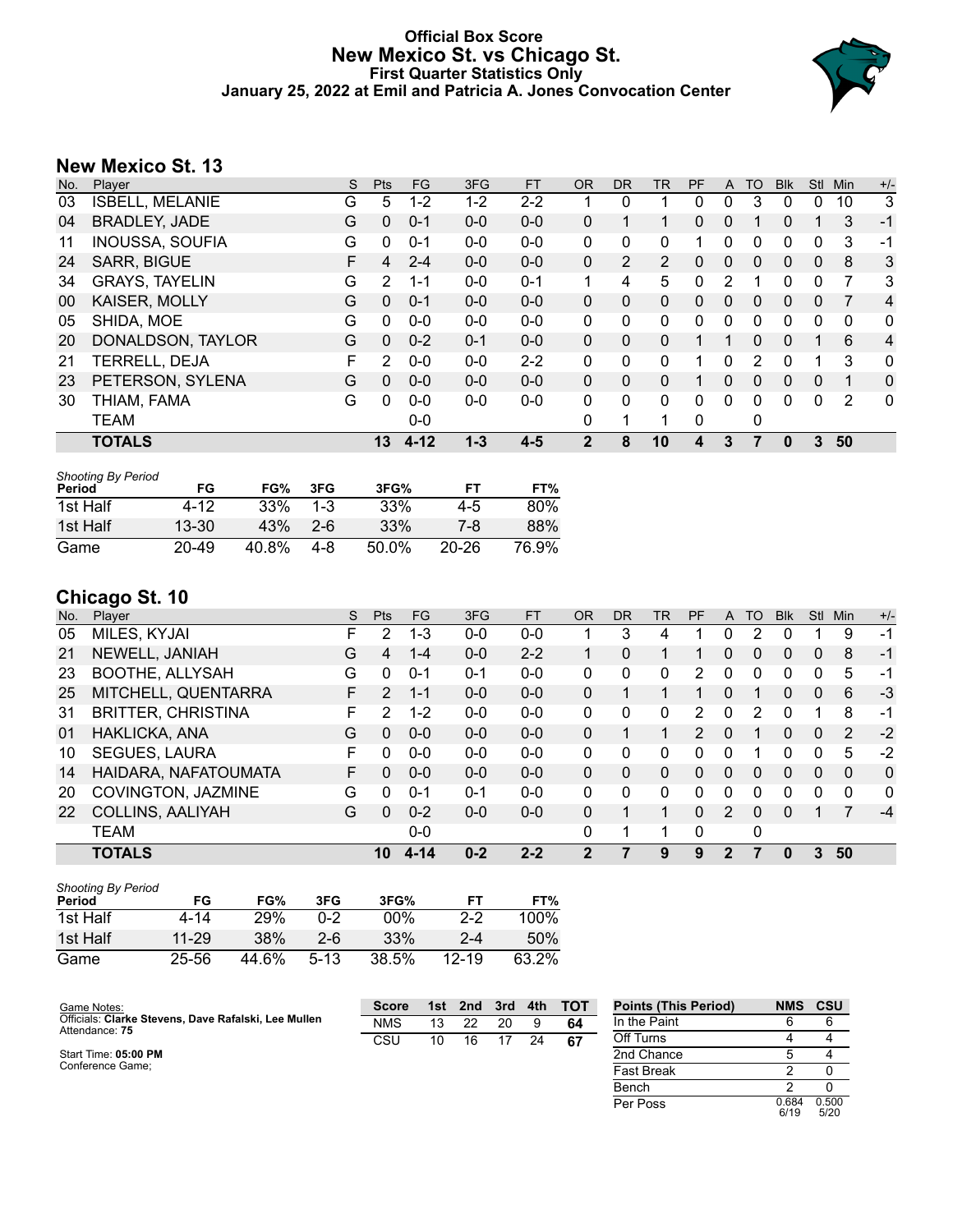# **Official Play-By-Play New Mexico St. vs Chicago St. First Quarter January 25, 2022 at Emil and Patricia A. Jones Convocation Center**



### **Period 1**

<mark>Starters:</mark><br>New Mexico St.: 3 ISBELL,MELANIE (G); 4 BRADLEY,JADE (G); 11 INOUSSA,SOUFIA (G); 24 SARR,BIGUE (F); 34 GRAYS,TAYELIN (G);<br>Chicago St.: 5 MILES,KYJAI (F); 21 NEWELL,JANIAH (G); 23 BOOTHE,ALLYSAH (G); 25 MITCHELL

| Time           | <b>VISITORS: New Mexico St.</b>    | <b>Score</b> | <b>Margin</b>  | <b>HOME: Chicago St.</b>                                           |
|----------------|------------------------------------|--------------|----------------|--------------------------------------------------------------------|
| 09:36          |                                    |              |                | MISSED JUMPER by BRITTER, CHRISTINA                                |
| 09:29          | REBOUND (DEF) by SARR, BIGUE       |              |                |                                                                    |
| 09:26          | TURNOVER by BRADLEY, JADE          |              |                |                                                                    |
| 09:16          |                                    |              |                | MISSED 3PTR by BOOTHE, ALLYSAH                                     |
| 09:13          | REBOUND (DEF) by GRAYS, TAYELIN    |              |                |                                                                    |
| 09:02          | TURNOVER by GRAYS, TAYELIN         |              |                |                                                                    |
| 08:37          |                                    |              |                | MISSED JUMPER by NEWELL, JANIAH                                    |
| 08:34          | REBOUND (DEF) by BRADLEY, JADE     |              |                |                                                                    |
| 08:34          |                                    |              |                | FOUL by BOOTHE, ALLYSAH                                            |
| 08:21<br>08:17 | MISSED JUMPER by BRADLEY, JADE     |              |                | REBOUND (DEF) by MILES, KYJAI                                      |
| 08:14          | FOUL by INOUSSA, SOUFIA            |              |                |                                                                    |
| 08:14          |                                    | $1 - 0$      | H <sub>1</sub> | GOOD! FT by NEWELL, JANIAH                                         |
| 08:14          |                                    | $2 - 0$      | H <sub>2</sub> | GOOD! FT by NEWELL, JANIAH                                         |
| 07:49          | MISSED JUMPER by INOUSSA, SOUFIA   |              |                |                                                                    |
| 07:46          |                                    |              |                | REBOUND (DEF) by MITCHELL, QUENTARRA                               |
| 07:46          |                                    |              |                | TURNOVER by MILES, KYJAI                                           |
| 07:46          | STEAL by BRADLEY, JADE             |              |                |                                                                    |
| 07:37          | MISSED LAYUP by SARR, BIGUE        |              |                |                                                                    |
| 07:31          |                                    |              |                | REBOUND (DEF) by MILES, KYJAI                                      |
| 07:25          |                                    | $4 - 0$      | H4             | GOOD! LAYUP by NEWELL, JANIAH                                      |
| 07:16          | MISSED 3PTR by ISBELL, MELANIE     |              |                |                                                                    |
| 07:11          | REBOUND (OFF) by GRAYS, TAYELIN    |              |                |                                                                    |
| 07:03          | GOOD! 3PTR by ISBELL, MELANIE      | $4 - 3$      | H <sub>1</sub> |                                                                    |
| 07:03          | ASSIST by GRAYS, TAYELIN           |              |                |                                                                    |
| 06:42          |                                    |              |                | FOUL by BRITTER, CHRISTINA                                         |
| 06:42<br>06:42 |                                    |              |                | TURNOVER by BRITTER, CHRISTINA                                     |
| 06:42          |                                    |              |                | SUB OUT: BRITTER, CHRISTINA<br>SUB IN: COLLINS, AALIYAH            |
| 06:42          | SUB OUT: BRADLEY, JADE             |              |                |                                                                    |
| 06:42          | SUB OUT: INOUSSA, SOUFIA           |              |                |                                                                    |
| 06:42          | SUB IN: KAISER, MOLLY              |              |                |                                                                    |
| 06:42          | SUB IN: DONALDSON, TAYLOR          |              |                |                                                                    |
| 06:42          |                                    |              |                | FOUL by BOOTHE, ALLYSAH                                            |
| 06:37          | GOOD! LAYUP by GRAYS, TAYELIN      | $4 - 5$      | V <sub>1</sub> |                                                                    |
| 06:37          |                                    |              |                | FOUL by NEWELL, JANIAH                                             |
| 06:37          | MISSED FT by GRAYS, TAYELIN        |              |                |                                                                    |
| 06:33          | REBOUND (OFF) by ISBELL, MELANIE   |              |                |                                                                    |
| 06:25          | GOOD! LAYUP by SARR, BIGUE         | $4 - 7$      | $V_3$          |                                                                    |
| 06:25          | ASSIST by GRAYS, TAYELIN           |              |                |                                                                    |
| 06:06          |                                    |              |                | MISSED JUMPER by COLLINS, AALIYAH                                  |
| 05:58          | REBOUND (DEF) by GRAYS, TAYELIN    |              |                |                                                                    |
| 05:58          | TURNOVER by ISBELL, MELANIE        |              |                |                                                                    |
| 05:46<br>05:42 |                                    |              |                | MISSED JUMPER by NEWELL, JANIAH<br>REBOUND (OFF) by NEWELL, JANIAH |
| 05:36          |                                    | $6 - 7$      | V <sub>1</sub> | GOOD! JUMPER by MITCHELL, QUENTARRA                                |
| 05:36          |                                    |              |                | ASSIST by COLLINS, AALIYAH                                         |
| 05:06          |                                    |              |                | SUB OUT: MILES, KYJAI                                              |
| 05:06          |                                    |              |                | SUB OUT: NEWELL, JANIAH                                            |
| 05:06          |                                    |              |                | SUB OUT: BOOTHE, ALLYSAH                                           |
| 05:06          |                                    |              |                | SUB IN: HAKLICKA, ANA                                              |
| 05:06          |                                    |              |                | SUB IN: SEGUES, LAURA                                              |
| 05:06          |                                    |              |                | SUB IN: BRITTER, CHRISTINA                                         |
| 05:06          |                                    |              |                | FOUL by HAKLICKA, ANA                                              |
| 05:06          | GOOD! FT by ISBELL, MELANIE        | $6 - 8$      | V <sub>2</sub> |                                                                    |
| 05:06          | GOOD! FT by ISBELL, MELANIE        | $6-9$        | $V_3$          |                                                                    |
| 04:50          |                                    |              |                | FOUL by MITCHELL, QUENTARRA                                        |
| 04:50          |                                    |              |                | TURNOVER by MITCHELL, QUENTARRA                                    |
| 04:35          | MISSED JUMPER by DONALDSON, TAYLOR |              |                |                                                                    |
| 04:30          |                                    |              |                | REBOUND (DEF) by TEAM                                              |
| 04:30          | FOUL by DONALDSON, TAYLOR          |              |                |                                                                    |
| 04:30          |                                    |              |                | SUB OUT: MITCHELL, QUENTARRA                                       |
| 04:30<br>04:05 |                                    |              |                | SUB IN: MILES, KYJAI                                               |
| 03:50          |                                    |              |                | TIMEOUT 30SEC<br>MISSED JUMPER by MILES, KYJAI                     |
|                |                                    |              |                |                                                                    |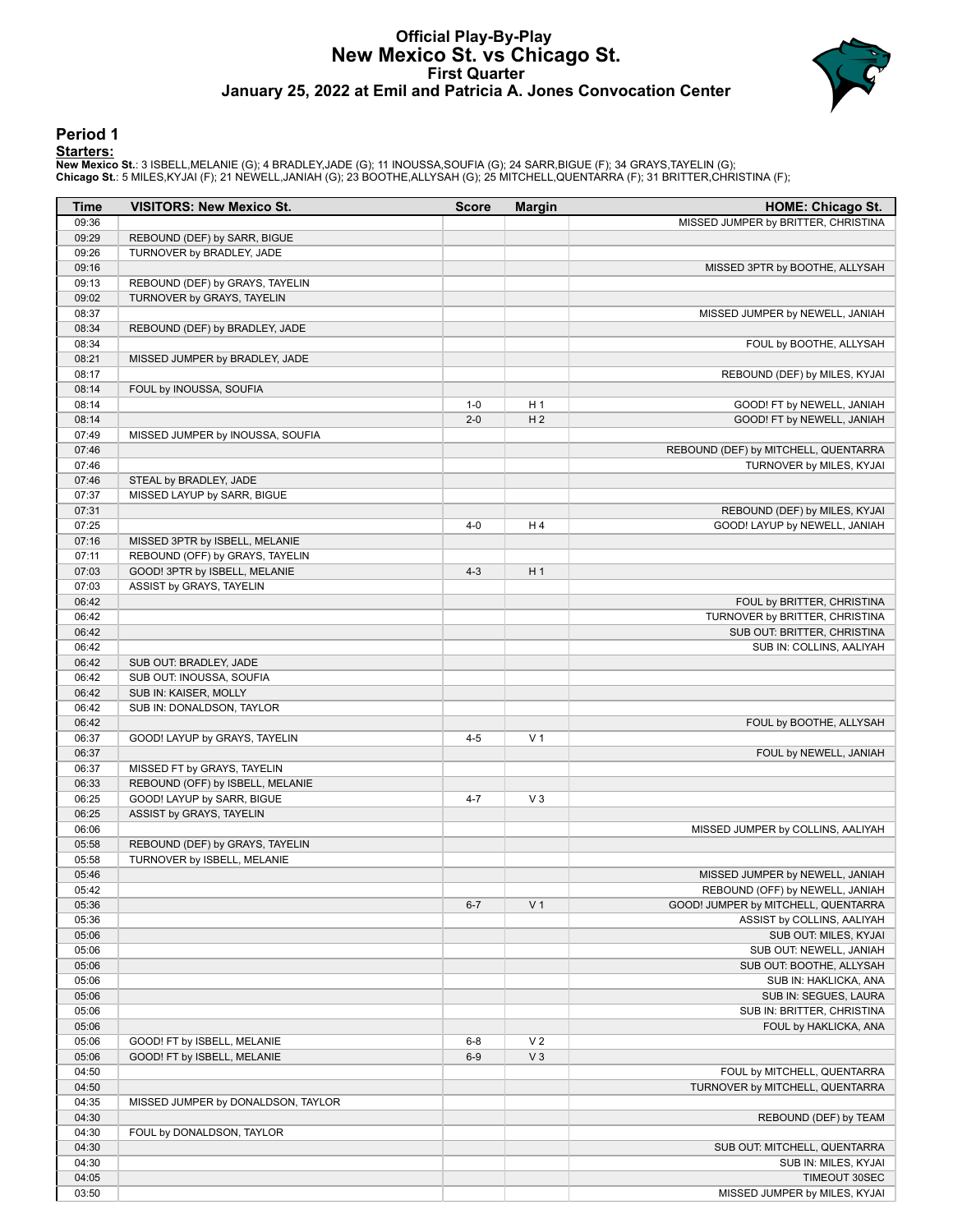| <b>Time</b> | <b>VISITORS: New Mexico St.</b>  | <b>Score</b> | <b>Margin</b>  | <b>HOME: Chicago St.</b>          |
|-------------|----------------------------------|--------------|----------------|-----------------------------------|
| 03:45       | REBOUND (DEF) by GRAYS, TAYELIN  |              |                |                                   |
| 03:35       | MISSED JUMPER by SARR, BIGUE     |              |                |                                   |
| 03:31       |                                  |              |                | REBOUND (DEF) by HAKLICKA, ANA    |
| 03:23       |                                  |              |                | MISSED JUMPER by MILES, KYJAI     |
| 03:19       | REBOUND (DEF) by GRAYS, TAYELIN  |              |                |                                   |
| 03:14       | MISSED JUMPER by KAISER, MOLLY   |              |                |                                   |
| 03:11       |                                  |              |                | REBOUND (DEF) by MILES, KYJAI     |
| 03:08       |                                  |              |                | FOUL by HAKLICKA, ANA             |
| 03:08       |                                  |              |                | TURNOVER by HAKLICKA, ANA         |
| 03:08       |                                  |              |                | SUB OUT: HAKLICKA, ANA            |
| 03:08       |                                  |              |                | SUB IN: NEWELL, JANIAH            |
| 03:08       | SUB OUT: GRAYS, TAYELIN          |              |                |                                   |
| 03:08       | SUB IN: TERRELL, DEJA            |              |                |                                   |
| 02:57       | GOOD! JUMPER by SARR, BIGUE      | $6 - 11$     | V <sub>5</sub> |                                   |
| 02:57       | ASSIST by DONALDSON, TAYLOR      |              |                |                                   |
| 02:43       |                                  |              |                | MISSED LAYUP by NEWELL, JANIAH    |
| 02:38       | REBOUND (DEF) by SARR, BIGUE     |              |                |                                   |
| 02:32       | MISSED 3PTR by DONALDSON, TAYLOR |              |                |                                   |
| 02:29       |                                  |              |                | REBOUND (DEF) by COLLINS, AALIYAH |
| 02:25       |                                  |              |                | MISSED LAYUP by COLLINS, AALIYAH  |
| 02:17       |                                  |              |                | REBOUND (OFF) by MILES, KYJAI     |
| 02:17       |                                  | $8 - 11$     | $V_3$          | GOOD! LAYUP by MILES, KYJAI       |
| 02:01       | FOUL by TERRELL, DEJA            |              |                |                                   |
| 02:01       | TURNOVER by TERRELL, DEJA        |              |                |                                   |
| 02:01       | SUB OUT: SARR, BIGUE             |              |                |                                   |
| 02:01       | SUB IN: THIAM, FAMA              |              |                |                                   |
| 01:35       |                                  |              |                | TURNOVER by MILES, KYJAI          |
| 01:35       | STEAL by DONALDSON, TAYLOR       |              |                |                                   |
| 01:27       | TURNOVER by ISBELL, MELANIE      |              |                |                                   |
| 01:27       |                                  |              |                | STEAL by MILES, KYJAI             |
| 01:18       |                                  |              |                | FOUL by BRITTER, CHRISTINA        |
| 01:18       |                                  |              |                | TURNOVER by BRITTER, CHRISTINA    |
| 01:09       | TURNOVER by ISBELL, MELANIE      |              |                |                                   |
| 01:09       |                                  |              |                | STEAL by BRITTER, CHRISTINA       |
| 01:00       |                                  | $10 - 11$    | V <sub>1</sub> | GOOD! LAYUP by BRITTER, CHRISTINA |
| 01:00       |                                  |              |                | ASSIST by COLLINS, AALIYAH        |
| 00:52       |                                  |              |                | FOUL by MILES, KYJAI              |
| 00:52       | GOOD! FT by TERRELL, DEJA [FB]   | $10 - 12$    | V <sub>2</sub> |                                   |
| 00:52       | GOOD! FT by TERRELL, DEJA [FB]   | $10-13$      | V <sub>3</sub> |                                   |
| 00:52       | SUB OUT: DONALDSON, TAYLOR       |              |                |                                   |
| 00:52       | SUB IN: PETERSON, SYLENA         |              |                |                                   |
| 00:37       |                                  |              |                | TURNOVER by SEGUES, LAURA         |
| 00:37       | STEAL by TERRELL, DEJA           |              |                |                                   |
| 00:28       | TURNOVER by TERRELL, DEJA        |              |                |                                   |
| 00:28       |                                  |              |                | STEAL by COLLINS, AALIYAH         |
| 00:28       | FOUL by PETERSON, SYLENA         |              |                |                                   |
| 00:28       |                                  |              |                | SUB OUT: BRITTER, CHRISTINA       |
| 00:28       |                                  |              |                | SUB IN: COVINGTON, JAZMINE        |
| 00:02       |                                  |              |                | MISSED 3PTR by COVINGTON, JAZMINE |
| 00:00       | REBOUND (DEF) by TEAM            |              |                |                                   |
| 00:00       | SUB OUT: KAISER, MOLLY           |              |                |                                   |
| 00:00       | SUB OUT: ISBELL, MELANIE         |              |                |                                   |
| 00:00       | SUB OUT: DONALDSON, TAYLOR       |              |                |                                   |
| 00:00       | SUB IN: SHIDA, MOE               |              |                |                                   |
| 00:00       | SUB IN: PETERSON, SYLENA         |              |                |                                   |
| 00:00       | SUB IN: GRAYS, TAYELIN           |              |                |                                   |

# **New Mexico St. 13, Chicago St. 10**

| <b>Points (This Period)</b> | <b>NMS</b>    | <b>CSU</b>    |
|-----------------------------|---------------|---------------|
| In the Paint                |               |               |
| Off Turns                   |               |               |
| 2nd Chance                  | 5             |               |
| <b>Fast Break</b>           | າ             |               |
| Bench                       | ◠             |               |
| Per Poss                    | 0.684<br>6/19 | 0.500<br>5/20 |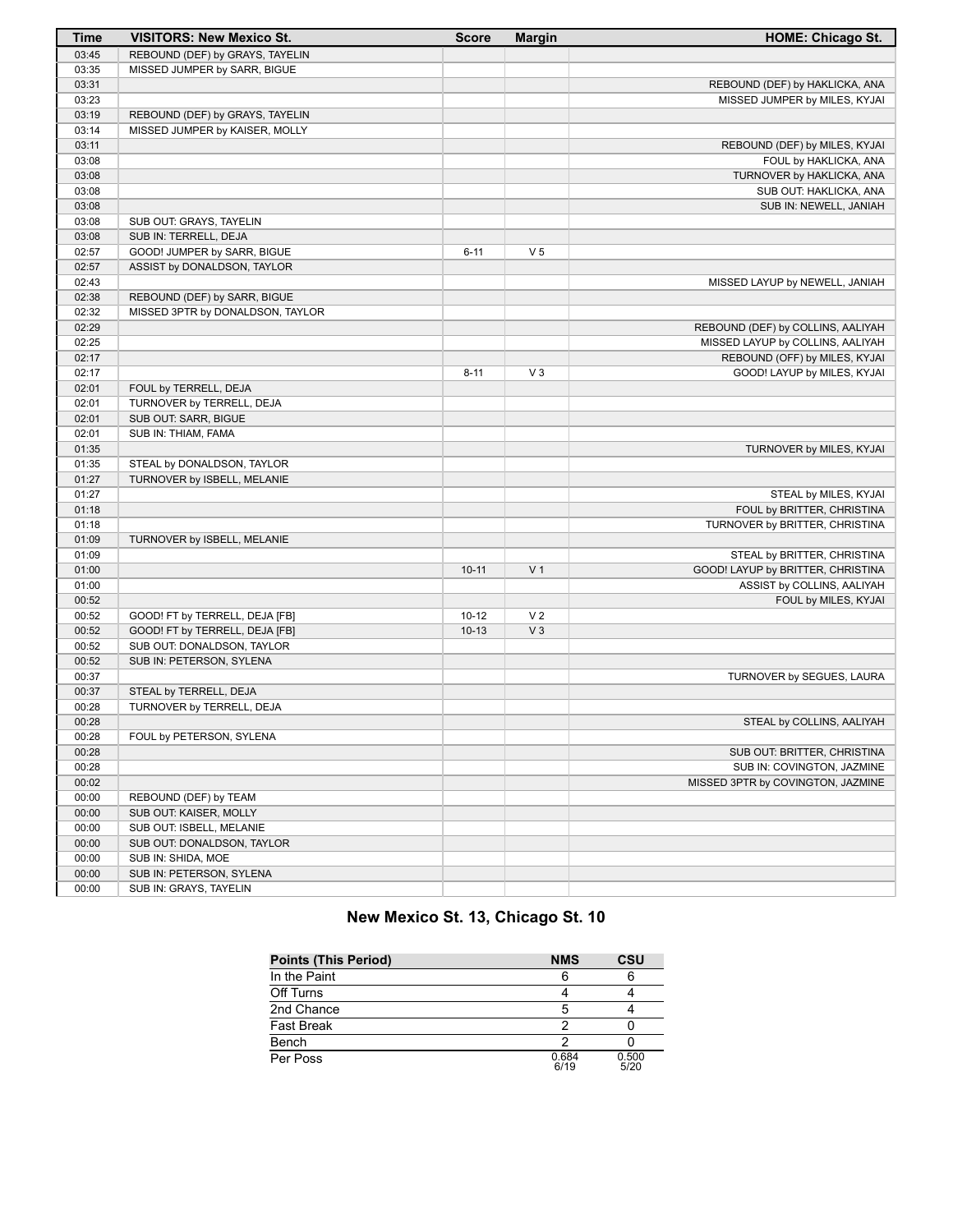# **Official Box Score New Mexico St. vs Chicago St. Second Quarter Statistics Only January 25, 2022 at Emil and Patricia A. Jones Convocation Center**



# **New Mexico St. 22**

| No. | Player                 | S | <b>Pts</b> | <b>FG</b> | 3FG     | <b>FT</b> | <b>OR</b> | <b>DR</b>    | TR | PF          | A            | TO | <b>Blk</b> | <b>Stl</b>     | Min          | $+/-$          |
|-----|------------------------|---|------------|-----------|---------|-----------|-----------|--------------|----|-------------|--------------|----|------------|----------------|--------------|----------------|
| 03  | <b>ISBELL, MELANIE</b> | G | 0          | $0 - 1$   | $0-0$   | $0 - 0$   | 0         | 2            | 2  | 2           | 3            | 2  | 0          | 0              | 8            | 8              |
| 04  | <b>BRADLEY, JADE</b>   | G | 0          | $0 - 0$   | $0 - 0$ | $0 - 0$   | 0         | $\mathbf{0}$ | 0  | 0           | $\mathbf{0}$ | 0  | 0          | $\mathbf{0}$   | $\Omega$     | 6              |
| 11  | <b>INOUSSA, SOUFIA</b> | G | 3          | 1-3       | $0 - 0$ | $1 - 1$   |           | $\mathbf{0}$ | 1  | 0           | 0            | 0  | 0          | 0              | 8            | 8              |
| 24  | <b>SARR, BIGUE</b>     | F | 12         | $5 - 7$   | $0 - 0$ | $2 - 2$   | 2         | 4            | 6  | 0           | $\Omega$     | 0  | 0          | $\mathbf{0}$   | 8            | 8              |
| 34  | <b>GRAYS, TAYELIN</b>  | G | 0          | $0 - 2$   | $0 - 1$ | $0 - 0$   | $\Omega$  | $\mathbf{0}$ | 0  | 0           | $\Omega$     | 0  | 0          | $\Omega$       | 8            | 4              |
| 00  | KAISER, MOLLY          | G | 2          | $1 - 2$   | $0 - 0$ | $0 - 0$   | $\Omega$  | $\Omega$     | 0  | $\Omega$    | $\Omega$     | 0  | 0          | $\Omega$       | 2            | $\overline{4}$ |
| 05  | SHIDA, MOE             | G | 0          | $0 - 0$   | $0 - 0$ | $0 - 0$   | 0         | 0            | 0  | 0           | $\Omega$     | 0  | 0          | $\mathbf 0$    | 1            | 0              |
| 20  | DONALDSON, TAYLOR      | G | $\Omega$   | $0 - 0$   | $0 - 0$ | $0 - 0$   | $\Omega$  | $\mathbf{0}$ | 0  | $\Omega$    | $\Omega$     | 0  | 0          | $\Omega$       | $\mathbf{0}$ | 0              |
| 21  | TERRELL, DEJA          | F | 0          | $0 - 0$   | $0 - 0$ | $0 - 0$   | $\Omega$  | $\Omega$     | 0  | 0           | $\Omega$     | 0  | 0          | $\Omega$       | 2            | 0              |
| 23  | PETERSON, SYLENA       | G | 0          | $0 - 0$   | $0 - 0$ | $0 - 0$   | $\Omega$  | $\Omega$     | 0  | $\Omega$    | $\Omega$     | 0  | 0          | $\Omega$       | 2            | 0              |
| 30  | THIAM, FAMA            | G | 5          | $2 - 3$   | $1 - 2$ | $0 - 0$   | 1         | $\Omega$     | 1  | 0           | $\Omega$     |    | 0          | $\mathcal{P}$  | 10           | 0              |
|     | <b>TEAM</b>            |   |            | $0 - 0$   |         |           | $\Omega$  | 1            | 1  | 0           |              | 0  |            |                |              |                |
|     | <b>TOTALS</b>          |   | $22 \,$    | $9 - 18$  | $1 - 3$ | $3 - 3$   | 4         |              | 11 | $\mathbf 2$ | 3            | 3  | 0          | $\overline{2}$ | 50           |                |

| <b>Shooting By Period</b><br>Period | FG        | FG%   | 3FG     | 3FG%    | FТ        | FT%   |
|-------------------------------------|-----------|-------|---------|---------|-----------|-------|
| 2nd Half                            | $9 - 18$  | 50%   | $1 - 3$ | 33%     | $3-3$     | 100%  |
| 2nd Half                            | 7-19      | 37%   | $2-2$   | $100\%$ | $13-18$   | 72%   |
| Game                                | $20 - 49$ | 40.8% | 4-8     | 50.0%   | $20 - 26$ | 76.9% |

# **Chicago St. 16**

| No. | Player                    | S  | <b>Pts</b>   | FG       | 3FG     | <b>FT</b> | <b>OR</b>     | <b>DR</b> | TR | PF             | A             | TO       | <b>Blk</b> | Stl          | Min            | $+/-$        |
|-----|---------------------------|----|--------------|----------|---------|-----------|---------------|-----------|----|----------------|---------------|----------|------------|--------------|----------------|--------------|
| 05  | MILES, KYJAI              | F  | 0            | $0 - 3$  | $0 - 0$ | $0 - 0$   |               | 0         | 1  | 0              | 0             | 0        | 0          | 0            | 8              | -9           |
| 21  | NEWELL, JANIAH            | G  | $\mathbf{0}$ | $0 - 2$  | $0 - 2$ | $0 - 0$   | 0             | 2         | 2  |                | 3             | 0        | 0          | 0            | 10             | $-6$         |
| 23  | <b>BOOTHE, ALLYSAH</b>    | G  | 0            | $0 - 0$  | $0 - 0$ | $0 - 0$   | 0             | 0         | 0  | 0              | 0             | 0        | 0          | 0            | 2              | 2            |
| 25  | MITCHELL, QUENTARRA       | F. | 2            | $1 - 1$  | $0 - 0$ | $0 - 0$   | $\Omega$      | 0         | 0  |                | 0             | $\Omega$ | 0          | 0            | 8              | $-2$         |
| 31  | <b>BRITTER, CHRISTINA</b> | F  | 0            | $0 - 0$  | $0 - 0$ | $0-0$     | $\Omega$      | 0         | 0  | 0              | 0             | $\Omega$ | 0          | 0            | $\Omega$       | 0            |
| 01  | HAKLICKA, ANA             | G  | $\Omega$     | $0 - 0$  | $0 - 0$ | $0 - 0$   | $\Omega$      | $\Omega$  | 0  | 0              | 0             | $\Omega$ | $\Omega$   | 0            | $\Omega$       | $\mathbf{0}$ |
| 10  | <b>SEGUES, LAURA</b>      | F  | 0            | $0 - 0$  | $0 - 0$ | $0-0$     | $\Omega$      | 0         | 0  | 0              | 0             | 0        | 0          | 0            | 2              | -4           |
| 14  | HAIDARA, NAFATOUMATA      | F. | 2            | $1 - 1$  | $0 - 0$ | $0 - 0$   | $\Omega$      | 0         | 0  | 0              | $\Omega$      | $\Omega$ | 0          | 0            | $\overline{2}$ | 3            |
| 20  | COVINGTON, JAZMINE        | G  | 8            | $3 - 3$  | $2 - 2$ | $0 - 0$   |               | 0         | 1  | 0              | 0             |          | 0          | 0            | 8              | -8           |
| 22  | <b>COLLINS, AALIYAH</b>   | G  | 4            | $2 - 5$  | $0 - 0$ | $0 - 2$   | $\Omega$      |           | 1  | $\overline{2}$ | $\mathcal{P}$ |          | 0          | $\Omega$     | 10             | $-6$         |
|     | <b>TEAM</b>               |    |              | $0 - 0$  |         |           | 0             | 1         | 1  | 0              |               | 1        |            |              |                |              |
|     | <b>TOTALS</b>             |    | 16           | $7 - 15$ | $2 - 4$ | $0 - 2$   | $\mathcal{P}$ | 4         | 6  | 4              | 5             | 3        | 0          | $\mathbf{0}$ | 50             |              |

| <b>Shooting By Period</b><br>Period | FG        | FG%   | 3FG     | 3FG%  | FТ        | FT%    |
|-------------------------------------|-----------|-------|---------|-------|-----------|--------|
| 2nd Half                            | 7-15      | 47%   | $2 - 4$ | 50%   | $0 - 2$   | $00\%$ |
| 2nd Half                            | 14-27     | 52%   | 3-7     | 43%   | $10 - 15$ | 67%    |
| Game                                | $25 - 56$ | 44.6% | $5-13$  | 38.5% | $12 - 19$ | 63.2%  |

| Game Notes:                                                            | <b>Score</b> | 1st l | 2nd | 3rd | 4th | <b>TOT</b> | <b>Points (This Period)</b> | <b>NMS</b>    | <b>CSU</b>    |
|------------------------------------------------------------------------|--------------|-------|-----|-----|-----|------------|-----------------------------|---------------|---------------|
| Officials: Clarke Stevens, Dave Rafalski, Lee Mullen<br>Attendance: 75 | <b>NMS</b>   | 13    | 22  | 20  | 9   | 64         | In the Paint                | 16            |               |
|                                                                        | CSU          | 10    | 16  |     | 24  | 67         | Off Turns                   |               |               |
| Start Time: 05:00 PM                                                   |              |       |     |     |     |            | 2nd Chance                  |               |               |
| Conference Game:                                                       |              |       |     |     |     |            | <b>Fast Break</b>           |               |               |
|                                                                        |              |       |     |     |     |            | Bench                       |               | 14            |
|                                                                        |              |       |     |     |     |            | Per Poss                    | .222<br>11/18 | 0.941<br>7/17 |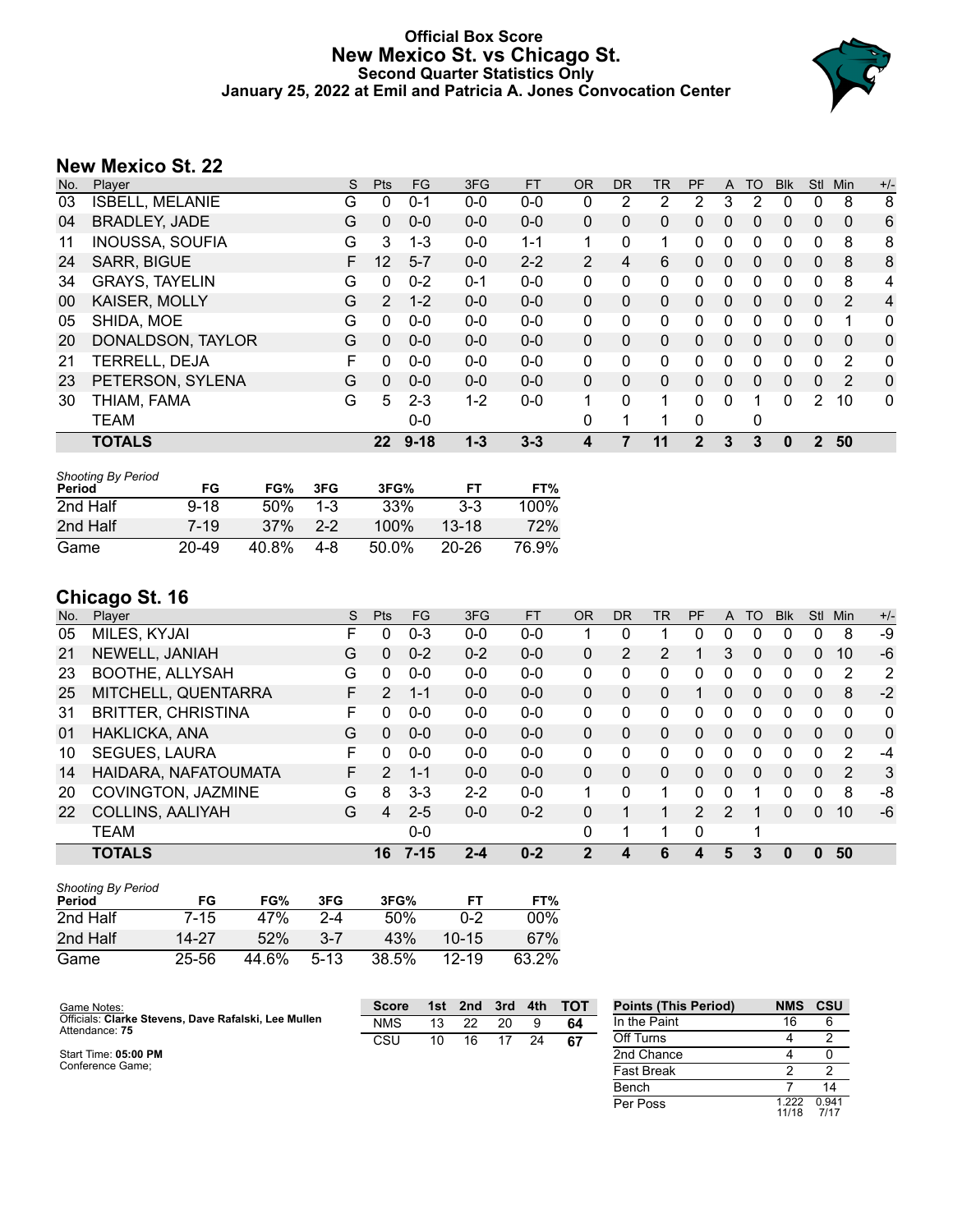### **Official Play-By-Play New Mexico St. vs Chicago St. Second Quarter January 25, 2022 at Emil and Patricia A. Jones Convocation Center**



### **Period 2**

<mark>Starters:</mark><br>New Mexico St.: 3 ISBELL,MELANIE (G); 4 BRADLEY,JADE (G); 11 INOUSSA,SOUFIA (G); 24 SARR,BIGUE (F); 34 GRAYS,TAYELIN (G);<br>Chicago St.: 5 MILES,KYJAI (F); 21 NEWELL,JANIAH (G); 23 BOOTHE,ALLYSAH (G); 25 MITCHELL

| <b>Time</b> | <b>VISITORS: New Mexico St.</b>  | <b>Score</b> | <b>Margin</b>  | <b>HOME: Chicago St.</b>               |
|-------------|----------------------------------|--------------|----------------|----------------------------------------|
| 10:00       |                                  |              |                | SUB OUT: SEGUES, LAURA                 |
| 10:00       |                                  |              |                | SUB OUT: COVINGTON, JAZMINE            |
| 10:00       |                                  |              |                | SUB OUT: COLLINS, AALIYAH              |
| 10:00       |                                  |              |                | SUB IN: BOOTHE, ALLYSAH                |
| 10:00       |                                  |              |                | SUB IN: MITCHELL, QUENTARRA            |
| 10:00       |                                  |              |                | SUB IN: BRITTER, CHRISTINA             |
| 09:41       |                                  |              |                | SUB OUT: BRITTER, CHRISTINA            |
| 09:41       |                                  |              |                | SUB IN: COLLINS, AALIYAH               |
| 09:31       |                                  | $12 - 13$    | V <sub>1</sub> | GOOD! LAYUP by COLLINS, AALIYAH        |
| 09:19       | TURNOVER by THIAM, FAMA          |              |                |                                        |
| 09:09       |                                  | $14 - 13$    | H <sub>1</sub> | GOOD! JUMPER by COLLINS, AALIYAH       |
| 08:45       | SUB OUT: SHIDA, MOE              |              |                |                                        |
| 08:45       | SUB IN: KAISER, MOLLY            |              |                |                                        |
| 08:40       | GOOD! LAYUP by KAISER, MOLLY     | $14 - 15$    | V <sub>1</sub> |                                        |
| 08:21       |                                  |              |                | SUB OUT: BOOTHE, ALLYSAH               |
| 08:21       |                                  |              |                | SUB OUT: MITCHELL, QUENTARRA           |
| 08:21       |                                  |              |                | SUB IN: SEGUES, LAURA                  |
| 08:21       |                                  |              |                | SUB IN: COVINGTON, JAZMINE             |
| 08:21       | SUB OUT: TERRELL, DEJA           |              |                |                                        |
| 08:21       | SUB OUT: PETERSON, SYLENA        |              |                |                                        |
| 08:21       | SUB OUT: GRAYS, TAYELIN          |              |                |                                        |
| 08:21       | SUB IN: ISBELL, MELANIE          |              |                |                                        |
| 08:21       | SUB IN: INOUSSA, SOUFIA          |              |                |                                        |
| 08:21       | SUB IN: SARR, BIGUE              |              |                |                                        |
| 08:21       | GOOD! LAYUP by SARR, BIGUE       | $14 - 17$    | V <sub>3</sub> |                                        |
| 08:21       |                                  |              |                | TURNOVER by COVINGTON, JAZMINE         |
| 08:21       | STEAL by THIAM, FAMA             |              |                |                                        |
| 08:21       | MISSED JUMPER by INOUSSA, SOUFIA |              |                |                                        |
| 08:21       | REBOUND (OFF) by THIAM, FAMA     |              |                |                                        |
| 08:21       |                                  |              |                | TURNOVER by TEAM                       |
| 07:50       | MISSED JUMPER by KAISER, MOLLY   |              |                |                                        |
| 07:42       |                                  |              |                | REBOUND (DEF) by COLLINS, AALIYAH      |
| 07:29       |                                  |              |                | MISSED LAYUP by MILES, KYJAI           |
| 07:24       |                                  |              |                | REBOUND (OFF) by COVINGTON, JAZMINE    |
| 07:20       |                                  |              |                | TURNOVER by COLLINS, AALIYAH           |
| 07:20       | STEAL by THIAM, FAMA             |              |                |                                        |
| 07:13       | GOOD! LAYUP by THIAM, FAMA [FB]  | 14-19        | V <sub>5</sub> |                                        |
| 07:05       |                                  | 16-19        | V <sub>3</sub> | GOOD! LAYUP by COVINGTON, JAZMINE [FB] |
| 07:05       |                                  |              |                | ASSIST by COLLINS, AALIYAH             |
| 06:24       | SUB OUT: KAISER, MOLLY           |              |                |                                        |
| 06:24       | SUB IN: GRAYS, TAYELIN           |              |                |                                        |
| 06:18       | GOOD! LAYUP by INOUSSA, SOUFIA   | $16 - 21$    | V <sub>5</sub> |                                        |
| 06:18       |                                  |              |                | FOUL by NEWELL, JANIAH                 |
| 06:18       |                                  |              |                | SUB OUT: SEGUES, LAURA                 |
| 06:18       |                                  |              |                | SUB IN: MITCHELL, QUENTARRA            |
| 06:18       | GOOD! FT by INOUSSA, SOUFIA      | $16 - 22$    | $V_6$          |                                        |
| 05:53       |                                  |              |                | MISSED 3PTR by NEWELL, JANIAH          |
| 05:50       |                                  |              |                | REBOUND (OFF) by MILES, KYJAI          |
| 05:41       |                                  |              |                | MISSED JUMPER by COLLINS, AALIYAH      |
| 05:36       | REBOUND (DEF) by SARR, BIGUE     |              |                |                                        |
| 05:24       | GOOD! LAYUP by SARR, BIGUE       | 16-24        | V8             |                                        |
| 05:24       | ASSIST by ISBELL, MELANIE        |              |                |                                        |
| 05:02       |                                  | 19-24        | V <sub>5</sub> | GOOD! 3PTR by COVINGTON, JAZMINE       |
| 05:02       |                                  |              |                | ASSIST by NEWELL, JANIAH               |
| 04:46       | GOOD! LAYUP by SARR, BIGUE       | 19-26        | V <sub>7</sub> |                                        |
| 04:46       | ASSIST by ISBELL, MELANIE        |              |                |                                        |
| 04:27       |                                  |              |                | MISSED JUMPER by MILES, KYJAI          |
| 04:17       | REBOUND (DEF) by SARR, BIGUE     |              |                |                                        |
| 04:14       | MISSED 3PTR by GRAYS, TAYELIN    |              |                |                                        |
| 04:11       | REBOUND (OFF) by INOUSSA, SOUFIA |              |                |                                        |
| 04:09       | MISSED 3PTR by THIAM, FAMA       |              |                |                                        |
| 04:03       | REBOUND (OFF) by SARR, BIGUE     |              |                |                                        |
| 04:03       | GOOD! LAYUP by SARR, BIGUE       | 19-28        | V <sub>9</sub> |                                        |
| 04:03       |                                  |              |                | TIMEOUT 30SEC                          |
| 03:50       |                                  |              |                | MISSED JUMPER by COLLINS, AALIYAH      |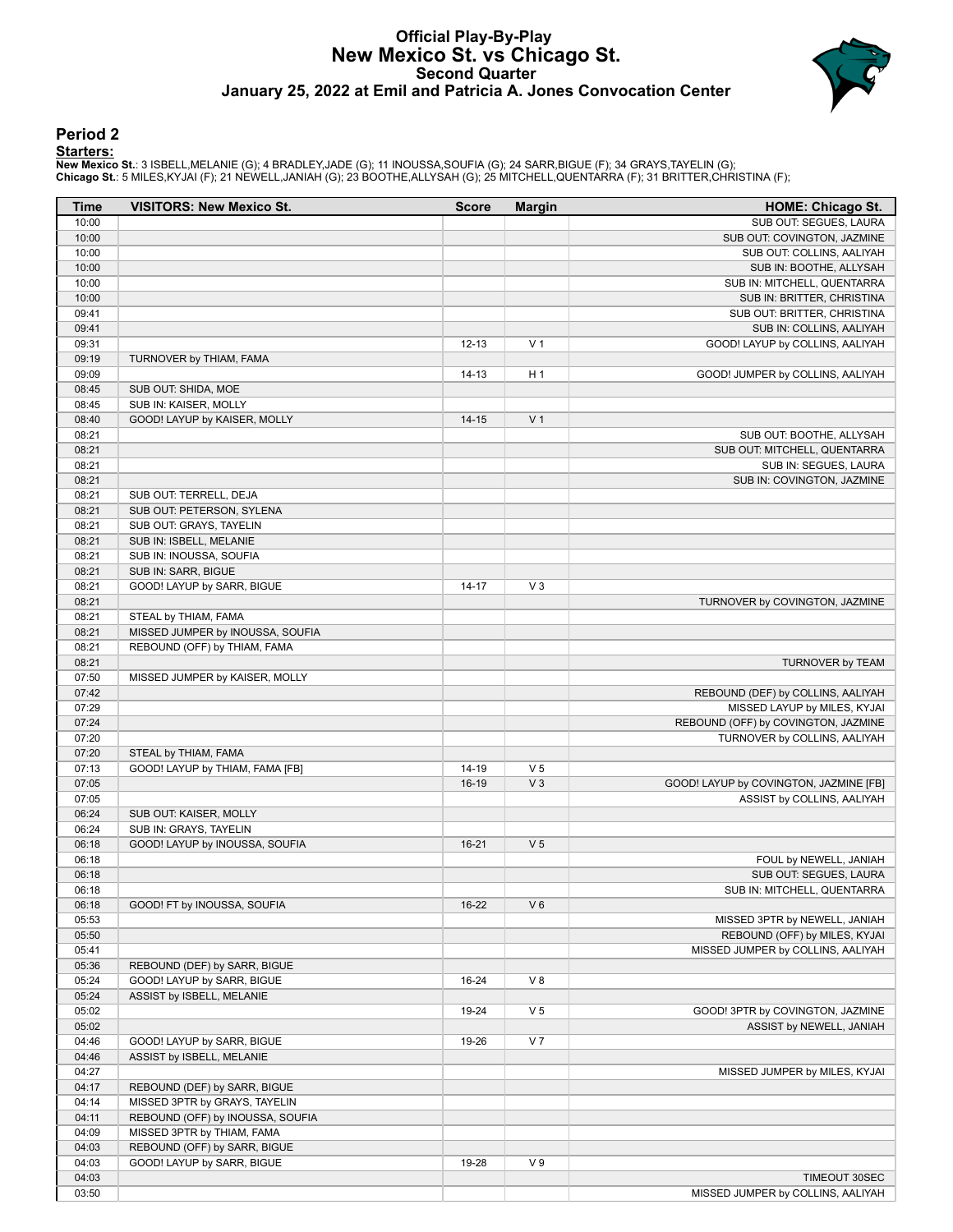| <b>Time</b> | <b>VISITORS: New Mexico St.</b>  | <b>Score</b> | <b>Margin</b>   | <b>HOME: Chicago St.</b>            |
|-------------|----------------------------------|--------------|-----------------|-------------------------------------|
| 03:48       | REBOUND (DEF) by ISBELL, MELANIE |              |                 |                                     |
| 03:48       |                                  |              |                 | FOUL by COLLINS, AALIYAH            |
| 03:38       |                                  |              |                 | FOUL by COLLINS, AALIYAH            |
| 03:33       | MISSED JUMPER by SARR, BIGUE     |              |                 |                                     |
| 03:28       |                                  |              |                 | REBOUND (DEF) by NEWELL, JANIAH     |
| 03:22       |                                  | 21-28        | V <sub>7</sub>  | GOOD! JUMPER by MITCHELL, QUENTARRA |
| 03:22       |                                  |              |                 | ASSIST by NEWELL, JANIAH            |
| 03:03       | MISSED JUMPER by INOUSSA, SOUFIA |              |                 |                                     |
| 02:56       | REBOUND (OFF) by SARR, BIGUE     |              |                 |                                     |
| 02:56       | GOOD! LAYUP by SARR, BIGUE       | 21-30        | V <sub>9</sub>  |                                     |
| 02:52       |                                  |              |                 | MISSED JUMPER by COLLINS, AALIYAH   |
| 02:48       | REBOUND (DEF) by SARR, BIGUE     |              |                 |                                     |
| 02:44       | FOUL by ISBELL, MELANIE          |              |                 |                                     |
| 02:44       | TURNOVER by ISBELL, MELANIE      |              |                 |                                     |
| 02:32       |                                  |              |                 | MISSED JUMPER by MILES, KYJAI       |
| 02:28       | REBOUND (DEF) by SARR, BIGUE     |              |                 |                                     |
| 02:17       | GOOD! 3PTR by THIAM, FAMA        | 21-33        | V <sub>12</sub> |                                     |
| 02:17       | ASSIST by ISBELL, MELANIE        |              |                 |                                     |
| 01:56       | FOUL by ISBELL, MELANIE          |              |                 |                                     |
| 01:56       |                                  |              |                 | SUB OUT: MILES, KYJAI               |
| 01:56       |                                  |              |                 | SUB IN: HAIDARA, NAFATOUMATA        |
| 01:46       | MISSED LAYUP by GRAYS, TAYELIN   |              |                 |                                     |
| 01:43       | REBOUND (DEADB) by TEAM          |              |                 |                                     |
| 01:37       | MISSED JUMPER by SARR, BIGUE     |              |                 |                                     |
| 01:30       |                                  |              |                 | REBOUND (DEF) by TEAM               |
| 01:26       |                                  |              |                 | MISSED FT by COLLINS, AALIYAH       |
| 01:26       |                                  |              |                 | REBOUND (DEADB) by TEAM             |
| 01:26       |                                  |              |                 | MISSED FT by COLLINS, AALIYAH       |
| 01:21       | REBOUND (DEF) by TEAM            |              |                 |                                     |
| 01:12       | TURNOVER by ISBELL, MELANIE      |              |                 |                                     |
| 01:05       |                                  |              |                 | MISSED 3PTR by NEWELL, JANIAH       |
| 00:57       | REBOUND (DEF) by ISBELL, MELANIE |              |                 |                                     |
| 00:56       |                                  |              |                 | FOUL by MITCHELL, QUENTARRA         |
| 00:56       | GOOD! FT by SARR, BIGUE          | 21-34        | V <sub>13</sub> |                                     |
| 00:56       | GOOD! FT by SARR, BIGUE          | $21 - 35$    | V <sub>14</sub> |                                     |
| 00:32       |                                  | 23-35        | V <sub>12</sub> | GOOD! LAYUP by HAIDARA, NAFATOUMATA |
| 00:32       |                                  |              |                 | ASSIST by COLLINS, AALIYAH          |
| 00:19       | MISSED JUMPER by ISBELL, MELANIE |              |                 |                                     |
| 00:15       |                                  |              |                 | REBOUND (DEF) by NEWELL, JANIAH     |
| 00:11       |                                  | 26-35        | V <sub>9</sub>  | GOOD! 3PTR by COVINGTON, JAZMINE    |
| 00:11       |                                  |              |                 | ASSIST by NEWELL, JANIAH            |

# **New Mexico St. 35, Chicago St. 26**

| <b>Points (This Period)</b> | <b>NMS</b>     | CSU           |
|-----------------------------|----------------|---------------|
| In the Paint                | 16             |               |
| Off Turns                   |                |               |
| 2nd Chance                  |                |               |
| <b>Fast Break</b>           | າ              |               |
| Bench                       |                | 14            |
| Per Poss                    | 1.222<br>11/18 | 0.941<br>7/17 |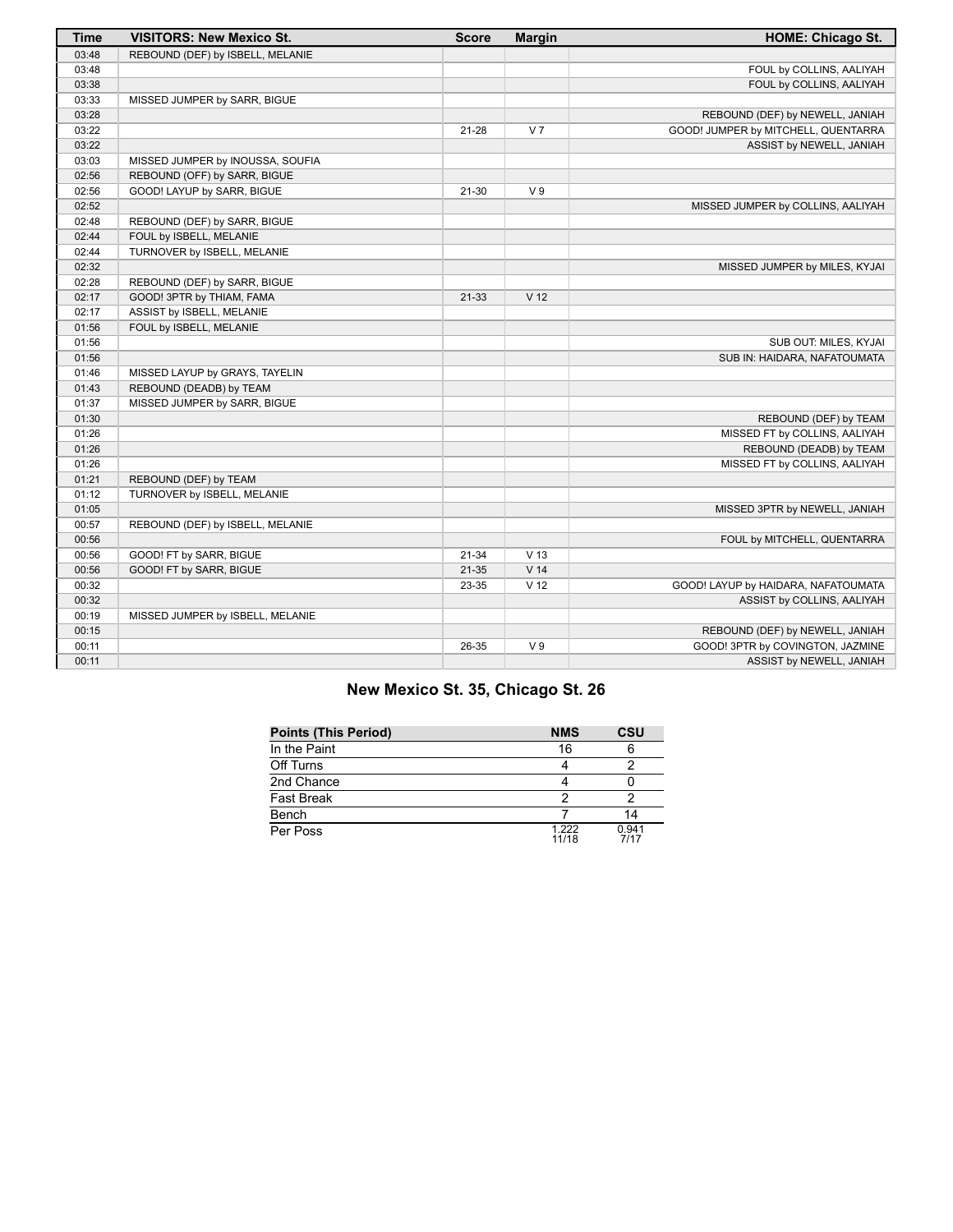# **Official Box Score New Mexico St. vs Chicago St. Second Half Statistics Only January 25, 2022 at Emil and Patricia A. Jones Convocation Center**



# **New Mexico St. 29**

| No. | Plaver                 | S | <b>Pts</b>    | <b>FG</b> | 3FG     | FT.       | <b>OR</b> | <b>DR</b> | TR             | <b>PF</b> | A        | TO       | <b>BIK</b>   | Stl          | Min          | $+/-$    |
|-----|------------------------|---|---------------|-----------|---------|-----------|-----------|-----------|----------------|-----------|----------|----------|--------------|--------------|--------------|----------|
| 00  | KAISER, MOLLY          | G | 4             | $1 - 4$   | $0 - 0$ | $2 - 4$   |           | 1         | $\overline{2}$ | 2         | 3        | 2        | 0            | 0            | 14           | 4        |
| 03  | <b>ISBELL, MELANIE</b> | G | 3             | $1 - 2$   | $1 - 1$ | $0-0$     | 0         | 0         | 0              | 1         | 0        |          | $\mathbf{0}$ | $\mathbf{0}$ | 5            | $-2$     |
| 04  | <b>BRADLEY, JADE</b>   | G | 0             | $0 - 3$   | $0 - 0$ | $0 - 0$   |           | 2         | 3              | 0         | 0        | 0        | 0            | 0            | 6            | $-16$    |
| 05  | SHIDA, MOE             | G | $\mathcal{P}$ | $1 - 2$   | $0 - 0$ | $0 - 0$   | $\Omega$  | $\Omega$  | $\mathbf{0}$   | $\Omega$  | 1        | 0        | 0            | 0            | 16           | $-3$     |
| 11  | <b>INOUSSA, SOUFIA</b> | G | 7             | $0 - 1$   | $0 - 0$ | $7-8$     | 1         | 2         | 3              | 2         | $\Omega$ | 2        | $\Omega$     | 0            | 18           | -16      |
| 20  | DONALDSON, TAYLOR      | G | 2             | $0 - 0$   | $0 - 0$ | $2 - 2$   | 0         | 0         | 0              |           | 0        | 2        | $\Omega$     | 0            | 4            | $-3$     |
| 21  | TERRELL, DEJA          | F | 0             | $0 - 0$   | $0 - 0$ | $0 - 0$   | 0         | 0         | 0              | 0         | 0        | 0        | 0            | $\Omega$     | 0            | 0        |
| 23  | PETERSON, SYLENA       | G | $\Omega$      | $0 - 0$   | $0 - 0$ | $0 - 0$   | 0         | $\Omega$  | $\Omega$       | 0         | 0        | $\Omega$ | $\Omega$     | 0            | $\mathbf{0}$ | 0        |
| 24  | <b>SARR, BIGUE</b>     | F | 4             | $1 - 2$   | $0 - 0$ | $2 - 4$   |           | 5         | 6              | 3         | 0        | 3        | 0            | 0            | 20           | $-12$    |
| 30  | THIAM, FAMA            | G | $\Omega$      | $0 - 0$   | $0 - 0$ | $0 - 0$   | 0         | $\Omega$  | $\mathbf{0}$   | $\Omega$  | $\Omega$ | $\Omega$ | $\Omega$     | $\Omega$     | $\Omega$     | 0        |
| 34  | <b>GRAYS, TAYELIN</b>  | G | 7             | $3 - 5$   | $1 - 1$ | $0 - 0$   | 0         | 1         | 1              | 5.        | 1        | 2        | $\Omega$     |              | 17           | $-7$     |
|     | TEAM                   |   | 0             | $0 - 0$   | $0 - 0$ | $0 - 0$   | 0         | 3         | 3              | 0         | 0        | 0        | $\Omega$     | 0            | 0            | 0        |
|     | <b>TOTALS</b>          |   | 29            | $7-19$    | $2 - 2$ | $13 - 18$ | 4         | 14        | 18             | 14        | 5        | $12 \,$  | 0            | 1            | 100          | $\bf{0}$ |

| <b>Shooting By Period</b><br>Period | FG        | FG%        | 3FG     | 3FG%  | FТ        | FT%   | Last FG Half: NMS 4th-09:18 |
|-------------------------------------|-----------|------------|---------|-------|-----------|-------|-----------------------------|
| 2nd Half                            | 7-19      | $37\%$ 2-2 |         | 100%  | $13-18$   | 72%   |                             |
| Game                                | $20 - 49$ | 40.8%      | $4 - 8$ | 50.0% | $20 - 26$ | 76.9% |                             |

# **Chicago St. 41**

| No. | ີ<br>Plaver               | S  | <b>Pts</b>    | <b>FG</b> | 3FG     | <b>FT</b> | <b>OR</b> | DR       | TR             | PF            | A        | TO       | <b>B</b> lk | Stl          | Min | $+/-$    |
|-----|---------------------------|----|---------------|-----------|---------|-----------|-----------|----------|----------------|---------------|----------|----------|-------------|--------------|-----|----------|
| 01  | HAKLICKA, ANA             | G  | 0             | $0 - 1$   | $0 - 1$ | $0 - 0$   | 0         | 0        | 0              | 0             | 0        | 0        | $\Omega$    | 0            | 6   | $-2$     |
| 05  | MILES, KYJAI              | F. | $\mathcal{P}$ | $1 - 2$   | $0 - 1$ | $0 - 0$   | 0         |          |                |               | 0        |          | 2           | 0            | 17  | 16       |
| 10  | <b>SEGUES, LAURA</b>      |    | 0             | $0 - 0$   | $0 - 0$ | $0 - 0$   | 0         | 0        | 0              | 0             | 0        | 0        | 0           | 0            | 0   | 0        |
| 14  | HAIDARA, NAFATOUMATA      | F. | $\Omega$      | $0 - 1$   | $0 - 0$ | $0 - 0$   | 0         | 0        | 0              |               | 0        | 0        | 0           | $\mathbf{0}$ | 3   | $-4$     |
| 20  | COVINGTON, JAZMINE        | G  | 5             | $2 - 2$   | $1 - 1$ | $0-0$     | 0         | 2        | 2              |               | 0        | 0        |             | 0            | 13  | 2        |
| 21  | NEWELL, JANIAH            | G  | 9             | $4-6$     | $0 - 1$ | $1 - 3$   |           | 0        |                |               | 0        |          | 0           |              | 15  | 12       |
| 22  | COLLINS, AALIYAH          | G  | 13            | $4 - 8$   | $0 - 0$ | $5-6$     | 0         | 3        | 3              | 1             | 2        |          | 1.          | 3            | 19  | -5       |
| 23  | <b>BOOTHE, ALLYSAH</b>    | G  | 9             | $3 - 4$   | $2 - 3$ | $1 - 2$   | 0         | $\Omega$ | 0              | $\mathcal{P}$ | $\Omega$ | $\Omega$ | $\Omega$    | 1            | 10  | 13       |
| 25  | MITCHELL, QUENTARRA       | F. |               | $0 - 1$   | $0 - 0$ | $1 - 2$   | 0         | 3        | 3              | 3             | 0        | $\Omega$ | $\Omega$    | 0            | 14  | 15       |
| 31  | <b>BRITTER, CHRISTINA</b> | F. | 2             | $0 - 2$   | $0 - 0$ | $2 - 2$   | 0         | 1        |                |               | 0        | $\Omega$ | $\Omega$    | $\Omega$     | 2   | $-2$     |
|     | <b>TEAM</b>               |    | $\Omega$      | $0 - 0$   | $0 - 0$ | $0 - 0$   | 0         | 2        | $\overline{2}$ | 0             | 0        | 0        | $\Omega$    | 0            | 0   | 0        |
|     | <b>TOTALS</b>             |    | 41            | 14-27     | $3 - 7$ | $10 - 15$ |           | 12       | 13             | 11            | 2        | 3        | 4           | 5            | 100 | $\bf{0}$ |

| <b>Shooting By Period</b><br>Period | FG    | FG%   | 3FG      | 3FG%  | FТ        | FT%   |
|-------------------------------------|-------|-------|----------|-------|-----------|-------|
| 2nd Half                            | 14-27 | 52%   | $3 - 7$  | 43%   | $10 - 15$ | 67%   |
| Game                                | 25-56 | 44.6% | $5 - 13$ | 38.5% | $12 - 19$ | 63.2% |

*Last FG Half:* CSU 4th-02:23

| Game Notes:                                                            | <b>Score</b> | 1st | 2nd | 3rd | 4th | <b>TOT</b> | <b>Points from (This Period)</b> | <b>NMS CSU</b> |
|------------------------------------------------------------------------|--------------|-----|-----|-----|-----|------------|----------------------------------|----------------|
| Officials: Clarke Stevens. Dave Rafalski. Lee Mullen<br>Attendance: 75 | <b>NMS</b>   | 13  | 22  | 20  |     | 64         | In the Paint                     | 14             |
|                                                                        | CSU          | 10  | 16  |     | 24  | -67        | Off Turns                        |                |
| Start Time: 05:00 PM                                                   |              |     |     |     |     |            | 2nd Chance                       |                |
| Conference Game;                                                       |              |     |     |     |     |            | <b>Fast Break</b>                |                |
|                                                                        |              |     |     |     |     |            | Bench                            | 18             |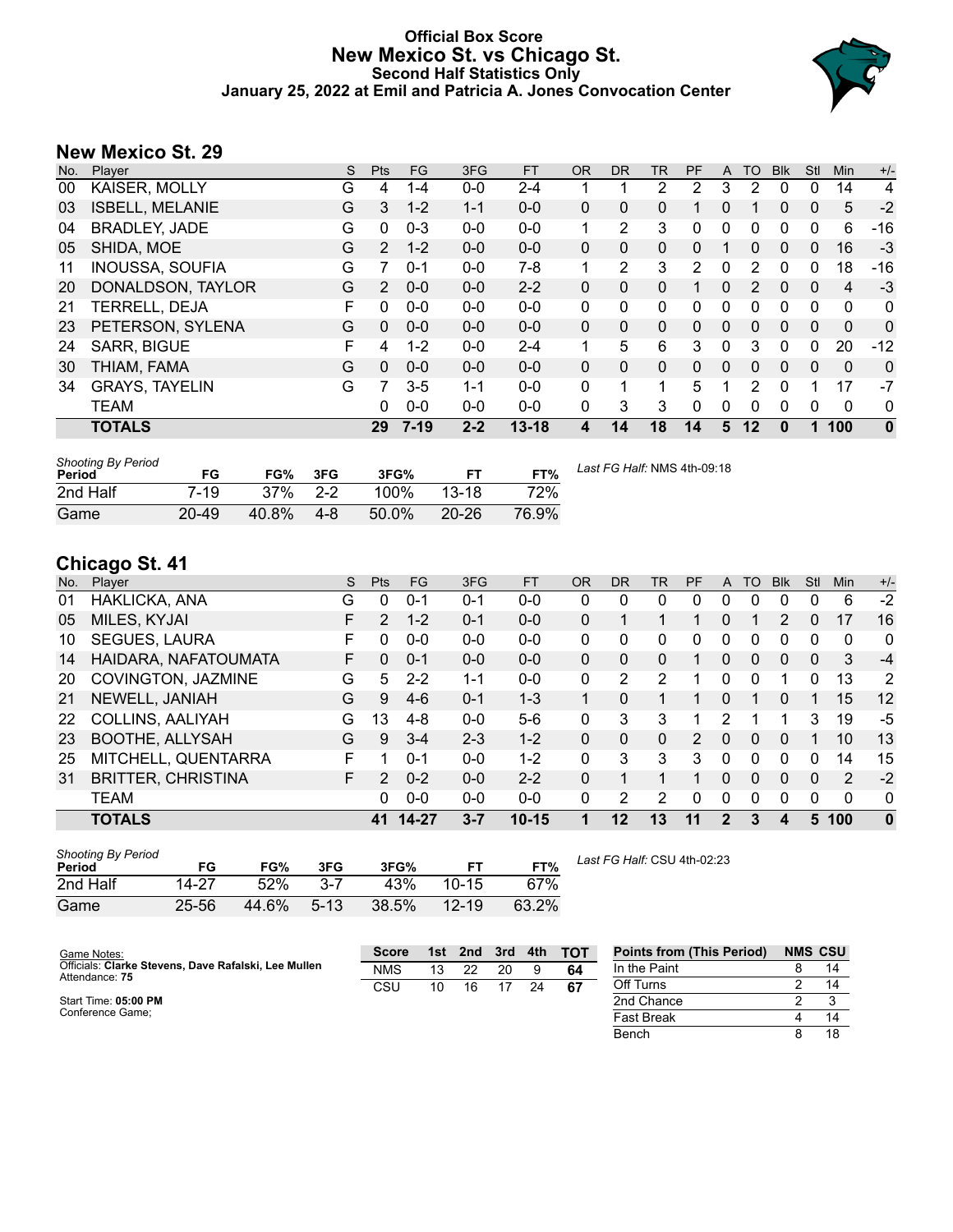# **Official Box Score New Mexico St. vs Chicago St. Third Quarter Statistics Only January 25, 2022 at Emil and Patricia A. Jones Convocation Center**



# **New Mexico St. 29**

| No. | Player                 | S | <b>Pts</b> | <b>FG</b> | 3FG     | <b>FT</b> | <b>OR</b> | D <sub>R</sub> | TR | PF            | A            | TO           | <b>Blk</b> | Stl          | Min          | $+/-$        |
|-----|------------------------|---|------------|-----------|---------|-----------|-----------|----------------|----|---------------|--------------|--------------|------------|--------------|--------------|--------------|
| 03  | <b>ISBELL, MELANIE</b> | G | 3          | 1-1       | $1 - 1$ | $0-0$     | 0         | 0              | 0  |               | 0            | 0            | 0          | 0            | 3            | 1            |
| 04  | <b>BRADLEY, JADE</b>   | G | 0          | $0 - 3$   | $0 - 0$ | $0 - 0$   | 1         | $\overline{2}$ | 3  | 0             | 0            | 0            | 0          | 0            | 6            | $-1$         |
| 11  | <b>INOUSSA, SOUFIA</b> | G | 5          | $0 - 1$   | $0 - 0$ | $5-6$     |           | 0              | 1  | 2             | 0            |              | 0          | 0            | 9            | 1            |
| 24  | SARR, BIGUE            | F | 4          | $1 - 2$   | $0 - 0$ | $2 - 4$   | 1         | 3              | 4  | $\mathcal{P}$ | $\mathbf{0}$ | 3            | $\Omega$   | $\Omega$     | 10           | 3            |
| 34  | <b>GRAYS, TAYELIN</b>  | G | 5          | $2 - 3$   | $1 - 1$ | $0 - 0$   | 0         | $\Omega$       | 0  | 2             | 0            | 0            | $\Omega$   | $\Omega$     | 10           | 3            |
| 00  | KAISER, MOLLY          | G | 3          | $1 - 1$   | $0 - 0$ | $1 - 2$   | 0         |                |    | 0             | 2            | $\mathbf{0}$ | 0          | $\mathbf{0}$ | 5            | 6            |
| 05  | SHIDA, MOE             | G | 0          | $0 - 0$   | $0 - 0$ | $0 - 0$   | 0         | $\Omega$       | 0  | 0             |              | 0            | 0          | 0            | 7            | 2            |
| 20  | DONALDSON, TAYLOR      | G | 0          | $0 - 0$   | $0 - 0$ | $0 - 0$   | $\Omega$  | $\Omega$       | 0  | 1             | $\Omega$     |              | 0          | $\Omega$     | $\Omega$     | $\mathbf 0$  |
| 21  | TERRELL, DEJA          | F | 0          | $0 - 0$   | $0 - 0$ | $0 - 0$   | 0         | 0              | 0  | 0             | 0            | 0            | 0          | 0            | $\Omega$     | $\mathbf{0}$ |
| 23  | PETERSON, SYLENA       | G | 0          | $0 - 0$   | $0 - 0$ | $0 - 0$   | $\Omega$  | $\mathbf{0}$   | 0  | 0             | 0            | 0            | 0          | $\Omega$     | $\mathbf{0}$ | $\Omega$     |
| 30  | THIAM, FAMA            | G | 0          | $0 - 0$   | $0 - 0$ | $0 - 0$   | $\Omega$  | $\Omega$       | 0  | 0             | $\Omega$     | 0            | $\Omega$   | $\Omega$     | $\Omega$     | $\mathbf{0}$ |
|     | <b>TEAM</b>            |   |            | $0 - 0$   |         |           | 0         |                | 1  | 0             |              | 0            |            |              |              |              |
|     | <b>TOTALS</b>          |   | 20         | $5 - 11$  | $2 - 2$ | $8 - 12$  | 3         | 7              | 10 | 8             | 3            | 5            | 0          | $\mathbf{0}$ | 50           |              |

| <b>Shooting By Period</b><br>Period | FG        | FG%   | 3FG | 3FG%  | FТ        | FT%   |
|-------------------------------------|-----------|-------|-----|-------|-----------|-------|
| 2nd Half                            | ი-ი       | ገ%    | 0-0 | በ%    | റ-റ       | 0%    |
| Game                                | $20 - 49$ | 40.8% | 4-8 | 50.0% | $20 - 26$ | 76.9% |

# **Chicago St. 41**

|     | .                         |    |          |          |         |           |           |    |              |           |                |          |             |          |          |              |
|-----|---------------------------|----|----------|----------|---------|-----------|-----------|----|--------------|-----------|----------------|----------|-------------|----------|----------|--------------|
| No. | Player                    | S  | Pts      | FG.      | 3FG     | <b>FT</b> | <b>OR</b> | DR | <b>TR</b>    | <b>PF</b> | $\mathsf{A}$   | TO       | <b>B</b> lk | Stl      | Min      | $+/-$        |
| 05  | MILES, KYJAI              | F. | 2        | $1 - 1$  | $0 - 0$ | $0-0$     | 0         | 0  | 0            |           | 0              |          | 0           | 0        |          | 1            |
| 21  | NEWELL, JANIAH            | G  | 3        | $1 - 1$  | $0 - 0$ | $1 - 2$   | 0         | 0  | 0            | 0         | $\mathbf{0}$   |          | 0           | $\Omega$ | 5        | $-3$         |
| 23  | <b>BOOTHE, ALLYSAH</b>    | G  | $\Omega$ | $0 - 0$  | $0 - 0$ | $0-0$     | 0         | 0  | 0            |           | 0              | 0        | 0           |          | 2        | 1            |
| 25  | MITCHELL, QUENTARRA       | F  |          | $0 - 1$  | $0 - 0$ | $1 - 2$   | $\Omega$  |    | 1            | 2         | $\overline{0}$ | $\Omega$ | 0           | 0        | 8        | $\mathbf{0}$ |
| 31  | <b>BRITTER, CHRISTINA</b> | F. | 0        | $0 - 2$  | $0 - 0$ | $0 - 0$   | 0         | 0  | 0            | 0         | 0              | 0        | 0           | 0        | 2        | $-3$         |
| 01  | HAKLICKA, ANA             | G  | 0        | $0 - 1$  | $0 - 1$ | $0 - 0$   | $\Omega$  | 0  | 0            | 0         | $\mathbf{0}$   | $\Omega$ | 0           | 0        | 6        | $-2$         |
| 10  | <b>SEGUES, LAURA</b>      | F  | 0        | $0 - 0$  | $0 - 0$ | $0-0$     | 0         | 0  | $\mathbf{0}$ | 0         | 0              | $\Omega$ | 0           | $\Omega$ | $\Omega$ | 0            |
| 14  | HAIDARA, NAFATOUMATA      | F. | 0        | $0 - 1$  | $0 - 0$ | $0 - 0$   | $\Omega$  | 0  | 0            | 1         | 0              | $\Omega$ | $\Omega$    | $\Omega$ | 3        | $-4$         |
| 20  | COVINGTON, JAZMINE        | G  | 2        | 1-1      | $0 - 0$ | $0 - 0$   | 0         | 2  | 2            |           | 0              | 0        |             | 0        | 8        | 0            |
| 22  | COLLINS, AALIYAH          | G  | 9        | $2 - 4$  | $0 - 0$ | $5-6$     | $\Omega$  |    |              |           | 0              | $\Omega$ | 0           |          | 9        | $-5$         |
|     | <b>TEAM</b>               |    |          | $0 - 0$  |         |           | 0         | 2  | 2            | 0         |                | 0        |             |          |          |              |
|     | <b>TOTALS</b>             |    | 17       | $5 - 12$ | $0 - 1$ | $7 - 10$  | 0         | 6  | 6            |           | 0              |          | 1           | 2        | 50       |              |

| <b>Shooting By Period</b><br>Period | FG    | FG%   | 3FG      | 3FG%  |           | FT%   |
|-------------------------------------|-------|-------|----------|-------|-----------|-------|
| 2nd Half                            | 0-0   | $0\%$ | റ-റ      | 0%    | 0-0       | 0%    |
| Game                                | 25-56 | 44.6% | $5 - 13$ | 38.5% | $12 - 19$ | 63.2% |

| Game Notes:                                                            | <b>Score</b> |    | 1st 2nd | 3rd | $-4th$ | <b>ТОТ</b> | <b>Points (This Period)</b> | <b>NMS</b>   | <b>CSU</b>    |
|------------------------------------------------------------------------|--------------|----|---------|-----|--------|------------|-----------------------------|--------------|---------------|
| Officials: Clarke Stevens, Dave Rafalski, Lee Mullen<br>Attendance: 75 | <b>NMS</b>   | 13 | 22      | 20  |        | 64         | In the Paint                |              |               |
|                                                                        | CSU          | 10 | 16      | 17  | 24     | 67         | Off Turns                   |              |               |
| Start Time: 05:00 PM                                                   |              |    |         |     |        |            | 2nd Chance                  |              |               |
| Conference Game;                                                       |              |    |         |     |        |            | <b>Fast Break</b>           |              |               |
|                                                                        |              |    |         |     |        |            | Bench                       |              |               |
|                                                                        |              |    |         |     |        |            | Per Poss                    | .111<br>9/18 | 0.944<br>9/18 |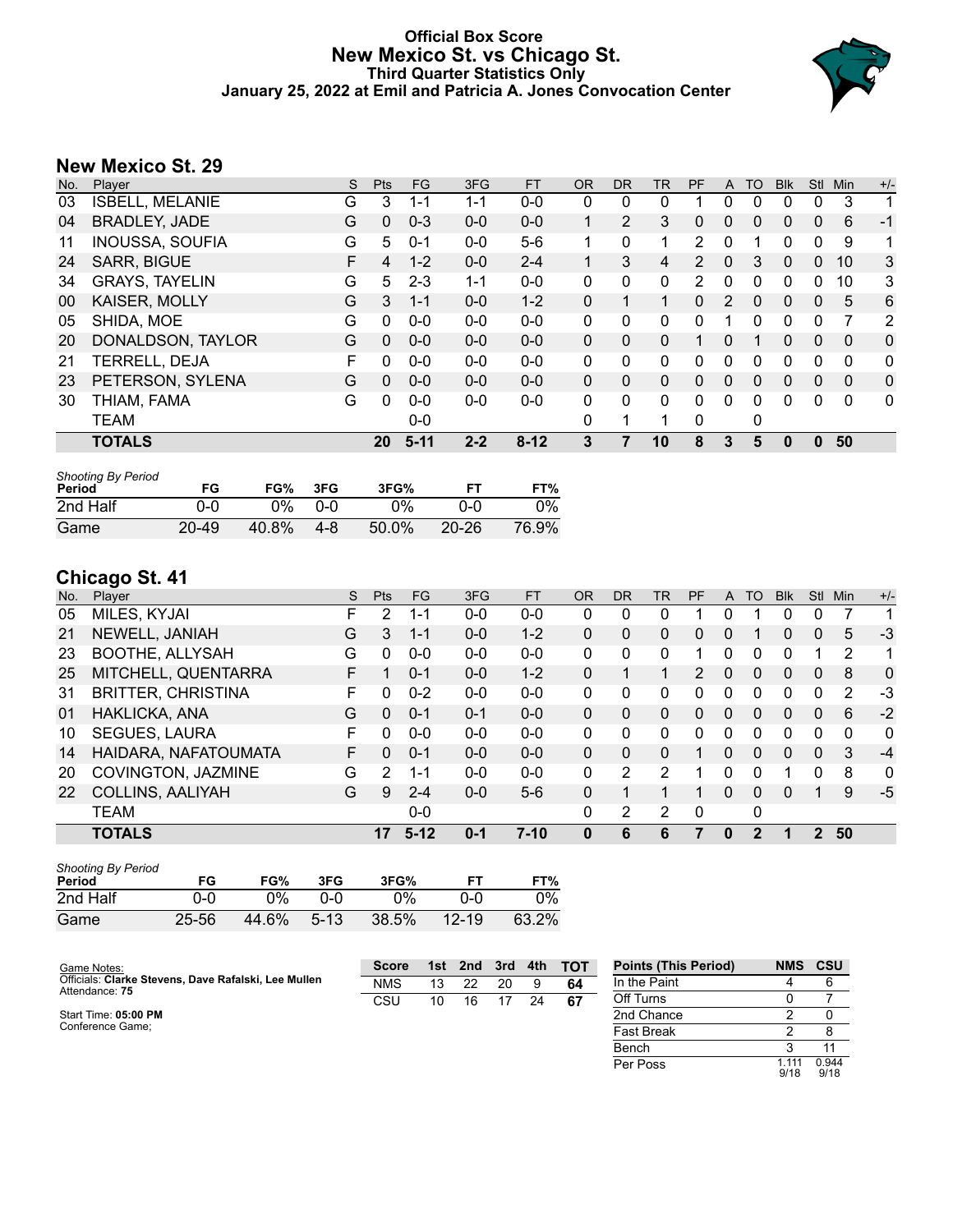### **Official Play-By-Play New Mexico St. vs Chicago St. Third Quarter January 25, 2022 at Emil and Patricia A. Jones Convocation Center**



### **Period 3**

<mark>Starters:</mark><br>New Mexico St.: 3 ISBELL,MELANIE (G); 4 BRADLEY,JADE (G); 11 INOUSSA,SOUFIA (G); 24 SARR,BIGUE (F); 34 GRAYS,TAYELIN (G);<br>Chicago St.: 5 MILES,KYJAI (F); 21 NEWELL,JANIAH (G); 23 BOOTHE,ALLYSAH (G); 25 MITCHELL

| Time           | <b>VISITORS: New Mexico St.</b> | <b>Score</b> | <b>Margin</b>   | <b>HOME: Chicago St.</b>                                             |
|----------------|---------------------------------|--------------|-----------------|----------------------------------------------------------------------|
| 10:00          |                                 |              |                 | SUB OUT: HAIDARA, NAFATOUMATA                                        |
| 10:00          |                                 |              |                 | SUB OUT: COVINGTON, JAZMINE                                          |
| 10:00          |                                 |              |                 | SUB OUT: COLLINS, AALIYAH                                            |
| 10:00          |                                 |              |                 | SUB IN: MILES, KYJAI                                                 |
| 10:00          |                                 |              |                 | SUB IN: BOOTHE, ALLYSAH                                              |
| 10:00          |                                 |              |                 | SUB IN: BRITTER, CHRISTINA                                           |
| 10:00          | SUB OUT: THIAM, FAMA            |              |                 |                                                                      |
| 10:00          | SUB IN: BRADLEY, JADE           |              |                 |                                                                      |
| 09:53          |                                 |              |                 | MISSED JUMPER by MITCHELL, QUENTARRA                                 |
| 09:49          | REBOUND (DEF) by SARR, BIGUE    |              |                 |                                                                      |
| 09:48          | TURNOVER by SARR, BIGUE         |              |                 |                                                                      |
| 09:30          |                                 |              |                 | MISSED JUMPER by BRITTER, CHRISTINA                                  |
| 09:26          | REBOUND (DEF) by SARR, BIGUE    |              |                 |                                                                      |
| 09:15<br>09:15 | TURNOVER by SARR, BIGUE         |              |                 | STEAL by BOOTHE, ALLYSAH                                             |
| 09:00          |                                 | 28-35        | V <sub>7</sub>  | GOOD! JUMPER by NEWELL, JANIAH                                       |
| 08:39          |                                 |              |                 | FOUL by BOOTHE, ALLYSAH                                              |
| 08:39          |                                 |              |                 | SUB OUT: BOOTHE, ALLYSAH                                             |
| 08:39          |                                 |              |                 | SUB IN: COLLINS, AALIYAH                                             |
| 08:39          | GOOD! FT by INOUSSA, SOUFIA     | 28-36        | V <sub>8</sub>  |                                                                      |
| 08:39          | GOOD! FT by INOUSSA, SOUFIA     | 28-37        | V <sub>9</sub>  |                                                                      |
| 08:12          |                                 |              |                 | MISSED JUMPER by COLLINS, AALIYAH                                    |
| 08:07          | REBOUND (DEF) by BRADLEY, JADE  |              |                 |                                                                      |
| 08:01          | GOOD! 3PTR by ISBELL, MELANIE   | 28-40        | V <sub>12</sub> |                                                                      |
| 07:52          |                                 |              |                 | MISSED JUMPER by BRITTER, CHRISTINA                                  |
| 07:47          | REBOUND (DEF) by BRADLEY, JADE  |              |                 |                                                                      |
| 07:40          | MISSED JUMPER by BRADLEY, JADE  |              |                 |                                                                      |
| 07:39          |                                 |              |                 | REBOUND (DEF) by TEAM                                                |
| 07:39          | FOUL by GRAYS, TAYELIN          |              |                 |                                                                      |
| 07:39          |                                 |              |                 | SUB OUT: BRITTER, CHRISTINA                                          |
| 07:39          |                                 |              |                 | SUB IN: COVINGTON, JAZMINE                                           |
| 07:33          | FOUL by SARR, BIGUE             |              |                 |                                                                      |
| 07:33          |                                 | 29-40        | V <sub>11</sub> | GOOD! FT by COLLINS, AALIYAH [FB]                                    |
| 07:33          |                                 | $30 - 40$    | $V$ 10          | GOOD! FT by COLLINS, AALIYAH [FB]                                    |
| 07:07          | MISSED JUMPER by BRADLEY, JADE  |              |                 |                                                                      |
| 07:07          |                                 |              |                 | BLOCK by COVINGTON, JAZMINE                                          |
| 06:57          | REBOUND (OFF) by BRADLEY, JADE  |              |                 |                                                                      |
| 06:56          | MISSED LAYUP by BRADLEY, JADE   |              |                 |                                                                      |
| 06:50          |                                 |              |                 | REBOUND (DEF) by COVINGTON, JAZMINE                                  |
| 06:49          | FOUL by ISBELL, MELANIE         |              |                 |                                                                      |
| 06:49          | SUB OUT: ISBELL, MELANIE        |              |                 |                                                                      |
| 06:49          | SUB IN: SHIDA, MOE              |              |                 |                                                                      |
| 06:49          |                                 |              |                 | MISSED FT by MITCHELL, QUENTARRA [FB]                                |
| 06:49          |                                 |              |                 | REBOUND (DEADB) by TEAM                                              |
| 06:49          |                                 | $31 - 40$    | V <sub>9</sub>  | GOOD! FT by MITCHELL, QUENTARRA [FB]                                 |
| 06:29          |                                 |              |                 | FOUL by MITCHELL, QUENTARRA                                          |
| 06:29          |                                 |              |                 | SUB OUT: NEWELL, JANIAH                                              |
| 06:29          |                                 |              |                 | SUB IN: HAKLICKA, ANA                                                |
| 06:29          | GOOD! FT by INOUSSA, SOUFIA     | $31 - 41$    | $V$ 10          |                                                                      |
| 06:28          | MISSED FT by INOUSSA, SOUFIA    |              |                 |                                                                      |
| 06:26          |                                 |              |                 | REBOUND (DEF) by COVINGTON, JAZMINE                                  |
| 05:59          |                                 | $33 - 41$    | V 8             | GOOD! LAYUP by MILES, KYJAI                                          |
| 05:36          | TURNOVER by INOUSSA, SOUFIA     |              |                 |                                                                      |
| 05:36          |                                 |              |                 | STEAL by COLLINS, AALIYAH                                            |
| 05:31          |                                 | 35-41        | V6              | GOOD! LAYUP by COLLINS, AALIYAH [FB]                                 |
| 05:29          | TIMEOUT 30SEC                   |              |                 |                                                                      |
| 05:06          | SUB OUT: INOUSSA, SOUFIA        |              |                 |                                                                      |
| 05:06          | SUB IN: KAISER, MOLLY           |              |                 |                                                                      |
| 05:06          |                                 |              |                 | FOUL by COVINGTON, JAZMINE                                           |
| 05:06          | GOOD! FT by KAISER, MOLLY       | $35 - 42$    | V <sub>7</sub>  |                                                                      |
| 05:04          | MISSED FT by KAISER, MOLLY      |              |                 |                                                                      |
| 05:03<br>04:57 |                                 | 37-42        | V <sub>5</sub>  | REBOUND (DEF) by COLLINS, AALIYAH<br>GOOD! LAYUP by COLLINS, AALIYAH |
| 04:33          | MISSED JUMPER by SARR, BIGUE    |              |                 |                                                                      |
| 04:29          |                                 |              |                 | REBOUND (DEF) by MITCHELL, QUENTARRA                                 |
|                |                                 |              |                 |                                                                      |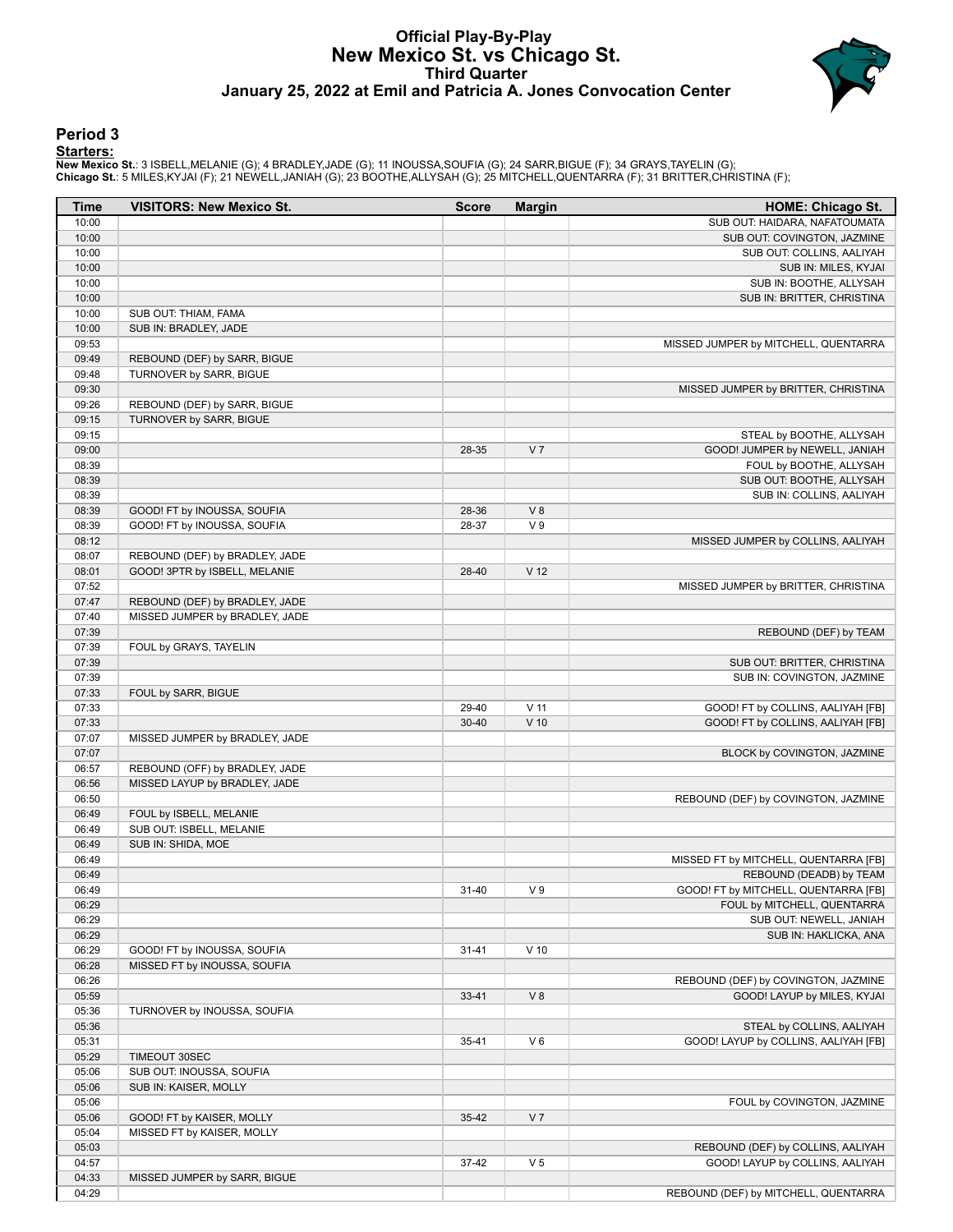| <b>Time</b> | <b>VISITORS: New Mexico St.</b>  | <b>Score</b> | <b>Margin</b>   | <b>HOME: Chicago St.</b>              |
|-------------|----------------------------------|--------------|-----------------|---------------------------------------|
| 04:22       |                                  |              |                 | MISSED 3PTR by HAKLICKA, ANA          |
| 04:18       | REBOUND (DEF) by SARR, BIGUE     |              |                 |                                       |
| 04:04       | GOOD! 3PTR by GRAYS, TAYELIN     | $37 - 45$    | V8              |                                       |
| 04:04       | ASSIST by SHIDA, MOE             |              |                 |                                       |
| 03:56       |                                  |              |                 | TURNOVER by MILES, KYJAI              |
| 03:56       | SUB OUT: BRADLEY, JADE           |              |                 |                                       |
| 03:56       | SUB IN: DONALDSON, TAYLOR        |              |                 |                                       |
| 03:52       | TURNOVER by DONALDSON, TAYLOR    |              |                 |                                       |
| 03:52       | FOUL by DONALDSON, TAYLOR        |              |                 |                                       |
| 03:52       | SUB OUT: DONALDSON, TAYLOR       |              |                 |                                       |
| 03:52       | SUB IN: INOUSSA, SOUFIA          |              |                 |                                       |
| 03:52       | FOUL by INOUSSA, SOUFIA          |              |                 |                                       |
| 03:52       |                                  | 38-45        | V <sub>7</sub>  | GOOD! FT by COLLINS, AALIYAH [FB]     |
| 03:52       |                                  | 39-45        | $V_6$           | GOOD! FT by COLLINS, AALIYAH [FB]     |
| 03:37       |                                  | 39-47        | V8              |                                       |
|             | GOOD! JUMPER by KAISER, MOLLY    |              |                 |                                       |
| 03:25       |                                  |              |                 | MISSED JUMPER by COLLINS, AALIYAH     |
| 03:19       | REBOUND (DEF) by KAISER, MOLLY   |              |                 |                                       |
| 03:05       |                                  |              |                 | FOUL by COLLINS, AALIYAH              |
| 03:00       |                                  |              |                 | FOUL by MILES, KYJAI                  |
| 03:00       |                                  |              |                 | SUB OUT: MILES, KYJAI                 |
| 03:00       |                                  |              |                 | SUB IN: HAIDARA, NAFATOUMATA          |
| 03:00       | MISSED FT by SARR, BIGUE         |              |                 |                                       |
| 03:00       | REBOUND (DEADB) by TEAM          |              |                 |                                       |
| 03:00       | GOOD! FT by SARR, BIGUE          | 39-48        | V <sub>9</sub>  |                                       |
| 02:42       |                                  | 41-48        | V <sub>7</sub>  | GOOD! JUMPER by COVINGTON, JAZMINE    |
| 02:36       |                                  |              |                 | FOUL by MITCHELL, QUENTARRA           |
| 02:36       | GOOD! FT by INOUSSA, SOUFIA [FB] | 41-49        | V8              |                                       |
| 02:36       | GOOD! FT by INOUSSA, SOUFIA [FB] | 41-50        | V <sub>9</sub>  |                                       |
| 02:12       |                                  |              |                 | MISSED JUMPER by HAIDARA, NAFATOUMATA |
| 02:06       | REBOUND (DEF) by TEAM            |              |                 |                                       |
| 02:05       |                                  |              |                 | SUB OUT: MITCHELL, QUENTARRA          |
| 02:05       |                                  |              |                 | SUB IN: NEWELL, JANIAH                |
| 01:49       | MISSED LAYUP by GRAYS, TAYELIN   |              |                 |                                       |
| 01:45       | REBOUND (OFF) by SARR, BIGUE     |              |                 |                                       |
| 01:45       | FOUL by SARR, BIGUE              |              |                 |                                       |
| 01:45       | TURNOVER by SARR, BIGUE          |              |                 |                                       |
| 01:27       | FOUL by GRAYS, TAYELIN           |              |                 |                                       |
| 01:27       |                                  |              |                 | MISSED FT by NEWELL, JANIAH           |
| 01:27       |                                  |              |                 | REBOUND (DEADB) by TEAM               |
| 01:27       |                                  | 42-50        | V8              | GOOD! FT by NEWELL, JANIAH            |
| 01:12       |                                  |              |                 | FOUL by HAIDARA, NAFATOUMATA          |
| 01:12       | GOOD! FT by SARR, BIGUE          | 42-51        | V <sub>9</sub>  |                                       |
| 01:10       | MISSED FT by SARR, BIGUE         |              |                 |                                       |
| 01:09       | REBOUND (OFF) by INOUSSA, SOUFIA |              |                 |                                       |
| 00:58       | GOOD! LAYUP by GRAYS, TAYELIN    | 42-53        | V <sub>11</sub> |                                       |
| 00:58       | ASSIST by KAISER, MOLLY          |              |                 |                                       |
| 00:52       | FOUL by INOUSSA, SOUFIA          |              |                 |                                       |
|             |                                  |              |                 |                                       |
| 00:52       |                                  |              |                 | SUB OUT: HAKLICKA, ANA                |
| 00:52       |                                  |              |                 | SUB IN: BOOTHE, ALLYSAH               |
| 00:52       |                                  |              |                 | MISSED FT by COLLINS, AALIYAH [FB]    |
| 00:52       |                                  |              |                 | REBOUND (DEADB) by TEAM               |
| 00:52       |                                  | 43-53        | $V$ 10          | GOOD! FT by COLLINS, AALIYAH [FB]     |
| 00:37       | GOOD! LAYUP by SARR, BIGUE       | 43-55        | V <sub>12</sub> |                                       |
| 00:37       | ASSIST by KAISER, MOLLY          |              |                 |                                       |
| 00:19       |                                  |              |                 | TURNOVER by NEWELL, JANIAH            |
| 00:03       | MISSED LAYUP by INOUSSA, SOUFIA  |              |                 |                                       |
| 00:00       |                                  |              |                 | REBOUND (DEF) by TEAM                 |

# **New Mexico St. 55, Chicago St. 43**

| <b>Points (This Period)</b> | <b>NMS</b>      | CSU           |
|-----------------------------|-----------------|---------------|
| In the Paint                |                 |               |
| Off Turns                   |                 |               |
| 2nd Chance                  |                 |               |
| <b>Fast Break</b>           |                 |               |
| Bench                       |                 |               |
| Per Poss                    | 1 1 1 1<br>9/18 | 0.944<br>9/18 |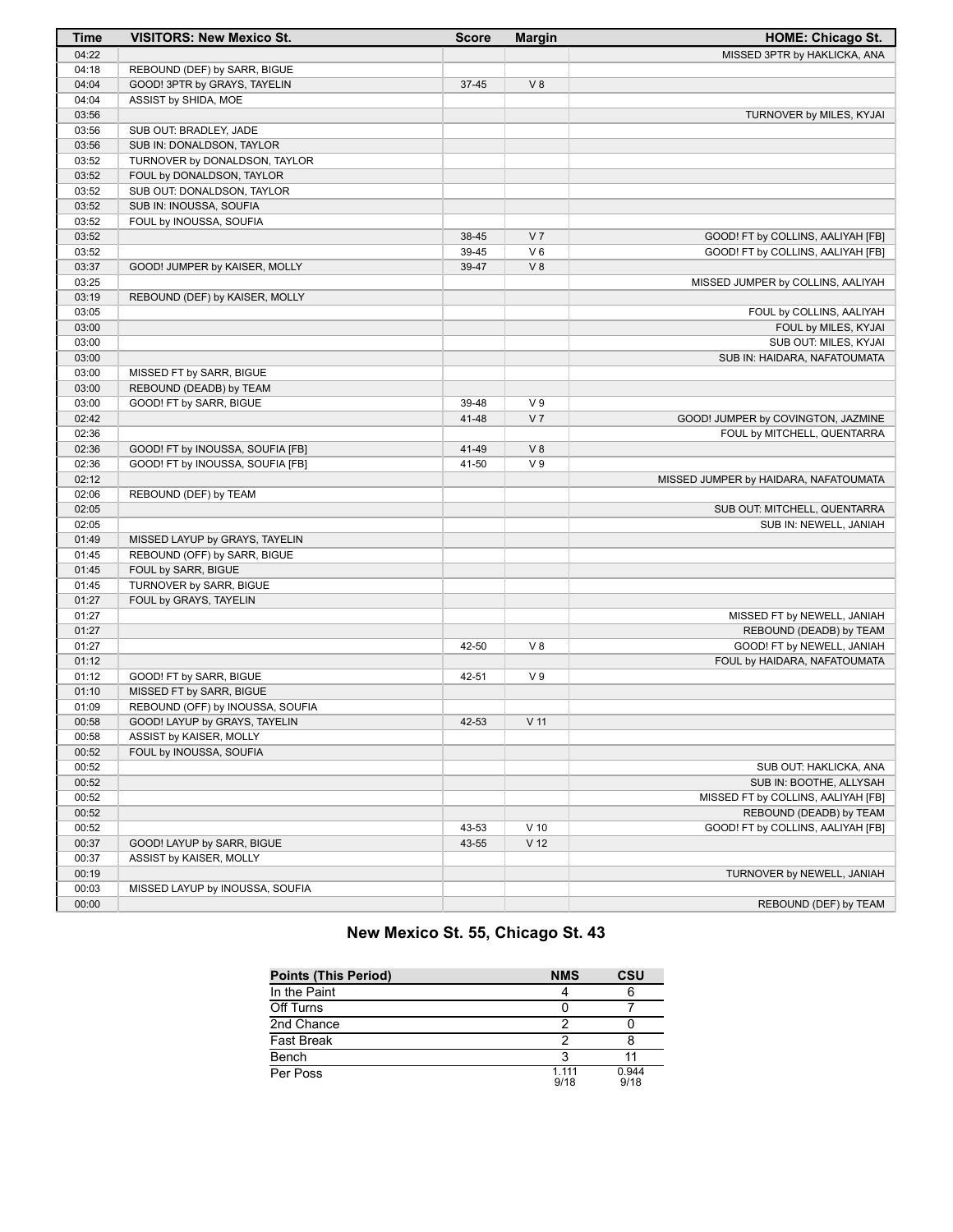# **Official Box Score New Mexico St. vs Chicago St. Fourth Quarter Statistics Only January 25, 2022 at Emil and Patricia A. Jones Convocation Center**



# **New Mexico St. 9**

| No. | Plaver                 | S | <b>Pts</b>   | <b>FG</b> | 3FG     | <b>FT</b> | <b>OR</b>    | <b>DR</b>    | TR          | PF       | $\mathsf{A}$ | TO | <b>Blk</b> | <b>Stl</b>   | <b>Min</b>     | $+/-$        |
|-----|------------------------|---|--------------|-----------|---------|-----------|--------------|--------------|-------------|----------|--------------|----|------------|--------------|----------------|--------------|
| 03  | <b>ISBELL, MELANIE</b> | G | 0            | $0 - 1$   | $0 - 0$ | $0 - 0$   | 0            | 0            | 0           | 0        | 0            |    | 0          | 0            | 2              | $-3$         |
| 04  | <b>BRADLEY, JADE</b>   | G | $\mathbf{0}$ | $0 - 0$   | $0 - 0$ | $0 - 0$   | $\mathbf{0}$ | $\mathbf{0}$ | 0           | 0        | $\Omega$     | 0  | 0          | $\mathbf{0}$ | $\Omega$       | $-15$        |
| 11  | <b>INOUSSA, SOUFIA</b> | G | 2            | $0 - 0$   | $0 - 0$ | $2 - 2$   | $\mathbf{0}$ | 2            | 2           | 0        | 0            |    | 0          | 0            | 9              | $-17$        |
| 24  | <b>SARR, BIGUE</b>     | F | 0            | $0 - 0$   | $0 - 0$ | $0 - 0$   | $\Omega$     | 2            | 2           |          | $\Omega$     | 0  | 0          | $\mathbf{0}$ | 10             | $-15$        |
| 34  | <b>GRAYS, TAYELIN</b>  | G | 2            | $1 - 2$   | $0 - 0$ | $0 - 0$   | $\Omega$     |              | 1           | 3        |              | 2  | 0          |              | 7              | $-10$        |
| 00  | KAISER, MOLLY          | G |              | $0 - 3$   | $0 - 0$ | $1 - 2$   |              | 0            | $\mathbf 1$ | 2        |              | 2  | 0          | $\mathbf{0}$ | 9              | $-2$         |
| 05  | SHIDA, MOE             | G | 2            | $1 - 2$   | $0 - 0$ | $0 - 0$   | $\Omega$     | $\Omega$     | 0           | 0        | 0            | 0  | 0          | 0            | 9              | $-5$         |
| 20  | DONALDSON, TAYLOR      | G | 2            | $0 - 0$   | $0 - 0$ | $2 - 2$   | $\Omega$     | $\Omega$     | $\Omega$    | $\Omega$ | $\Omega$     |    | 0          | $\Omega$     | $\overline{4}$ | $-3$         |
| 21  | TERRELL, DEJA          | F | 0            | $0 - 0$   | $0 - 0$ | $0 - 0$   | $\mathbf{0}$ | $\mathbf{0}$ | 0           | 0        | $\Omega$     | 0  | 0          | $\Omega$     | 0              | $\mathbf{0}$ |
| 23  | PETERSON, SYLENA       | G | 0            | $0 - 0$   | $0 - 0$ | $0 - 0$   | $\Omega$     | $\mathbf{0}$ | 0           | 0        | $\Omega$     | 0  | 0          | $\Omega$     | $\mathbf{0}$   | 0            |
| 30  | THIAM, FAMA            | G | 0            | $0 - 0$   | $0 - 0$ | $0 - 0$   | $\mathbf{0}$ | $\mathbf{0}$ | 0           | 0        | $\Omega$     | 0  | 0          | 0            | 0              | 0            |
|     | <b>TEAM</b>            |   |              | $0 - 0$   |         |           | $\Omega$     | 2            | 2           | 0        |              | 0  |            |              |                |              |
|     | <b>TOTALS</b>          |   | 9            | $2 - 8$   | $0 - 0$ | $5 - 6$   |              | 7            | 8           | 6        | 2            |    | 0          |              | 50             |              |

| <b>Shooting By Period</b> |           |       |     |       |       |       |
|---------------------------|-----------|-------|-----|-------|-------|-------|
| Period                    | FG        | FG%   | 3FG | 3FG%  |       | FT%   |
| Game                      | $20 - 49$ | 40.8% | 4-8 | 50.0% | 20-26 | 76.9% |

# **Chicago St. 24**

| No. | Plaver                    | S  | <b>Pts</b> | FG.      | 3FG     | <b>FT</b> | <b>OR</b> | D <sub>R</sub> | <b>TR</b> | PF       | A             | TO           | <b>BIK</b> | Stl           | Min      | $+/-$        |
|-----|---------------------------|----|------------|----------|---------|-----------|-----------|----------------|-----------|----------|---------------|--------------|------------|---------------|----------|--------------|
| 05  | MILES, KYJAI              | F  | 0          | $0 - 1$  | $0 - 1$ | $0 - 0$   | 0         |                |           | 0        | 0             | 0            | 2          | 0             | 10       | 15           |
| 21  | NEWELL, JANIAH            | G  | 6          | $3 - 5$  | $0 - 1$ | $0 - 1$   |           | 0              |           |          | $\mathbf{0}$  | $\mathbf{0}$ | 0          |               | 10       | 15           |
| 23  | BOOTHE, ALLYSAH           | G  | 9          | $3 - 4$  | $2 - 3$ | $1 - 2$   | 0         | 0              | 0         |          | 0             | 0            | 0          | 0             | 8        | 12           |
| 25  | MITCHELL, QUENTARRA       | F. | 0          | $0 - 0$  | $0 - 0$ | $0 - 0$   | $\Omega$  | 2              | 2         |          | 0             | $\Omega$     | 0          | 0             | 6        | 15           |
| 31  | <b>BRITTER, CHRISTINA</b> | F  | 2          | $0 - 0$  | $0 - 0$ | $2 - 2$   | 0         |                | 1         |          | 0             | 0            | 0          | 0             | 0        | 1            |
| 01  | HAKLICKA, ANA             | G  | 0          | $0 - 0$  | $0 - 0$ | $0 - 0$   | $\Omega$  | 0              | 0         | 0        | $\Omega$      | $\Omega$     | $\Omega$   | $\Omega$      | $\Omega$ | $\mathbf{0}$ |
| 10  | <b>SEGUES, LAURA</b>      | F. | 0          | $0 - 0$  | $0 - 0$ | $0 - 0$   | $\Omega$  | $\Omega$       | 0         | 0        | $\Omega$      | $\Omega$     | 0          | $\Omega$      | $\Omega$ | $\mathbf{0}$ |
| 14  | HAIDARA, NAFATOUMATA      | F. | 0          | $0 - 0$  | $0 - 0$ | $0 - 0$   | $\Omega$  | $\Omega$       | 0         | 0        | $\mathbf{0}$  | $\Omega$     | 0          | $\Omega$      | $\Omega$ | $\mathbf{0}$ |
| 20  | COVINGTON, JAZMINE        | G  | 3          | 1-1      | $1 - 1$ | $0 - 0$   | 0         | 0              | 0         | 0        | 0             | 0            | 0          | 0             | 5        | 2            |
| 22  | <b>COLLINS, AALIYAH</b>   | G  | 4          | $2 - 4$  | $0 - 0$ | $0 - 0$   | $\Omega$  | 2              | 2         | 0        | $\mathcal{P}$ |              |            | $\mathcal{P}$ | 10       | $\mathbf{0}$ |
|     | TEAM                      |    |            | $0 - 0$  |         |           | $\Omega$  | $\Omega$       | 0         | $\Omega$ |               | 0            |            |               |          |              |
|     | <b>TOTALS</b>             |    | 24         | $9 - 15$ | $3 - 6$ | $3 - 5$   |           | 6              |           | 4        | 2             |              | 3          | 3             | 50       |              |

| <b>Shooting By Period</b> |       |            |     |       |           |       |
|---------------------------|-------|------------|-----|-------|-----------|-------|
| Period                    | FG.   | FG%        | 3FG | 3FG%  | <b>FT</b> | FT%   |
| Game                      | 25-56 | 44.6% 5-13 |     | 38.5% | 12-19     | 63.2% |

| Game Notes:                                                            | <b>Score</b> |    |    |    |    | 1st 2nd 3rd 4th TOT | <b>Points (This Period)</b> | <b>NMS</b>    | <b>CSU</b>     |
|------------------------------------------------------------------------|--------------|----|----|----|----|---------------------|-----------------------------|---------------|----------------|
| Officials: Clarke Stevens, Dave Rafalski, Lee Mullen<br>Attendance: 75 | <b>NMS</b>   | 13 | 22 | 20 |    | 64                  | In the Paint                |               |                |
|                                                                        | CSU          | 10 | 16 | 17 | 24 | 67                  | Off Turns                   |               |                |
| Start Time: 05:00 PM                                                   |              |    |    |    |    |                     | 2nd Chance                  |               |                |
| Conference Game:                                                       |              |    |    |    |    |                     | <b>Fast Break</b>           |               |                |
|                                                                        |              |    |    |    |    |                     | Bench                       |               |                |
|                                                                        |              |    |    |    |    |                     | Per Poss                    | 0.563<br>5/16 | 1.412<br>11/17 |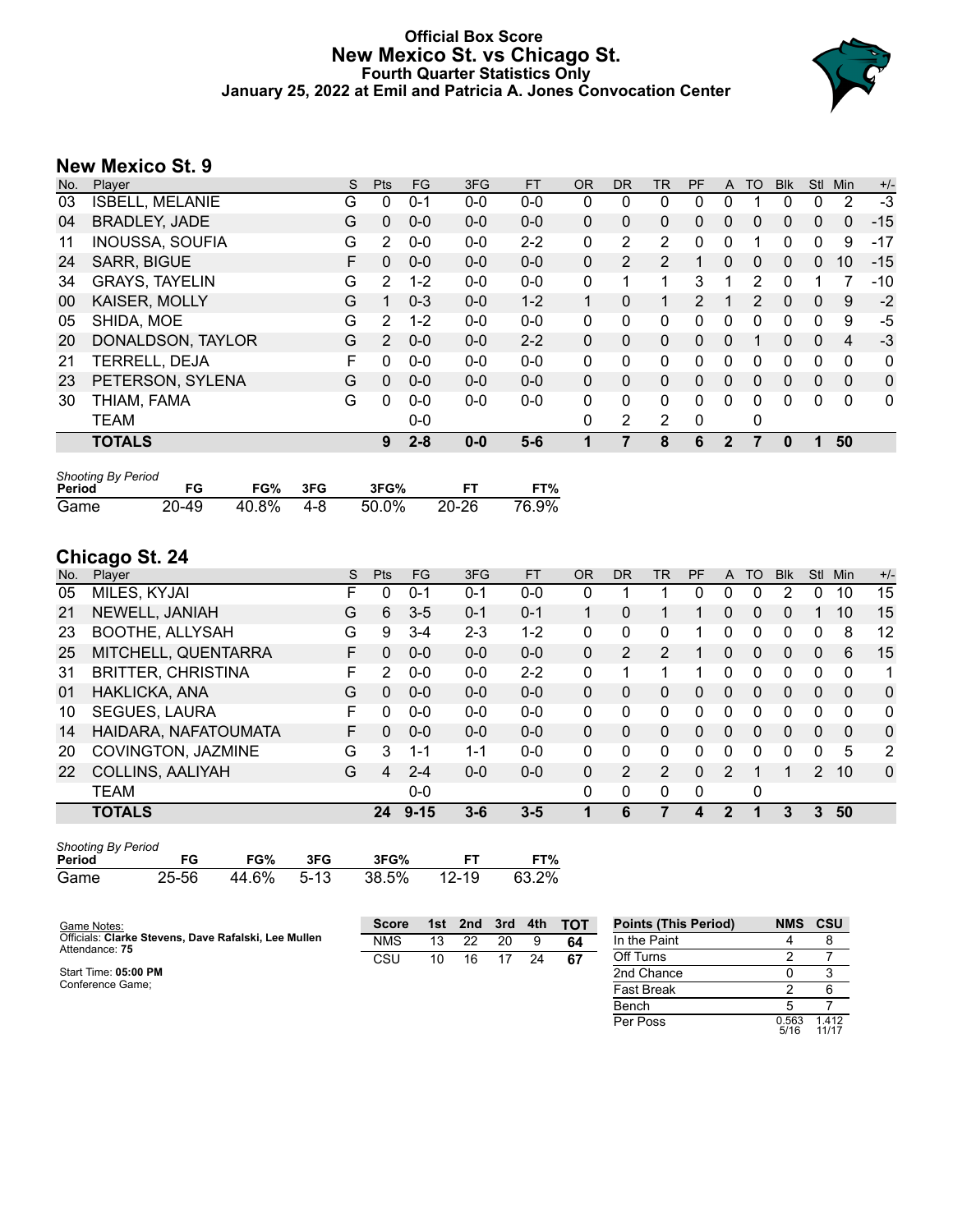# **Official Play-By-Play New Mexico St. vs Chicago St. Fourth Quarter January 25, 2022 at Emil and Patricia A. Jones Convocation Center**



### **Period 4**

<mark>Starters:</mark><br>New Mexico St.: 3 ISBELL,MELANIE (G); 4 BRADLEY,JADE (G); 11 INOUSSA,SOUFIA (G); 24 SARR,BIGUE (F); 34 GRAYS,TAYELIN (G);<br>Chicago St.: 5 MILES,KYJAI (F); 21 NEWELL,JANIAH (G); 23 BOOTHE,ALLYSAH (G); 25 MITCHELL

| Time           | <b>VISITORS: New Mexico St.</b>  | <b>Score</b> | <b>Margin</b>   | <b>HOME: Chicago St.</b>             |
|----------------|----------------------------------|--------------|-----------------|--------------------------------------|
| 10:00          |                                  |              |                 | SUB OUT: HAIDARA, NAFATOUMATA        |
| 10:00          |                                  |              |                 | SUB IN: MILES, KYJAI                 |
| 09:55          | GOOD! LAYUP by GRAYS, TAYELIN    | 43-57        | V <sub>14</sub> |                                      |
| 09:55          | ASSIST by KAISER, MOLLY          |              |                 |                                      |
| 09:25          |                                  |              |                 | TURNOVER by COLLINS, AALIYAH         |
| 09:25          | STEAL by GRAYS, TAYELIN          |              |                 |                                      |
| 09:18          | GOOD! LAYUP by SHIDA, MOE [FB]   | 43-59        | V <sub>16</sub> |                                      |
| 09:18          | ASSIST by GRAYS, TAYELIN         |              |                 |                                      |
| 08:56          |                                  | 45-59        | V <sub>14</sub> | GOOD! JUMPER by NEWELL, JANIAH       |
| 08:41          | TURNOVER by GRAYS, TAYELIN       |              |                 |                                      |
| 08:41          |                                  |              |                 | STEAL by NEWELL, JANIAH              |
| 08:33          |                                  | 47-59        | V <sub>12</sub> | GOOD! LAYUP by NEWELL, JANIAH [FB]   |
| 08:33          | FOUL by KAISER, MOLLY            |              |                 |                                      |
| 08:33          |                                  |              |                 | MISSED FT by NEWELL, JANIAH [FB]     |
| 08:30          | REBOUND (DEF) by INOUSSA, SOUFIA |              |                 |                                      |
| 08:17          | MISSED JUMPER by KAISER, MOLLY   |              |                 |                                      |
| 08:17          |                                  |              |                 | BLOCK by COLLINS, AALIYAH            |
| 08:17          | REBOUND (OFF) by KAISER, MOLLY   |              |                 |                                      |
| 08:17          | TURNOVER by KAISER, MOLLY        |              |                 |                                      |
| 08:06<br>08:04 | REBOUND (DEF) by TEAM            |              |                 | MISSED JUMPER by NEWELL, JANIAH      |
|                |                                  |              |                 |                                      |
| 07:40<br>07:40 | TURNOVER by KAISER, MOLLY        |              |                 | SUB OUT: COVINGTON, JAZMINE          |
| 07:40          |                                  |              |                 | SUB IN: MITCHELL, QUENTARRA          |
| 07:21          |                                  | 49-59        | $V$ 10          | GOOD! LAYUP by BOOTHE, ALLYSAH       |
| 06:56          | MISSED LAYUP by SHIDA, MOE       |              |                 |                                      |
| 06:56          |                                  |              |                 | BLOCK by MILES, KYJAI                |
| 06:50          |                                  |              |                 | REBOUND (DEF) by MILES, KYJAI        |
| 06:47          |                                  | 52-59        | V <sub>7</sub>  | GOOD! 3PTR by BOOTHE, ALLYSAH        |
| 06:47          | TIMEOUT 30SEC                    |              |                 |                                      |
| 06:47          | SUB OUT: SHIDA, MOE              |              |                 |                                      |
| 06:47          | SUB IN: ISBELL, MELANIE          |              |                 |                                      |
| 06:26          | MISSED LAYUP by ISBELL, MELANIE  |              |                 |                                      |
| 06:21          |                                  |              |                 | REBOUND (DEF) by COLLINS, AALIYAH    |
| 06:16          |                                  | 55-59        | V <sub>4</sub>  | GOOD! 3PTR by BOOTHE, ALLYSAH        |
| 06:16          |                                  |              |                 | ASSIST by COLLINS, AALIYAH           |
| 06:04          | TURNOVER by ISBELL, MELANIE      |              |                 |                                      |
| 06:04          |                                  |              |                 | STEAL by COLLINS, AALIYAH            |
| 05:58          |                                  | 57-59        | V <sub>2</sub>  | GOOD! LAYUP by COLLINS, AALIYAH [FB] |
| 05:55          | TIMEOUT 30SEC                    |              |                 |                                      |
| 05:55          | SUB OUT: ISBELL, MELANIE         |              |                 |                                      |
| 05:55          | SUB IN: SHIDA, MOE               |              |                 |                                      |
| 05:42          | TURNOVER by INOUSSA, SOUFIA      |              |                 |                                      |
| 05:42          |                                  |              |                 | STEAL by COLLINS, AALIYAH            |
| 05:18          |                                  |              |                 | MISSED 3PTR by NEWELL, JANIAH        |
| 05:14          | REBOUND (DEF) by SARR, BIGUE     |              |                 |                                      |
| 04:57          | MISSED JUMPER by GRAYS, TAYELIN  |              |                 |                                      |
| 04:53          |                                  |              |                 | REBOUND (DEF) by MITCHELL, QUENTARRA |
| 04:26          |                                  | 59-59        | T               | GOOD! JUMPER by NEWELL, JANIAH       |
| 04:20          | TURNOVER by GRAYS, TAYELIN       |              |                 |                                      |
| 04:20          | SUB OUT: GRAYS, TAYELIN          |              |                 |                                      |
| 04:20          | SUB IN: DONALDSON, TAYLOR        |              |                 |                                      |
| 04:12          |                                  |              |                 | MISSED 3PTR by BOOTHE, ALLYSAH       |
| 04:08          | REBOUND (DEF) by SARR, BIGUE     |              |                 |                                      |
| 03:54          |                                  |              |                 | FOUL by NEWELL, JANIAH               |
| 03:54          | GOOD! FT by INOUSSA, SOUFIA      | 59-60        | V <sub>1</sub>  |                                      |
| 03:54          | GOOD! FT by INOUSSA, SOUFIA      | 59-61        | V <sub>2</sub>  |                                      |
| 03:45          |                                  | 61-61        | T               | GOOD! LAYUP by COLLINS, AALIYAH      |
| 03:37          |                                  |              |                 | FOUL by BOOTHE, ALLYSAH              |
| 03:22          |                                  |              |                 | SUB OUT: BOOTHE, ALLYSAH             |
| 03:22          |                                  |              |                 | SUB IN: COVINGTON, JAZMINE           |
| 03:16<br>03:16 | MISSED JUMPER by KAISER, MOLLY   |              |                 | BLOCK by MILES, KYJAI                |
| 03:07          |                                  |              |                 | REBOUND (DEF) by COLLINS, AALIYAH    |
| 02:45          |                                  |              |                 | MISSED LAYUP by COLLINS, AALIYAH     |
|                |                                  |              |                 |                                      |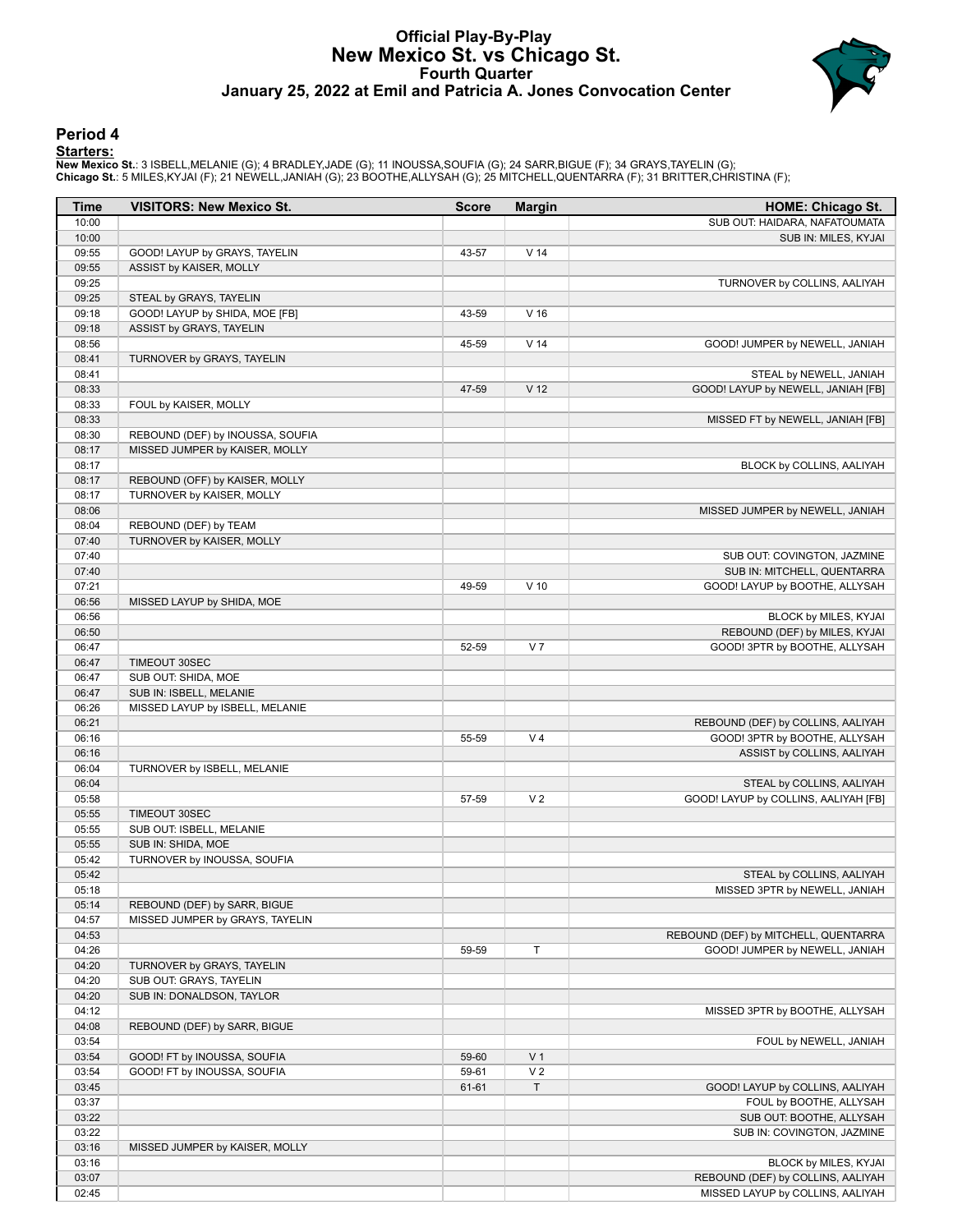| <b>Time</b> | <b>VISITORS: New Mexico St.</b>  | <b>Score</b> | <b>Margin</b>  | <b>HOME: Chicago St.</b>             |
|-------------|----------------------------------|--------------|----------------|--------------------------------------|
| 02:38       |                                  |              |                | REBOUND (OFF) by NEWELL, JANIAH      |
| 02:23       |                                  | 64-61        | H <sub>3</sub> | GOOD! 3PTR by COVINGTON, JAZMINE     |
| 02:23       |                                  |              |                | ASSIST by COLLINS, AALIYAH           |
| 02:12       | MISSED JUMPER by KAISER, MOLLY   |              |                |                                      |
| 02:08       |                                  |              |                | REBOUND (DEF) by MITCHELL, QUENTARRA |
| 01:44       |                                  |              |                | MISSED 3PTR by MILES, KYJAI          |
| 01:39       | REBOUND (DEF) by INOUSSA, SOUFIA |              |                |                                      |
| 01:25       |                                  |              |                | FOUL by MITCHELL, QUENTARRA          |
| 01:25       |                                  |              |                | SUB OUT: MITCHELL, QUENTARRA         |
| 01:25       |                                  |              |                | SUB IN: BOOTHE, ALLYSAH              |
| 01:25       | SUB OUT: KAISER, MOLLY           |              |                |                                      |
| 01:25       | SUB OUT: INOUSSA, SOUFIA         |              |                |                                      |
| 01:25       | SUB IN: ISBELL, MELANIE          |              |                |                                      |
| 01:25       | SUB IN: GRAYS, TAYELIN           |              |                |                                      |
| 01:25       | GOOD! FT by DONALDSON, TAYLOR    | 64-62        | H <sub>2</sub> |                                      |
| 01:25       | GOOD! FT by DONALDSON, TAYLOR    | 64-63        | H <sub>1</sub> |                                      |
| 01:11       |                                  |              |                | MISSED JUMPER by COLLINS, AALIYAH    |
| 01:07       | REBOUND (DEF) by GRAYS, TAYELIN  |              |                |                                      |
| 00:51       | TURNOVER by DONALDSON, TAYLOR    |              |                |                                      |
| 00:30       |                                  |              |                | <b>TIMEOUT TEAM</b>                  |
| 00:30       | FOUL by GRAYS, TAYELIN           |              |                |                                      |
| 00:30       | FOUL by GRAYS, TAYELIN           |              |                |                                      |
| 00:23       | FOUL by GRAYS, TAYELIN           |              |                |                                      |
| 00:23       | SUB OUT: GRAYS, TAYELIN          |              |                |                                      |
| 00:23       | SUB IN: KAISER, MOLLY            |              |                |                                      |
| 00:21       | SUB OUT: DONALDSON, TAYLOR       |              |                |                                      |
| 00:21       | SUB IN: INOUSSA, SOUFIA          |              |                |                                      |
| 00:21       | FOUL by SARR, BIGUE              |              |                |                                      |
| 00:21       |                                  | 65-63        | H <sub>2</sub> | GOOD! FT by BOOTHE, ALLYSAH          |
| 00:21       |                                  |              |                | MISSED FT by BOOTHE, ALLYSAH         |
| 00:21       | REBOUND (DEF) by TEAM            |              |                |                                      |
| 00:21       |                                  |              |                | SUB OUT: COVINGTON, JAZMINE          |
| 00:21       |                                  |              |                | SUB IN: BRITTER, CHRISTINA           |
| 00:21       | <b>TIMEOUT TEAM</b>              |              |                |                                      |
| 00:11       |                                  |              |                | FOUL by BRITTER, CHRISTINA           |
| 00:11       | GOOD! FT by KAISER, MOLLY        | 65-64        | H <sub>1</sub> |                                      |
| 00:06       | MISSED FT by KAISER, MOLLY       |              |                |                                      |
| 00:05       |                                  |              |                | REBOUND (DEF) by BRITTER, CHRISTINA  |
| 00:05       | SUB OUT: ISBELL, MELANIE         |              |                |                                      |
| 00:05       | SUB IN: DONALDSON, TAYLOR        |              |                |                                      |
| 00:05       | FOUL by KAISER, MOLLY            |              |                |                                      |
| 00:05       |                                  | 66-64        | H <sub>2</sub> | GOOD! FT by BRITTER, CHRISTINA [FB]  |
| 00:05       |                                  | 67-64        | $H_3$          | GOOD! FT by BRITTER, CHRISTINA [FB]  |

| New Mexico St. 64, Chicago St. 67 |  |  |  |  |  |  |  |
|-----------------------------------|--|--|--|--|--|--|--|
|-----------------------------------|--|--|--|--|--|--|--|

| <b>Points (This Period)</b> | <b>NMS</b>    | <b>CSU</b>     |
|-----------------------------|---------------|----------------|
| In the Paint                |               |                |
| Off Turns                   |               |                |
| 2nd Chance                  |               |                |
| Fast Break                  |               |                |
| Bench                       |               |                |
| Per Poss                    | 0.563<br>5/16 | 1.412<br>11/17 |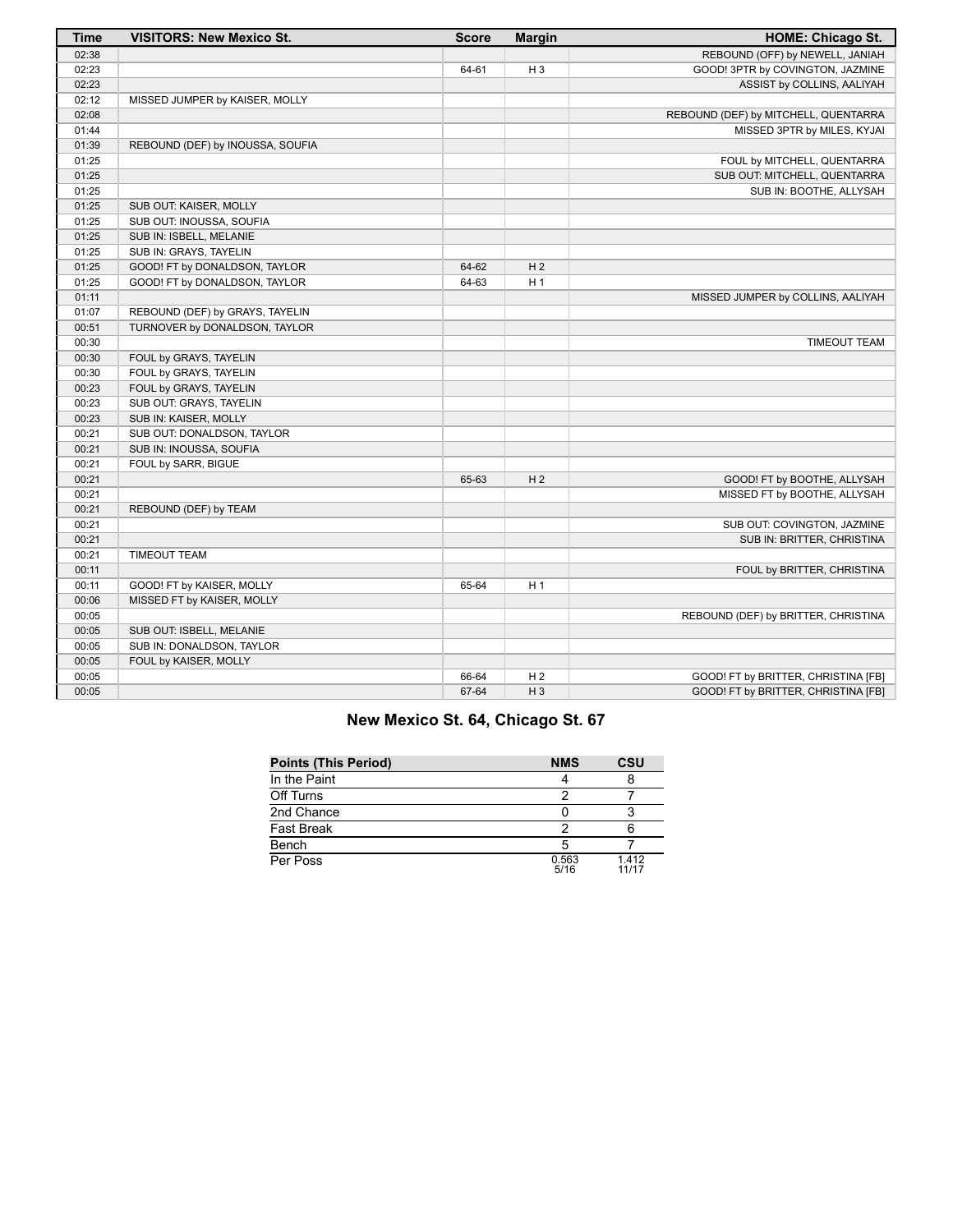# **Official Scoring/Possession Reference Chart New Mexico St. vs Chicago St. Period 1 January 25, 2022 at Emil and Patricia A. Jones Convocation Center**



### **Period 1**

<mark>Starters:</mark><br>New Mexico St.: 3 ISBELL,MELANIE (G); 4 BRADLEY,JADE (G); 11 INOUSSA,SOUFIA (G); 24 SARR,BIGUE (F); 34 GRAYS,TAYELIN (G);<br>Chicago St.: 5 MILES,KYJAI (F); 21 NEWELL,JANIAH (G); 23 BOOTHE,ALLYSAH (G); 25 MITCHELL

| <b>Time</b> | <b>VISITORS: New Mexico St.</b> | <b>Score</b> | <b>Margin</b>  | <b>HOME: Chicago St.</b>            |
|-------------|---------------------------------|--------------|----------------|-------------------------------------|
| 08:14       |                                 | $1-0$        | H <sub>1</sub> | GOOD! FT by NEWELL, JANIAH          |
| 08:14       |                                 | $2 - 0$      | H <sub>2</sub> | GOOD! FT by NEWELL, JANIAH          |
| 07:25       |                                 | $4 - 0$      | H <sub>4</sub> | GOOD! LAYUP by NEWELL, JANIAH       |
| 07:03       | GOOD! 3PTR by ISBELL, MELANIE   | $4 - 3$      | H <sub>1</sub> |                                     |
| 06:37       | GOOD! LAYUP by GRAYS, TAYELIN   | $4 - 5$      | V <sub>1</sub> |                                     |
| 06:25       | GOOD! LAYUP by SARR, BIGUE      | $4 - 7$      | $V_3$          |                                     |
| 05:36       |                                 | $6 - 7$      | V <sub>1</sub> | GOOD! JUMPER by MITCHELL, QUENTARRA |
| 05:06       | GOOD! FT by ISBELL, MELANIE     | $6 - 8$      | V <sub>2</sub> |                                     |
| 05:06       | GOOD! FT by ISBELL, MELANIE     | $6-9$        | $V_3$          |                                     |
| 02:57       | GOOD! JUMPER by SARR, BIGUE     | $6 - 11$     | V <sub>5</sub> |                                     |
| 02:17       |                                 | $8 - 11$     | $V_3$          | GOOD! LAYUP by MILES, KYJAI         |
| 01:00       |                                 | $10 - 11$    | V <sub>1</sub> | GOOD! LAYUP by BRITTER, CHRISTINA   |
| 00:52       | GOOD! FT by TERRELL, DEJA [FB]  | $10-12$      | V <sub>2</sub> |                                     |
| 00:52       | GOOD! FT by TERRELL, DEJA [FB]  | $10 - 13$    | $V_3$          |                                     |

**New Mexico St. 13, Chicago St. 10**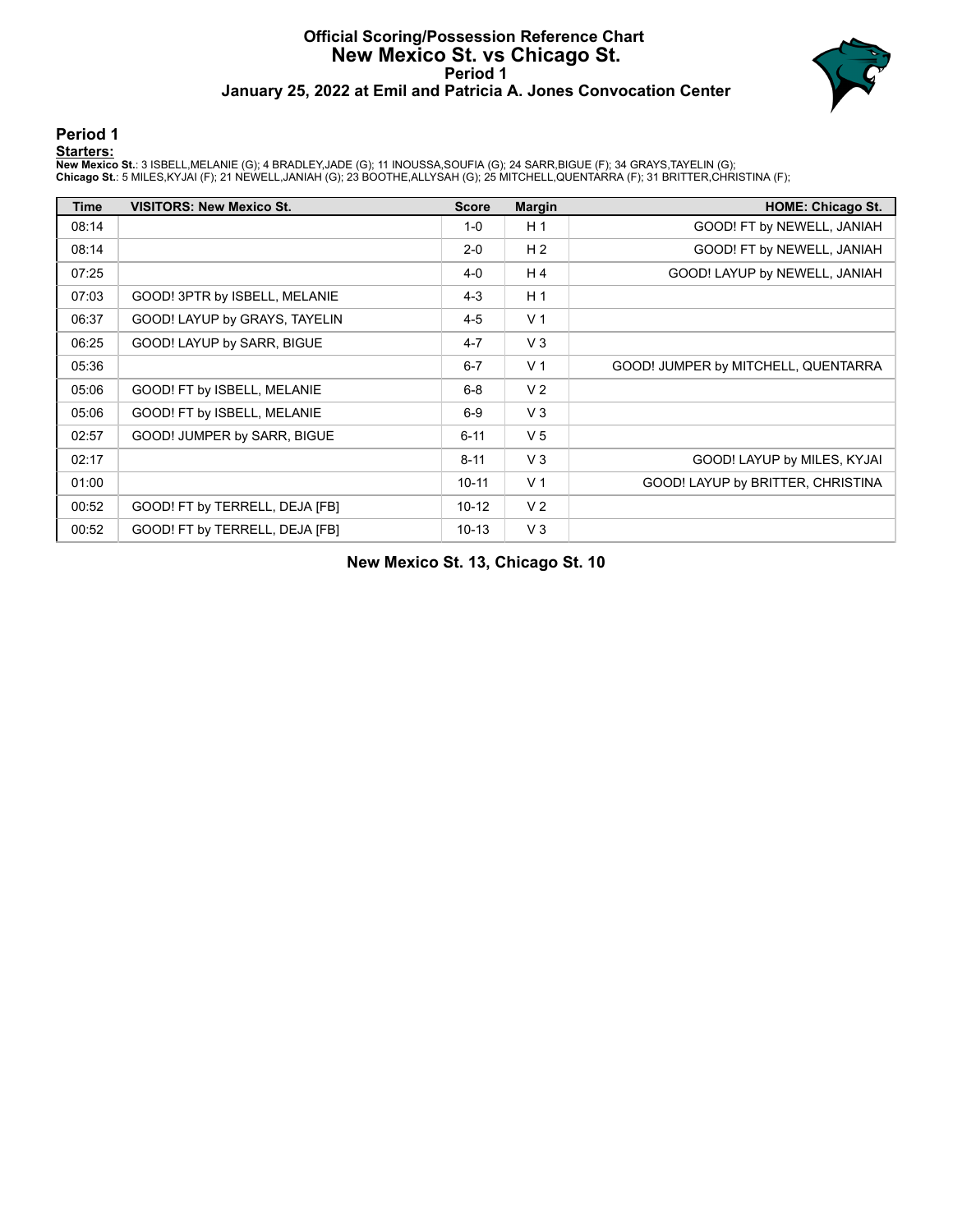# **Official Scoring/Possession Reference Chart New Mexico St. vs Chicago St. Period 2 January 25, 2022 at Emil and Patricia A. Jones Convocation Center**



### **Period 2**

### **Starters:**

New Mexico St.: 3 ISBELL,MELANIE (G); 4 BRADLEY,JADE (G); 11 INOUSSA,SOUFIA (G); 24 SARR,BIGUE (F); 34 GRAYS,TAYELIN (G);<br>Chicago St.: 5 MILES,KYJAI (F); 21 NEWELL,JANIAH (G); 23 BOOTHE,ALLYSAH (G); 25 MITCHELL,QUENTARRA (

| <b>Time</b> | <b>VISITORS: New Mexico St.</b> | <b>Score</b> | <b>Margin</b>   | <b>HOME: Chicago St.</b>               |
|-------------|---------------------------------|--------------|-----------------|----------------------------------------|
| 09:31       |                                 | $12 - 13$    | V <sub>1</sub>  | GOOD! LAYUP by COLLINS, AALIYAH        |
| 09:09       |                                 | $14 - 13$    | H <sub>1</sub>  | GOOD! JUMPER by COLLINS, AALIYAH       |
| 08:40       | GOOD! LAYUP by KAISER, MOLLY    | $14 - 15$    | V <sub>1</sub>  |                                        |
| 08:21       | GOOD! LAYUP by SARR, BIGUE      | $14 - 17$    | V <sub>3</sub>  |                                        |
| 07:13       | GOOD! LAYUP by THIAM, FAMA [FB] | 14-19        | V <sub>5</sub>  |                                        |
| 07:05       |                                 | $16 - 19$    | V <sub>3</sub>  | GOOD! LAYUP by COVINGTON, JAZMINE [FB] |
| 06:18       | GOOD! LAYUP by INOUSSA, SOUFIA  | $16 - 21$    | V <sub>5</sub>  |                                        |
| 06:18       | GOOD! FT by INOUSSA, SOUFIA     | $16 - 22$    | $V_6$           |                                        |
| 05:24       | GOOD! LAYUP by SARR, BIGUE      | $16 - 24$    | V8              |                                        |
| 05:02       |                                 | 19-24        | V <sub>5</sub>  | GOOD! 3PTR by COVINGTON, JAZMINE       |
| 04:46       | GOOD! LAYUP by SARR, BIGUE      | 19-26        | V <sub>7</sub>  |                                        |
| 04:03       | GOOD! LAYUP by SARR, BIGUE      | 19-28        | V <sub>9</sub>  |                                        |
| 03:22       |                                 | $21 - 28$    | V <sub>7</sub>  | GOOD! JUMPER by MITCHELL, QUENTARRA    |
| 02:56       | GOOD! LAYUP by SARR, BIGUE      | $21 - 30$    | V <sub>9</sub>  |                                        |
| 02:17       | GOOD! 3PTR by THIAM, FAMA       | 21-33        | V <sub>12</sub> |                                        |
| 00:56       | GOOD! FT by SARR, BIGUE         | $21 - 34$    | V <sub>13</sub> |                                        |
| 00:56       | GOOD! FT by SARR, BIGUE         | $21 - 35$    | V <sub>14</sub> |                                        |
| 00:32       |                                 | 23-35        | V <sub>12</sub> | GOOD! LAYUP by HAIDARA, NAFATOUMATA    |
| 00:11       |                                 | 26-35        | V <sub>9</sub>  | GOOD! 3PTR by COVINGTON, JAZMINE       |

**New Mexico St. 35, Chicago St. 26**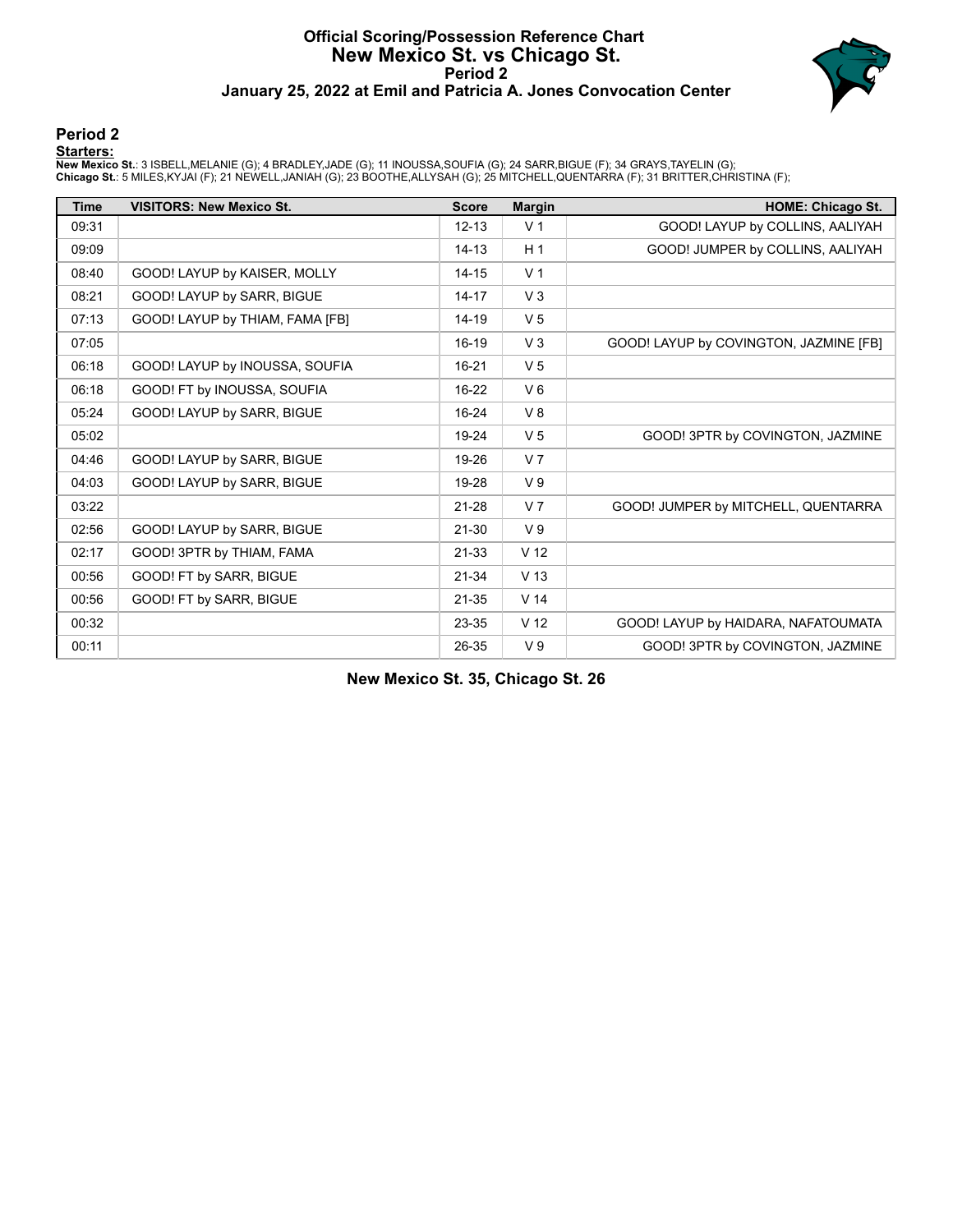# **Official Scoring/Possession Reference Chart New Mexico St. vs Chicago St. Period 3 January 25, 2022 at Emil and Patricia A. Jones Convocation Center**



### **Period 3**

<mark>Starters:</mark><br>New Mexico St.: 3 ISBELL,MELANIE (G); 4 BRADLEY,JADE (G); 11 INOUSSA,SOUFIA (G); 24 SARR,BIGUE (F); 34 GRAYS,TAYELIN (G);<br>Chicago St.: 5 MILES,KYJAI (F); 21 NEWELL,JANIAH (G); 23 BOOTHE,ALLYSAH (G); 25 MITCHELL

| <b>Time</b> | <b>VISITORS: New Mexico St.</b>  | <b>Score</b> | <b>Margin</b>   | <b>HOME: Chicago St.</b>             |
|-------------|----------------------------------|--------------|-----------------|--------------------------------------|
| 09:00       |                                  | 28-35        | V <sub>7</sub>  | GOOD! JUMPER by NEWELL, JANIAH       |
| 08:39       | GOOD! FT by INOUSSA, SOUFIA      | 28-36        | V8              |                                      |
| 08:39       | GOOD! FT by INOUSSA, SOUFIA      | 28-37        | V <sub>9</sub>  |                                      |
| 08:01       | GOOD! 3PTR by ISBELL, MELANIE    | 28-40        | V <sub>12</sub> |                                      |
| 07:33       |                                  | 29-40        | V <sub>11</sub> | GOOD! FT by COLLINS, AALIYAH [FB]    |
| 07:33       |                                  | $30 - 40$    | $V$ 10          | GOOD! FT by COLLINS, AALIYAH [FB]    |
| 06:49       |                                  | $31 - 40$    | V <sub>9</sub>  | GOOD! FT by MITCHELL, QUENTARRA [FB] |
| 06:29       | GOOD! FT by INOUSSA, SOUFIA      | $31 - 41$    | $V$ 10          |                                      |
| 05:59       |                                  | 33-41        | V8              | GOOD! LAYUP by MILES, KYJAI          |
| 05:31       |                                  | $35 - 41$    | $V_6$           | GOOD! LAYUP by COLLINS, AALIYAH [FB] |
| 05:06       | GOOD! FT by KAISER, MOLLY        | 35-42        | V <sub>7</sub>  |                                      |
| 04:57       |                                  | $37-42$      | V <sub>5</sub>  | GOOD! LAYUP by COLLINS, AALIYAH      |
| 04:04       | GOOD! 3PTR by GRAYS, TAYELIN     | $37 - 45$    | V8              |                                      |
| 03:52       |                                  | 38-45        | V <sub>7</sub>  | GOOD! FT by COLLINS, AALIYAH [FB]    |
| 03:52       |                                  | 39-45        | $V_6$           | GOOD! FT by COLLINS, AALIYAH [FB]    |
| 03:37       | GOOD! JUMPER by KAISER, MOLLY    | 39-47        | V8              |                                      |
| 03:00       | GOOD! FT by SARR, BIGUE          | 39-48        | V <sub>9</sub>  |                                      |
| 02:42       |                                  | 41-48        | V <sub>7</sub>  | GOOD! JUMPER by COVINGTON, JAZMINE   |
| 02:36       | GOOD! FT by INOUSSA, SOUFIA [FB] | 41-49        | V8              |                                      |
| 02:36       | GOOD! FT by INOUSSA, SOUFIA [FB] | 41-50        | V <sub>9</sub>  |                                      |
| 01:27       |                                  | 42-50        | V8              | GOOD! FT by NEWELL, JANIAH           |
| 01:12       | GOOD! FT by SARR, BIGUE          | 42-51        | V <sub>9</sub>  |                                      |
| 00:58       | GOOD! LAYUP by GRAYS, TAYELIN    | 42-53        | V <sub>11</sub> |                                      |
| 00:52       |                                  | 43-53        | $V$ 10          | GOOD! FT by COLLINS, AALIYAH [FB]    |
| 00:37       | GOOD! LAYUP by SARR, BIGUE       | 43-55        | V <sub>12</sub> |                                      |

**New Mexico St. 55, Chicago St. 43**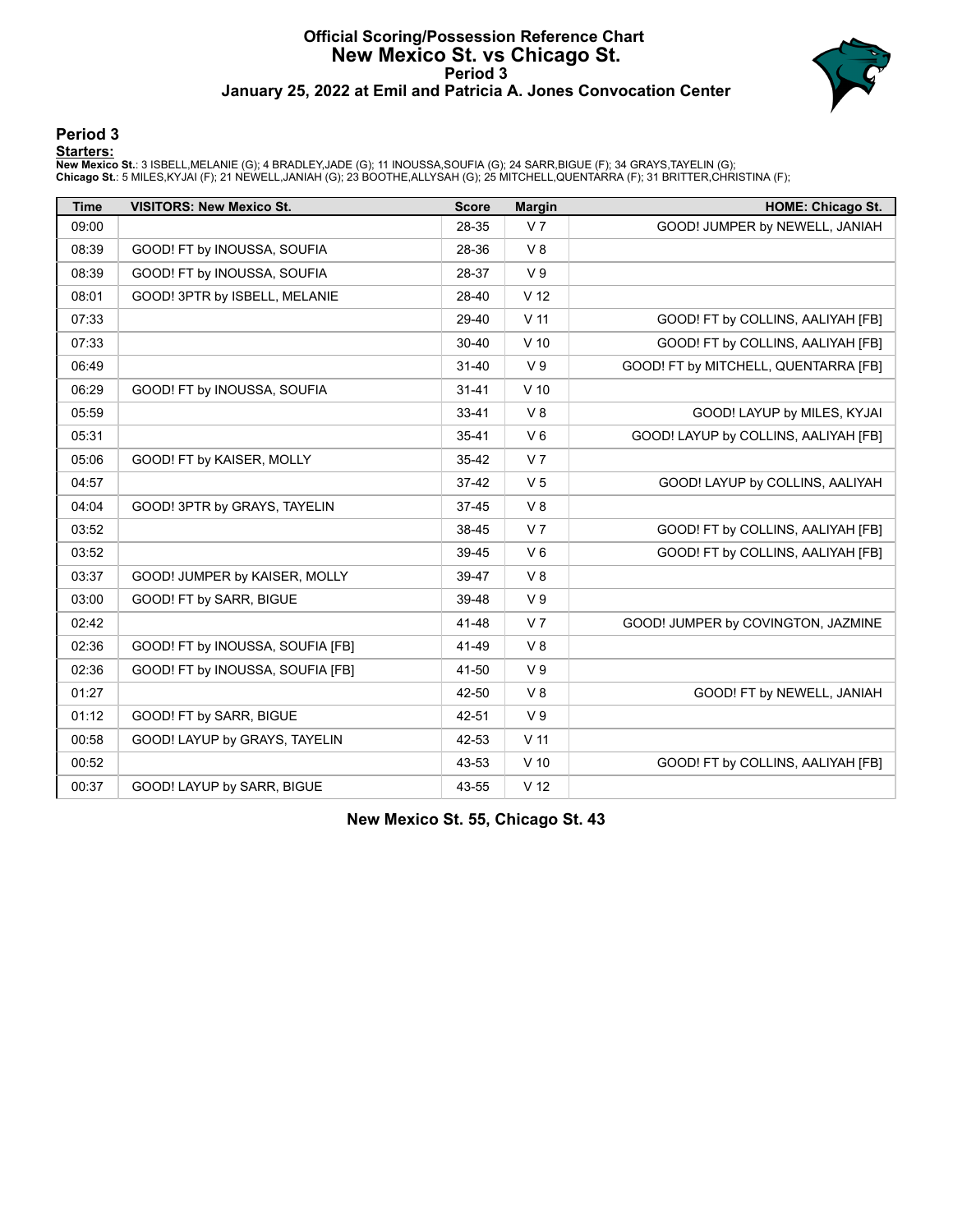# **Official Scoring/Possession Reference Chart New Mexico St. vs Chicago St. Period 4 January 25, 2022 at Emil and Patricia A. Jones Convocation Center**



### **Period 4**

<mark>Starters:</mark><br>New Mexico St.: 3 ISBELL,MELANIE (G); 4 BRADLEY,JADE (G); 11 INOUSSA,SOUFIA (G); 24 SARR,BIGUE (F); 34 GRAYS,TAYELIN (G);<br>Chicago St.: 5 MILES,KYJAI (F); 21 NEWELL,JANIAH (G); 23 BOOTHE,ALLYSAH (G); 25 MITCHELL

| <b>Time</b> | <b>VISITORS: New Mexico St.</b> | <b>Score</b> | <b>Margin</b>   | <b>HOME: Chicago St.</b>             |
|-------------|---------------------------------|--------------|-----------------|--------------------------------------|
| 09:55       | GOOD! LAYUP by GRAYS, TAYELIN   | 43-57        | V <sub>14</sub> |                                      |
| 09:18       | GOOD! LAYUP by SHIDA, MOE [FB]  | 43-59        | V <sub>16</sub> |                                      |
| 08:56       |                                 | 45-59        | V <sub>14</sub> | GOOD! JUMPER by NEWELL, JANIAH       |
| 08:33       |                                 | 47-59        | V <sub>12</sub> | GOOD! LAYUP by NEWELL, JANIAH [FB]   |
| 07:21       |                                 | 49-59        | $V$ 10          | GOOD! LAYUP by BOOTHE, ALLYSAH       |
| 06:47       |                                 | 52-59        | V <sub>7</sub>  | GOOD! 3PTR by BOOTHE, ALLYSAH        |
| 06:16       |                                 | 55-59        | V <sub>4</sub>  | GOOD! 3PTR by BOOTHE, ALLYSAH        |
| 05:58       |                                 | 57-59        | V <sub>2</sub>  | GOOD! LAYUP by COLLINS, AALIYAH [FB] |
| 04:26       |                                 | 59-59        | $\mathsf{T}$    | GOOD! JUMPER by NEWELL, JANIAH       |
| 03:54       | GOOD! FT by INOUSSA, SOUFIA     | 59-60        | V <sub>1</sub>  |                                      |
| 03:54       | GOOD! FT by INOUSSA, SOUFIA     | 59-61        | V <sub>2</sub>  |                                      |
| 03:45       |                                 | 61-61        | T               | GOOD! LAYUP by COLLINS, AALIYAH      |
| 02:23       |                                 | 64-61        | $H_3$           | GOOD! 3PTR by COVINGTON, JAZMINE     |
| 01:25       | GOOD! FT by DONALDSON, TAYLOR   | 64-62        | H <sub>2</sub>  |                                      |
| 01:25       | GOOD! FT by DONALDSON, TAYLOR   | 64-63        | H <sub>1</sub>  |                                      |
| 00:21       |                                 | 65-63        | H <sub>2</sub>  | GOOD! FT by BOOTHE, ALLYSAH          |
| 00:11       | GOOD! FT by KAISER, MOLLY       | 65-64        | H <sub>1</sub>  |                                      |
| 00:05       |                                 | 66-64        | H <sub>2</sub>  | GOOD! FT by BRITTER, CHRISTINA [FB]  |
| 00:05       |                                 | 67-64        | $H_3$           | GOOD! FT by BRITTER, CHRISTINA [FB]  |

**New Mexico St. 64, Chicago St. 67**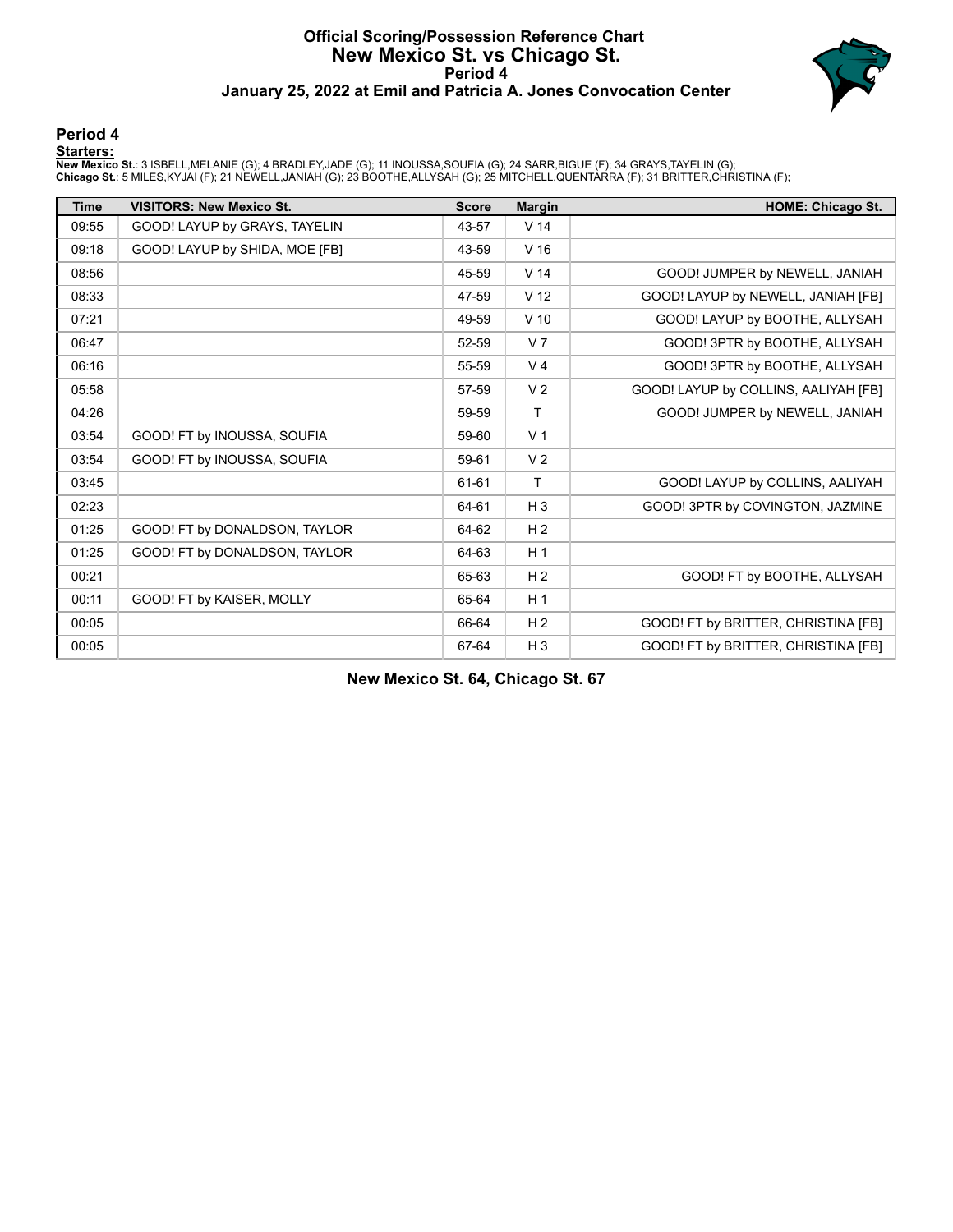### **Official Substitutions Log New Mexico St. vs Chicago St. Period 1 January 25, 2022 at Emil and Patricia A. Jones Convocation Center**



| <b>VISITORS: New Mexico St.</b> | <b>Time</b> | <b>Score</b> | <b>HOME: Chicago St.</b>     |
|---------------------------------|-------------|--------------|------------------------------|
| 3 ISBELL.MELANIE                |             |              | 5 MILES, KYJAI               |
| 4 BRADLEY, JADE                 |             |              | 21 NEWELL, JANIAH            |
| 11 INOUSSA, SOUFIA              |             |              | 23 BOOTHE, ALLYSAH           |
| 24 SARR, BIGUE                  |             |              | 25 MITCHELL, QUENTARRA       |
| 34 GRAYS, TAYELIN               |             |              | 31 BRITTER, CHRISTINA        |
|                                 | 06:42       | $3 - 4$      | SUB OUT: BRITTER, CHRISTINA  |
|                                 | 06:42       |              | SUB IN: COLLINS, AALIYAH     |
| SUB OUT: 4 BRADLEY, JADE        | 06:42       |              |                              |
| SUB OUT: 11 INOUSSA, SOUFIA     | 06:42       |              |                              |
| SUB IN: 0 KAISER, MOLLY         | 06:42       |              |                              |
| SUB IN: 20 DONALDSON, TAYLOR    | 06:42       |              |                              |
|                                 | 05:06       | $7-6$        | SUB OUT: MILES, KYJAI        |
|                                 | 05:06       |              | SUB OUT: NEWELL, JANIAH      |
|                                 | 05:06       |              | SUB OUT: BOOTHE, ALLYSAH     |
|                                 | 05:06       |              | SUB IN: HAKLICKA, ANA        |
|                                 | 05:06       |              | SUB IN: SEGUES.LAURA         |
|                                 | 05:06       |              | SUB IN: BRITTER, CHRISTINA   |
|                                 | 04:30       | $9-6$        | SUB OUT: MITCHELL, QUENTARRA |
|                                 | 04:30       |              | SUB IN: MILES, KYJAI         |
|                                 | 03:08       | $9-6$        | SUB OUT: HAKLICKA, ANA       |
|                                 | 03:08       |              | SUB IN: NEWELL, JANIAH       |
| SUB OUT: 34 GRAYS, TAYELIN      | 03:08       |              |                              |
| SUB IN: 21 TERRELL, DEJA        | 03:08       |              |                              |
| SUB OUT: 24 SARR, BIGUE         | 02:01       | $11 - 8$     |                              |
| SUB IN: 30 THIAM, FAMA          | 02:01       |              |                              |
| SUB OUT: 20 DONALDSON, TAYLOR   | 00:52       | $13 - 10$    |                              |
| SUB IN: 23 PETERSON, SYLENA     | 00:52       |              |                              |
|                                 | 00:28       | $13 - 10$    | SUB OUT: BRITTER, CHRISTINA  |
|                                 | 00:28       |              | SUB IN: COVINGTON, JAZMINE   |
| SUB OUT: 0 KAISER, MOLLY        | 00:00       | $13 - 10$    |                              |
| SUB OUT: 3 ISBELL.MELANIE       | 00:00       |              |                              |
| SUB OUT: 20 DONALDSON, TAYLOR   | 00:00       |              |                              |

**New Mexico St. 13, Chicago St. 10**

SUB IN: 5 SHIDA, MOE 00:00 SUB IN: 23 PETERSON, SYLENA 00:00 SUB IN: 34 GRAYS, TAYELIN 00:00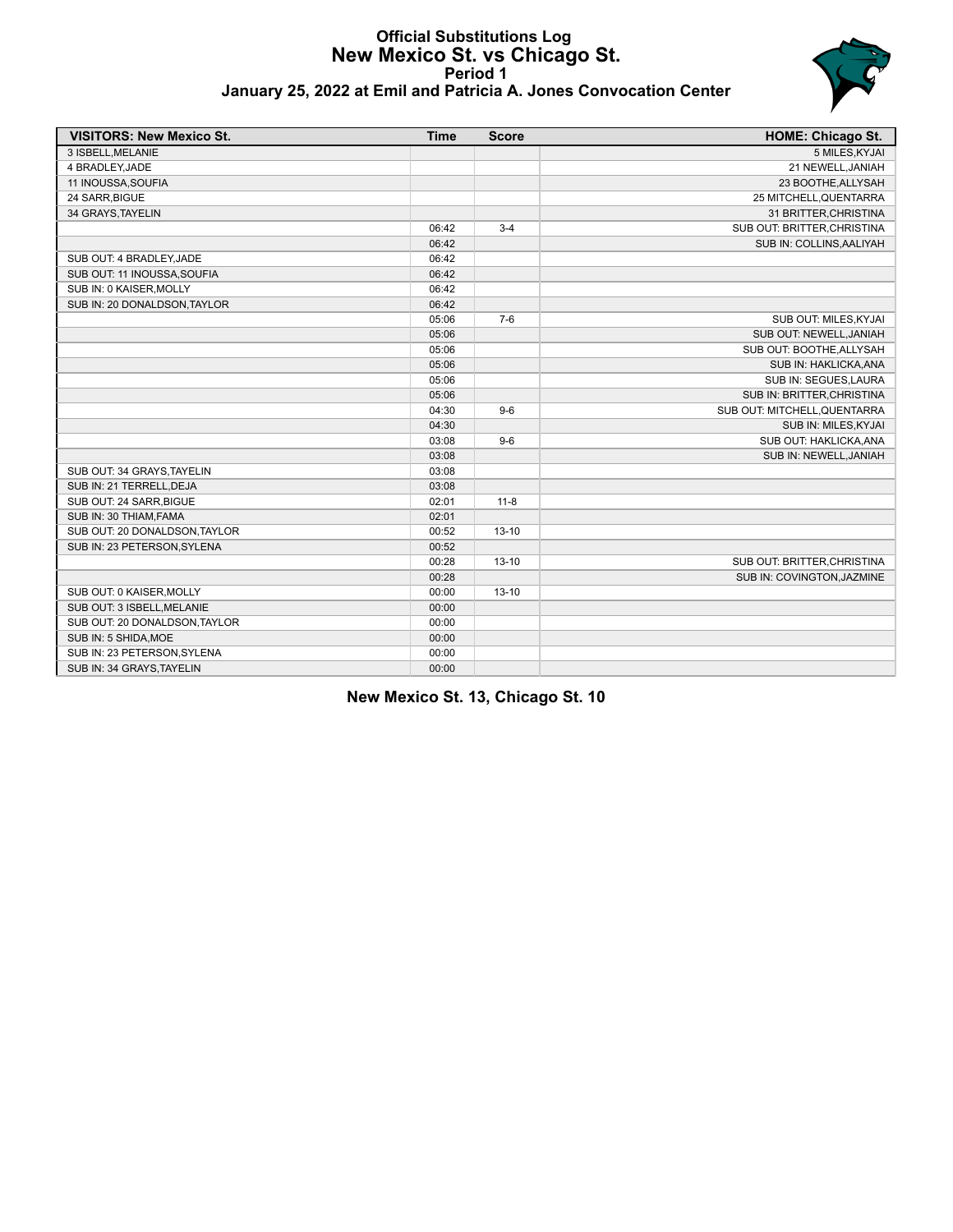### **Official Substitutions Log New Mexico St. vs Chicago St. Period 2 January 25, 2022 at Emil and Patricia A. Jones Convocation Center**



| <b>VISITORS: New Mexico St.</b> | <b>Time</b> | <b>Score</b>             | <b>HOME: Chicago St.</b>     |
|---------------------------------|-------------|--------------------------|------------------------------|
| 3 ISBELL, MELANIE               |             |                          | 5 MILES, KYJAI               |
| 4 BRADLEY, JADE                 |             |                          | 21 NEWELL, JANIAH            |
| 11 INOUSSA, SOUFIA              |             |                          | 23 BOOTHE, ALLYSAH           |
| 24 SARR, BIGUE                  |             |                          | 25 MITCHELL, QUENTARRA       |
| 34 GRAYS, TAYELIN               |             |                          | 31 BRITTER, CHRISTINA        |
|                                 | 10:00       | $\overline{\phantom{a}}$ | SUB OUT: SEGUES, LAURA       |
|                                 | 10:00       |                          | SUB OUT: COVINGTON, JAZMINE  |
|                                 | 10:00       |                          | SUB OUT: COLLINS, AALIYAH    |
|                                 | 10:00       |                          | SUB IN: BOOTHE, ALLYSAH      |
|                                 | 10:00       |                          | SUB IN: MITCHELL, QUENTARRA  |
|                                 | 10:00       |                          | SUB IN: BRITTER, CHRISTINA   |
|                                 | 09:41       | $\overline{a}$           | SUB OUT: BRITTER, CHRISTINA  |
|                                 | 09:41       |                          | SUB IN: COLLINS, AALIYAH     |
| SUB OUT: 5 SHIDA, MOE           | 08:45       | $13 - 14$                |                              |
| SUB IN: 0 KAISER, MOLLY         | 08:45       |                          |                              |
|                                 | 08:21       | $15 - 14$                | SUB OUT: BOOTHE, ALLYSAH     |
|                                 | 08:21       |                          | SUB OUT: MITCHELL, QUENTARRA |
|                                 | 08:21       |                          | SUB IN: SEGUES, LAURA        |
|                                 | 08:21       |                          | SUB IN: COVINGTON, JAZMINE   |
| SUB OUT: 21 TERRELL, DEJA       | 08:21       |                          |                              |
| SUB OUT: 23 PETERSON, SYLENA    | 08:21       |                          |                              |
| SUB OUT: 34 GRAYS, TAYELIN      | 08:21       |                          |                              |
| SUB IN: 3 ISBELL, MELANIE       | 08:21       |                          |                              |
| SUB IN: 11 INOUSSA, SOUFIA      | 08:21       |                          |                              |
| SUB IN: 24 SARR, BIGUE          | 08:21       |                          |                              |
| SUB OUT: 0 KAISER, MOLLY        | 06:24       | 19-16                    |                              |
| SUB IN: 34 GRAYS, TAYELIN       | 06:24       |                          |                              |
|                                 | 06:18       | $21 - 16$                | SUB OUT: SEGUES, LAURA       |
|                                 | 06:18       |                          | SUB IN: MITCHELL, QUENTARRA  |
|                                 | 01:56       | $33 - 21$                | SUB OUT: MILES, KYJAI        |
|                                 | 01:56       |                          | SUB IN: HAIDARA, NAFATOUMATA |

**New Mexico St. 35, Chicago St. 26**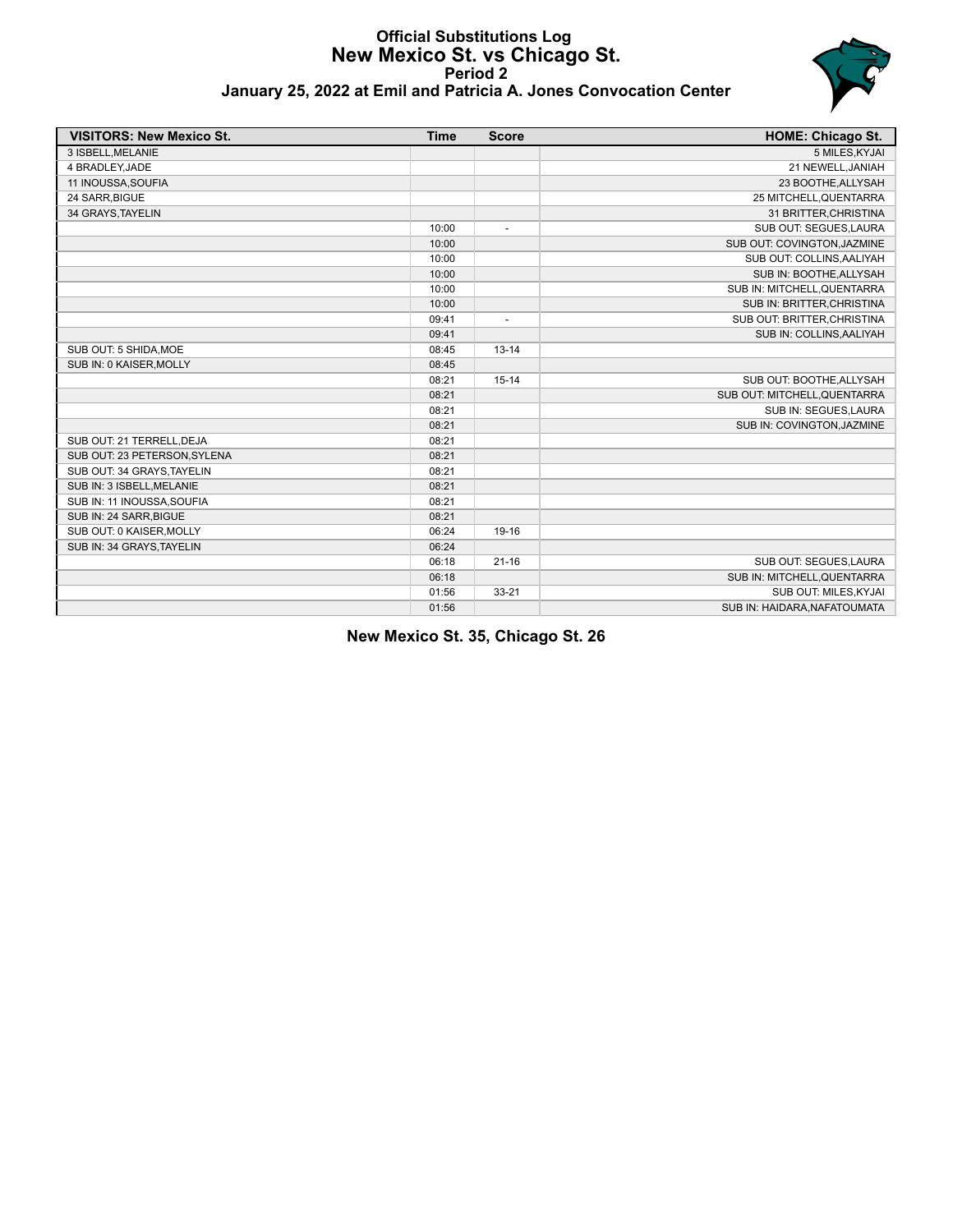### **Official Substitutions Log New Mexico St. vs Chicago St. Period 3 January 25, 2022 at Emil and Patricia A. Jones Convocation Center**



| <b>VISITORS: New Mexico St.</b> | <b>Time</b> | <b>Score</b>   | <b>HOME: Chicago St.</b>      |
|---------------------------------|-------------|----------------|-------------------------------|
| 3 ISBELL, MELANIE               |             |                | 5 MILES, KYJAI                |
| 4 BRADLEY, JADE                 |             |                | 21 NEWELL, JANIAH             |
| 11 INOUSSA, SOUFIA              |             |                | 23 BOOTHE, ALLYSAH            |
| 24 SARR, BIGUE                  |             |                | 25 MITCHELL, QUENTARRA        |
| 34 GRAYS, TAYELIN               |             |                | 31 BRITTER, CHRISTINA         |
|                                 | 10:00       | $\overline{a}$ | SUB OUT: HAIDARA, NAFATOUMATA |
|                                 | 10:00       |                | SUB OUT: COVINGTON, JAZMINE   |
|                                 | 10:00       |                | SUB OUT: COLLINS, AALIYAH     |
|                                 | 10:00       |                | SUB IN: MILES, KYJAI          |
|                                 | 10:00       |                | SUB IN: BOOTHE, ALLYSAH       |
|                                 | 10:00       |                | SUB IN: BRITTER, CHRISTINA    |
| SUB OUT: 30 THIAM, FAMA         | 10:00       |                |                               |
| SUB IN: 4 BRADLEY, JADE         | 10:00       |                |                               |
|                                 | 08:39       | 35-28          | SUB OUT: BOOTHE, ALLYSAH      |
|                                 | 08:39       |                | SUB IN: COLLINS, AALIYAH      |
|                                 | 07:39       | 40-28          | SUB OUT: BRITTER, CHRISTINA   |
|                                 | 07:39       |                | SUB IN: COVINGTON, JAZMINE    |
| SUB OUT: 3 ISBELL, MELANIE      | 06:49       | 40-30          |                               |
| SUB IN: 5 SHIDA, MOE            | 06:49       |                |                               |
|                                 | 06:29       | 40-31          | SUB OUT: NEWELL, JANIAH       |
|                                 | 06:29       |                | SUB IN: HAKLICKA, ANA         |
| SUB OUT: 11 INOUSSA, SOUFIA     | 05:06       | 41-35          |                               |
| SUB IN: 0 KAISER, MOLLY         | 05:06       |                |                               |
| SUB OUT: 4 BRADLEY, JADE        | 03:56       | 45-37          |                               |
| SUB IN: 20 DONALDSON, TAYLOR    | 03:56       |                |                               |
| SUB OUT: 20 DONALDSON, TAYLOR   | 03:52       | 45-37          |                               |
| SUB IN: 11 INOUSSA, SOUFIA      | 03:52       |                |                               |
|                                 | 03:00       | 47-39          | SUB OUT: MILES, KYJAI         |
|                                 | 03:00       |                | SUB IN: HAIDARA, NAFATOUMATA  |
|                                 | 02:05       | $50 - 41$      | SUB OUT: MITCHELL, QUENTARRA  |
|                                 | 02:05       |                | SUB IN: NEWELL, JANIAH        |
|                                 | 00:52       | 53-42          | SUB OUT: HAKLICKA, ANA        |
|                                 | 00:52       |                | SUB IN: BOOTHE, ALLYSAH       |

**New Mexico St. 55, Chicago St. 43**